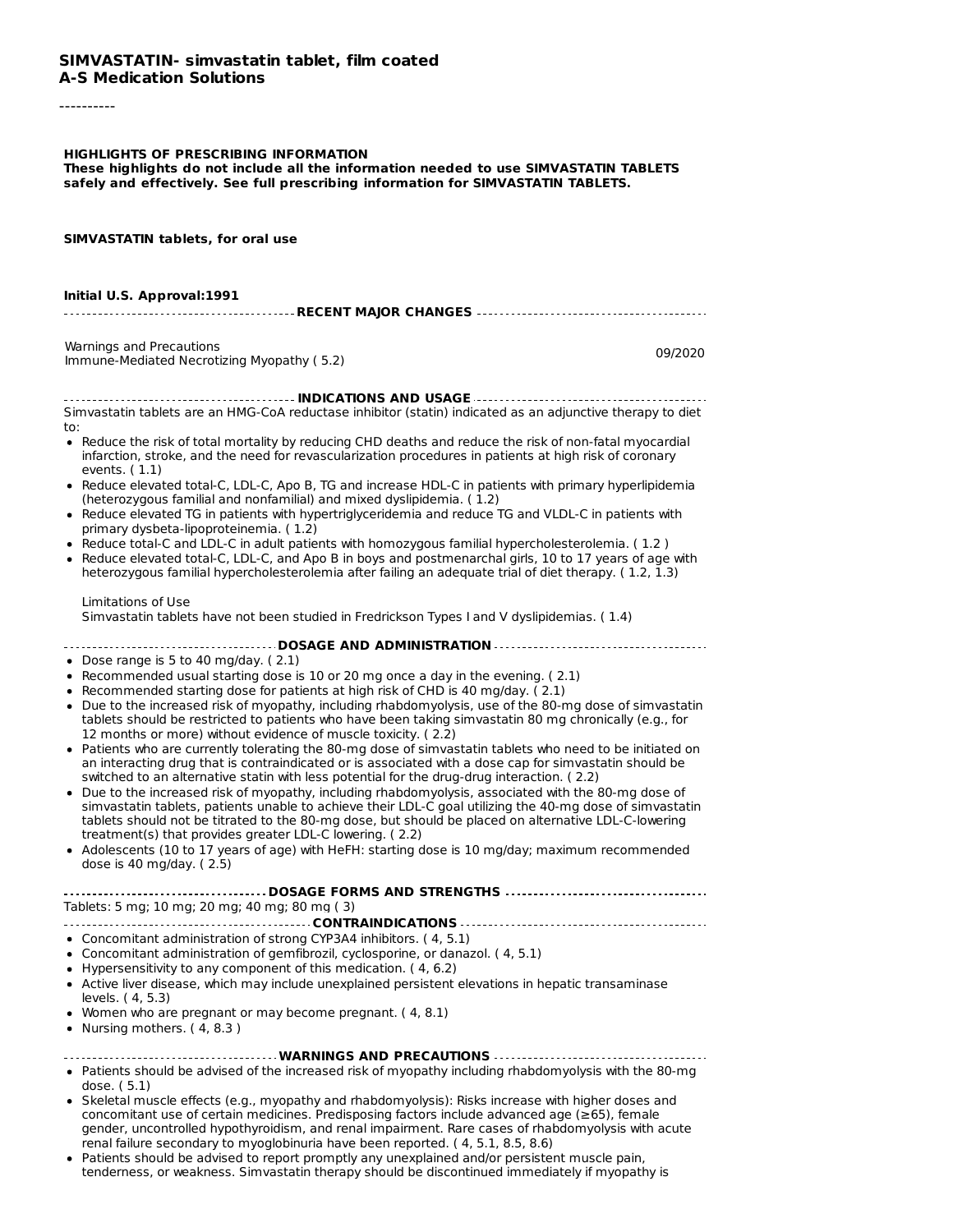diagnosed or suspected. See Drug Interaction table. ( 5.1)

Immune-Mediated Necrotizing Myopathy (IMNM): There have been rare reports of IMNM, an autoimmune myopathy, associated with statin use. IMNM is characterized by: proximal muscle weakness and elevated serum creatine kinase, which persist despite discontinuation of statin treatment; positive anti-HMG CoA reductase antibody; muscle biopsy showing necrotizing myopathy; and improvement with immunosuppressive agents. ( 5.2)

tenderness, or weakness. Simvastatin therapy should be discontinued immediately if myopathy is

Liver enzyme abnormalities: Persistent elevations in hepatic transaminases can occur. Check liver enzyme tests before initiating therapy and as clinically indicated thereafter. ( 5.3)

**ADVERSE REACTIONS** Most common adverse reactions (incidence ≥5.0%) are: upper respiratory infection, headache, abdominal pain, constipation, and nausea. ( 6.1) **To report SUSPECTED ADVERSE REACTIONS, contact Accord Healthcare Inc. at 1-866-941- 7875 or FDA at 1-800-FDA-1088 or www.fda.gov/medwatch DRUG INTERACTIONS**

#### **Drug Interactions Associated with Increased Risk of Myopathy/Rhabdomyolysis ( 2.3, 2.4, 4, 5.1, 7.1, 7.2, 7.3, 12.3)**

| <b>Interacting Agents</b>                                                                                                                                                                                                                                                          | <b>Prescribing Recommendations</b>                                                                        |
|------------------------------------------------------------------------------------------------------------------------------------------------------------------------------------------------------------------------------------------------------------------------------------|-----------------------------------------------------------------------------------------------------------|
| Strong CYP3A4 inhibitors (e.g. itraconazole,<br>ketoconazole, posaconazole, voriconazole,<br>erythromycin, clarithromycin, telithromycin, HIV<br>protease inhibitors, boceprevir, telaprevir,<br>nefazodone cobicistat-containing products),<br>gemfibrozil, cyclosporine, danazol | Contraindicated with simvastatin                                                                          |
| Niacin ( $\geq$ 1 g/day)                                                                                                                                                                                                                                                           | For Chinese patients, not recommended with<br>simvastatin                                                 |
| Verapamil, diltiazem, dronedarone                                                                                                                                                                                                                                                  | Do not exceed 10 mg simvastatin daily                                                                     |
| Amiodarone, amlodipine, ranolazine                                                                                                                                                                                                                                                 | Do not exceed 20 mg simvastatin daily                                                                     |
| Lomitapide                                                                                                                                                                                                                                                                         | For patients with HoFH, do not exceed 20 mg<br>simvastatin daily*                                         |
| Daptomycin                                                                                                                                                                                                                                                                         | Temporarily suspend simvastatin                                                                           |
| Grapefruit juice                                                                                                                                                                                                                                                                   | Avoid grapefruit juice                                                                                    |
|                                                                                                                                                                                                                                                                                    | * For patients with HoFH who have been taking 80 mg simvastatin chronically (e.g., for 12 months or more) |

without evidence of muscle toxicity, do not exceed 40 mg simvastatin when taking lomitapide.

- Other Lipid-lowering Medications: Use with other fibrate products increases the risk of adverse skeletal muscle effects. Caution should be used when prescribing with simvastatin. ( 5.1, 7.2)
- Coumarin anticoagulants: Concomitant use with simvastatin tablets prolongs INR. Achieve stable INR prior to starting simvastatin tablets. Monitor INR frequently until stable upon initiation or alteration of simvastatin tablets therapy. ( 7.6)
- **USE IN SPECIFIC POPULATIONS**

Severe renal impairment: patients should be started at 5 mg/day and be closely monitored. ( 2.6, 8.6)

Chinese patients: May be at higher risk of myopathy; monitor appropriately. ( 5.1, 8.8)

#### **See 17 for PATIENT COUNSELING INFORMATION.**

**Revised: 4/2021**

#### **FULL PRESCRIBING INFORMATION: CONTENTS\***

#### **1. INDICATIONS AND USAGE**

- 1.1 Reductions in Risk of CHD Mortality and Cardiovascular Events
- 1.2 Hyperlipidemia
- 1.3 Adolescent Patients with Heterozygous Familial Hypercholesterolemia (HeFH)
- 1.4 Limitations of Use

# **2. DOSAGE AND ADMINISTRATION**

- 2.1 Recommended Dosing
- 2.2 Restricted Dosing for 80 mg
- 2.3 Coadministration with Other Drugs
- 2.4 Patients with Homozygous Familial Hypercholesterolemia
- 2.5 Adolescents (10 to 17 years of age) with Heterozygous Familial
- Hypercholesterolemia
- 2.6 Patients with Renal Impairment
- **3. DOSAGE FORMS AND STRENGTHS**

### **4. CONTRAINDICATIONS**

# **5. WARNINGS AND PRECAUTIONS**

5.1 Myopathy/Rhabdomyolysis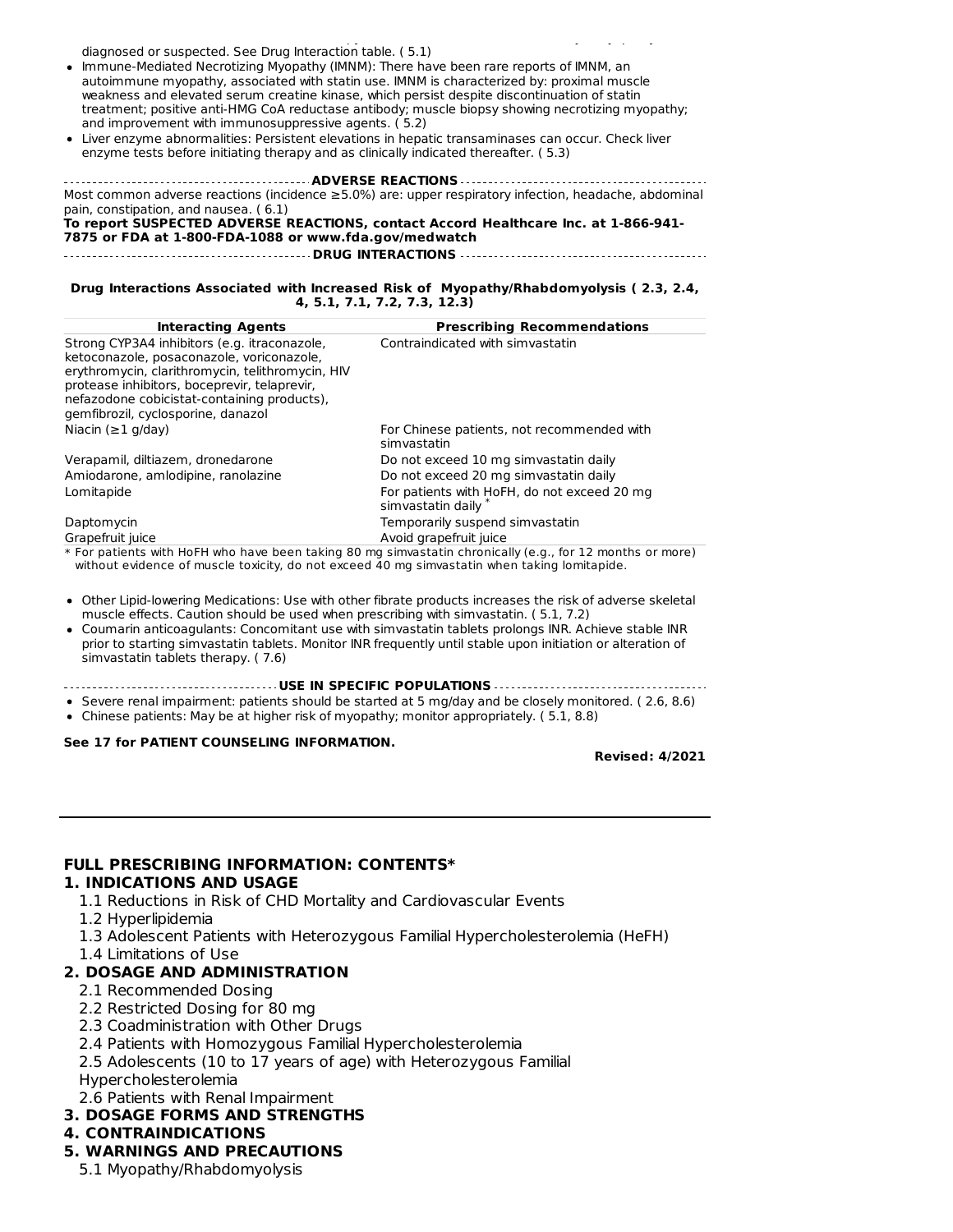- 5.2 Immune-Mediated Necrotizing Myopathy
- 5.3 Liver Dysfunction
- 5.4 Endocrine Function

# **6. ADVERSE REACTIONS**

- 6.1 Clinical Trials Experience
- 6.2 Postmarketing Experience

# **7. DRUG INTERACTIONS**

- 7.1 Strong CYP3A4 Inhibitors, Cyclosporine, or Danazol
- 7.2 Lipid-Lowering Drugs That Can Cause Myopathy When Given Alone
- 7.3 Amiodarone, Dronedarone, Ranolazine, or Calcium Channel Blockers
- 7.4 Niacin
- 7.5 Digoxin
- 7.6 Coumarin Anticoagulants
- 7.7 Colchicine
- 7.8 Daptomycin

# **8. USE IN SPECIFIC POPULATIONS**

- 8.1 Pregnancy
- 8.3 Nursing Mothers
- 8.4 Pediatric Use
- 8.5 Geriatric Use
- 8.6 Renal Impairment
- 8.7 Hepatic Impairment
- 8.8 Chinese Patients
- **10. OVERDOSAGE**

### **11. DESCRIPTION**

# **12. CLINICAL PHARMACOLOGY**

- 12.1 Mechanism of Action
- 12.2 Pharmacodynamics
- 12.3 Pharmacokinetics

# **13. NONCLINICAL TOXICOLOGY**

- 13.1 Carcinogenesis, Mutagenesis, Impairment of Fertility
- 13.2 Animal Toxicology and/or Pharmacology

# **14. CLINICAL STUDIES**

- 14.1 Clinical Studies in Adults
- 14.2 Clinical Studies in Adolescents

# **16. HOW SUPPLIED/STORAGE AND HANDLING**

# **17. PATIENT COUNSELING INFORMATION**

- 17.1 Muscle Pain
- 17.2 Liver Enzymes
- 17.3 Pregnancy
- 17.4 Breastfeeding
- \* Sections or subsections omitted from the full prescribing information are not listed.

# **FULL PRESCRIBING INFORMATION**

# **1. INDICATIONS AND USAGE**

Therapy with lipid-altering agents should be only one component of multiple risk factor intervention in individuals at significantly increased risk for atherosclerotic vascular disease due to hypercholesterolemia. Drug therapy is indicated as an adjunct to diet when the response to a diet restricted in saturated fat and cholesterol and other nonpharmacologic measures alone has been inadequate. In patients with coronary heart disease (CHD) or at high risk of CHD, simvastatin tablets can be started simultaneously with diet.

# **1.1 Reductions in Risk of CHD Mortality and Cardiovascular Events**

In patients at high risk of coronary events because of existing coronary heart disease, diabetes, peripheral vessel disease, history of stroke or other cerebrovascular disease, simvastatin tablets are indicated to: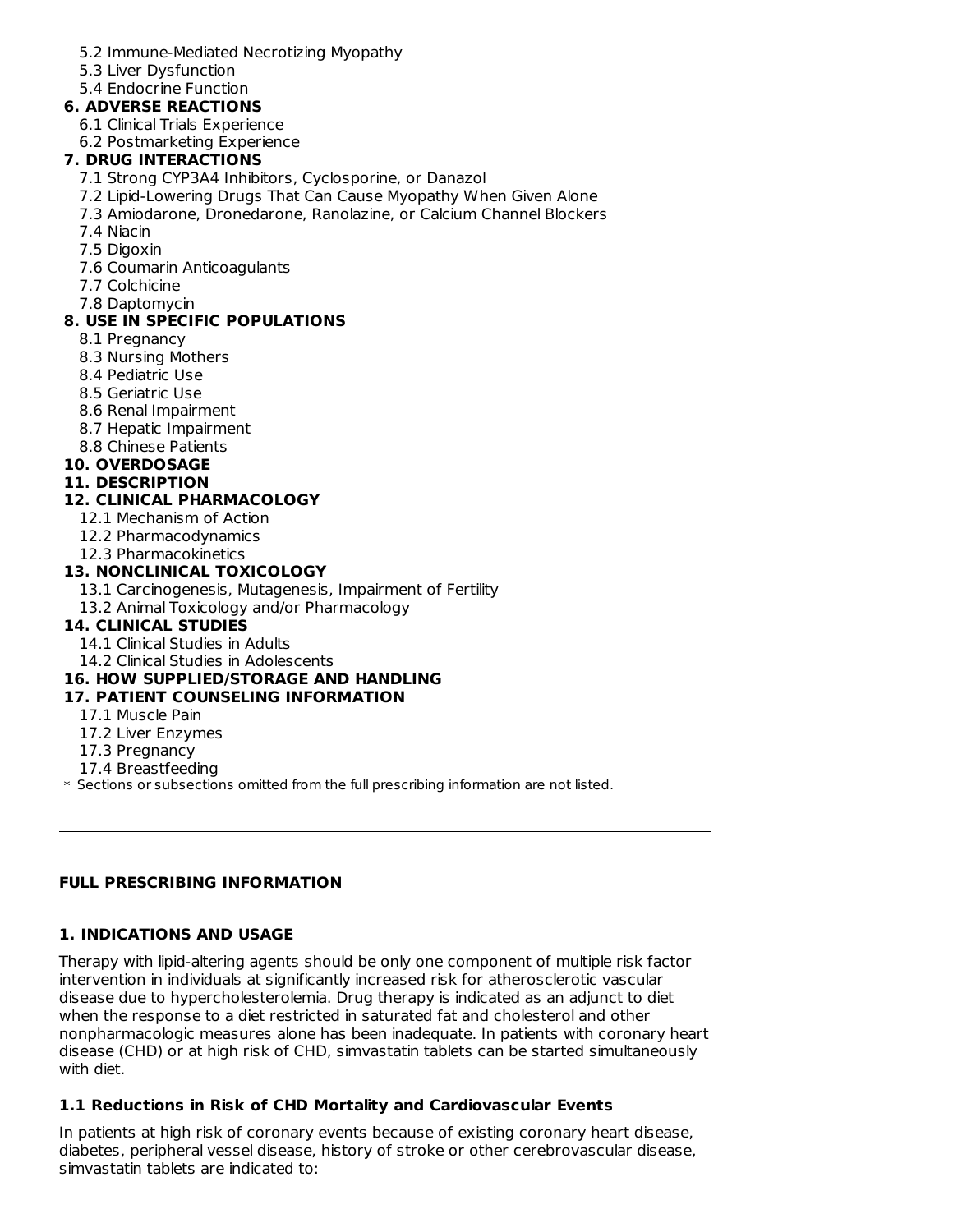- Reduce the risk of total mortality by reducing CHD deaths.
- Reduce the risk of non-fatal myocardial infarction and stroke.
- Reduce the need for coronary and non-coronary revascularization procedures.

# **1.2 Hyperlipidemia**

Simvastatin tablets are indicated to:

- Reduce elevated total cholesterol (total-C), low-density lipoprotein cholesterol (LDL-C), apolipoprotein B (Apo B), and triglycerides (TG), and to increase high-density lipoprotein cholesterol (HDL-C) in patients with primary hyperlipidemia (Fredrickson type IIa, heterozygous familial and nonfamilial) or mixed dyslipidemia (Fredrickson type IIb).
- Reduce elevated TG in patients with hypertriglyceridemia (Fredrickson type IV hyperlipidemia).
- Reduce elevated TG and VLDL-C in patients with primary dysbetalipoproteinemia (Fredrickson type III hyperlipidemia).
- Reduce total-C and LDL-C in patients with homozygous familial hypercholesterolemia (HoFH) as an adjunct to other lipid-lowering treatments (e.g., LDL apheresis) or if such treatments are unavailable.

# **1.3 Adolescent Patients with Heterozygous Familial Hypercholesterolemia (HeFH)**

Simvastatin tablets are indicated as an adjunct to diet to reduce total-C, LDL-C, and Apo B levels in adolescent boys and girls who are at least one year post-menarche, 10 to 17 years of age, with HeFH, if after an adequate trial of diet therapy the following findings are present:

- 1. LDL cholesterol remains ≥190 mg/dL; or
- 2. LDL cholesterol remains ≥160 mg/dL and
- There is a positive family history of premature cardiovascular disease (CVD) or
- Two or more other CVD risk factors are present in the adolescent patient.

The minimum goal of treatment in pediatric and adolescent patients is to achieve a mean LDL-C <130 mg/dL. The optimal age at which to initiate lipid-lowering therapy to decrease the risk of symptomatic adulthood CAD has not been determined.

# **1.4 Limitations of Use**

Simvastatin tablets have not been studied in conditions where the major abnormality is elevation of chylomicrons (i.e., hyperlipidemia Fredrickson types I and V).

# **2. DOSAGE AND ADMINISTRATION**

# **2.1 Recommended Dosing**

The usual dosage range is 5 to 40 mg/day. In patients with CHD or at high risk of CHD, simvastatin tablets can be started simultaneously with diet. The recommended usual starting dose is 10 or 20 mg once a day in the evening. For patients at high risk for a CHD event due to existing CHD, diabetes, peripheral vessel disease, history of stroke or other cerebrovascular disease, the recommended starting dose is 40 mg/day. Lipid determinations should be performed after 4 weeks of therapy and periodically thereafter.

# **2.2 Restricted Dosing for 80 mg**

Due to the increased risk of myopathy, including rhabdomyolysis, particularly during the first year of treatment, use of the 80-mg dose of simvastatin tablets should be restricted to patients who have been taking simvastatin 80 mg chronically (e.g., for 12 months or more) without evidence of muscle toxicity. [see Warnings and Precautions  $(5.1)$ ]

Patients who are currently tolerating the 80-mg dose of simvastatin tablets who need to be initiated on an interacting drug that is contraindicated or is associated with a dose cap for simvastatin should be switched to an alternative statin with less potential for the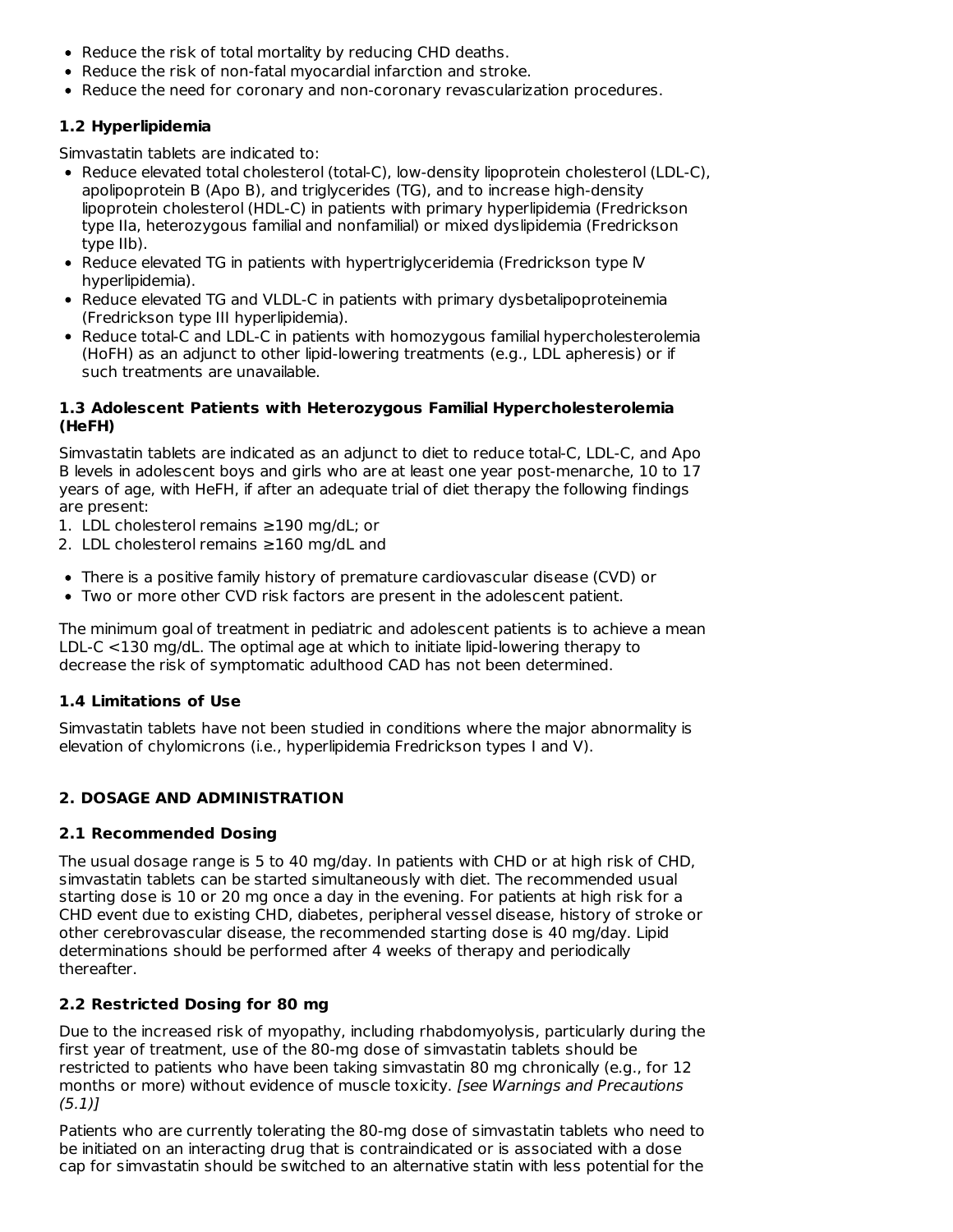drug-drug interaction.

Due to the increased risk of myopathy, including rhabdomyolysis, associated with the 80-mg dose of simvastatin tablets, patients unable to achieve their LDL-C goal utilizing the 40-mg dose of simvastatin tablets should not be titrated to the 80-mg dose, but should be placed on alternative LDL-C-lowering treatment(s) that provides greater LDL-C lowering.

# **2.3 Coadministration with Other Drugs**

Patients taking Verapamil, Diltiazem, or Dronedarone

• The dose of simvastatin tablets should not exceed 10 mg/day *[see Warnings and* Precautions (5.1), Drug Interactions (7.3), and Clinical Pharmacology (12.3)]. .

Patients taking Amiodarone, Amlodipine or Ranolazine

• The dose of simvastatin tablets should not exceed 20 mg/day *[see Warnings and* Precautions (5.1), Drug Interactions (7.3), and Clinical Pharmacology (12.3)].

# **2.4 Patients with Homozygous Familial Hypercholesterolemia**

The recommended dosage is 40 mg/day in the evening [see Dosage and Administration, Restricted Dosing for 80 mg (2.2)] . Simvastatin tablets should be used as an adjunct to other lipid-lowering treatments (e.g., LDL apheresis) in these patients or if such treatments are unavailable.

Simvastatin exposure is approximately doubled with concomitant use of lomitapide; therefore, the dose of simvastatin tablets should be reduced by 50% if initiating lomitapide. Simvastatin tablets dosage should not exceed 20 mg/day (or 40 mg/day for patients who have previously taken simvastatin tablets 80 mg/day chronically, e.g., for 12 months or more, without evidence of muscle toxicity) while taking lomitapide.

#### **2.5 Adolescents (10 to 17 years of age) with Heterozygous Familial Hypercholesterolemia**

The recommended usual starting dose is 10 mg once a day in the evening. The recommended dosing range is 10 to 40 mg/day; the maximum recommended dose is 40 mg/day. Doses should be individualized according to the recommended goal of therapy [see NCEP Pediatric Panel Guidelines  $^1$  and *Clinical Studies (14.2)*]. Adjustments should be made at intervals of 4 weeks or more.

1 National Cholesterol Education Program (NCEP): Highlights of the Report of the Expert Panel on Blood Cholesterol Levels in Children and Adolescents. Pediatrics 89(3):495-501. 1992.

# **2.6 Patients with Renal Impairment**

Because simvastatin tablets do not undergo significant renal excretion, modification of dosage should not be necessary in patients with mild to moderate renal impairment. However, caution should be exercised when simvastatin tablets are administered to patients with severe renal impairment; such patients should be started at 5 mg/day and be closely monitored [see Warnings and Precautions (5.1) and Clinical Pharmacology (12.3)].

# **3. DOSAGE FORMS AND STRENGTHS**

- Simvastatin tablets 5 mg are brick red colored, round shaped, biconvex, film coated tablet debossed "SI" on one side and plain on other side.
- Simvastatin tablets 10 mg are brick red colored,oval shaped, biconvex,film-coated tablets, debossed "S 4" on one side and plain on the other side
- Simvastatin tablets 20 mg are brick red colored,oval shaped, biconvex,film-coated tablets, debossed "S 5" on one side and plain on the other side.
- Simvastatin tablets 40 mg are brick red colored,oval shaped, biconvex,film-coated tablets,debossed "S 6" on one side and plain on the other side
- Simvastatin tablets 80 mg are brick red colored, capsule-shaped, biconvex, filmcoated tablets, debossed with "SMV" on one side and "80" on the other side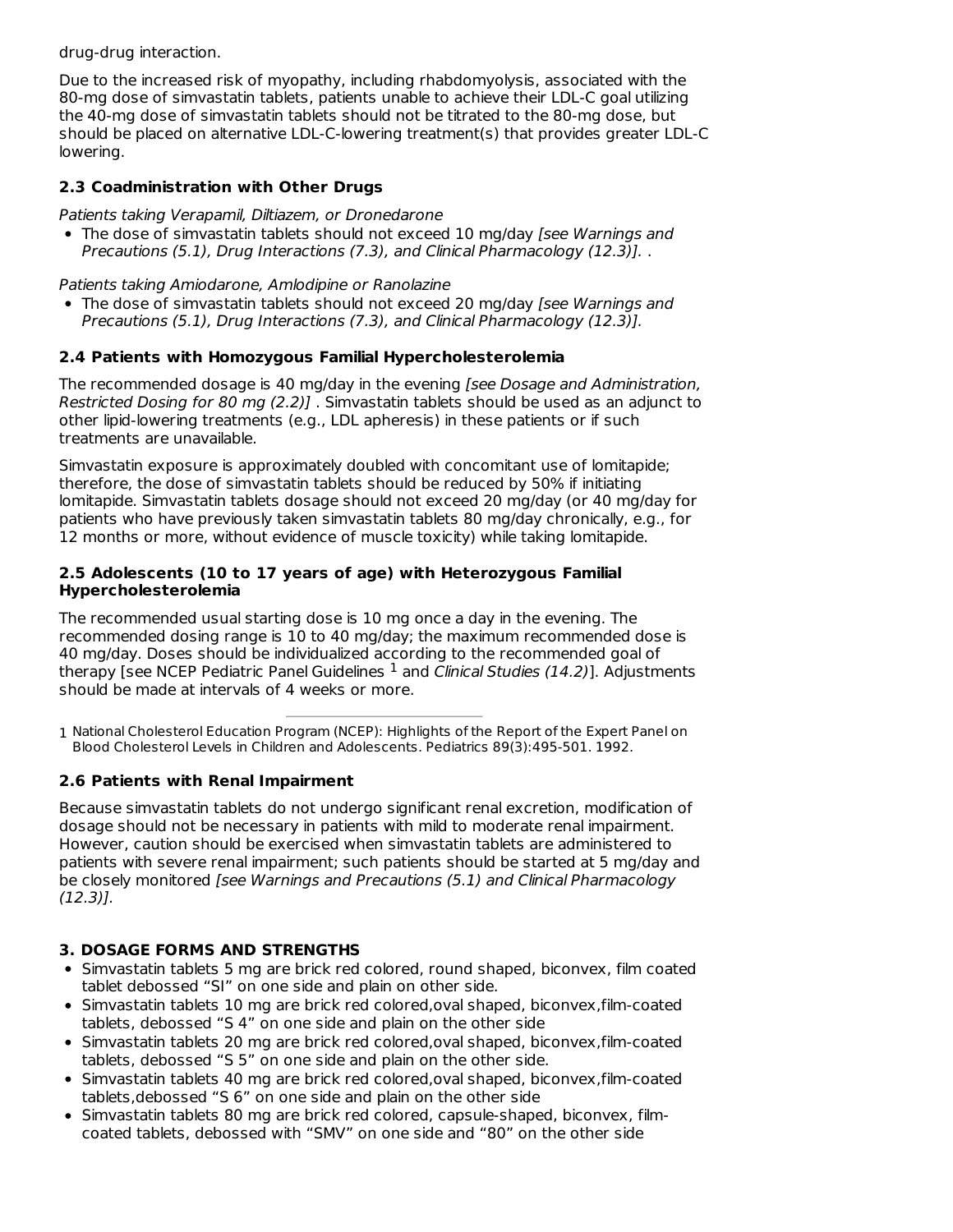# **4. CONTRAINDICATIONS**

Simvastatin tablets are contraindicated in the following conditions:

- Concomitant administration of strong CYP3A4 inhibitors (e.g., itraconazole, ketoconazole, posaconazole, voriconazole, HIV protease inhibitors, boceprevir, telaprevir, erythromycin, clarithromycin, telithromycin, nefazodone, and cobicistatcontaining products) [see Warnings and Precautions (5.1)] .
- Concomitant administration of gemfibrozil, cyclosporine, or danazol [see Warnings and Precautions (5.1)] .
- Hypersensitivity to any component of this medication [see Adverse Reactions  $(6.2)$ ].
- Active liver disease, which may include unexplained persistent elevations in hepatic transaminase levels [see Warnings and Precautions (5.3)] .
- Women who are pregnant or may become pregnant. Serum cholesterol and triglycerides increase during normal pregnancy, and cholesterol or cholesterol derivatives are essential for fetal development. Because HMG-CoA reductase inhibitors (statins) decrease cholesterol synthesis and possibly the synthesis of other biologically active substances derived from cholesterol, simvastatin tablets may cause fetal harm when administered to a pregnant woman. Atherosclerosis is a chronic process and the discontinuation of lipid-lowering drugs during pregnancy should have little impact on the outcome of long-term therapy of primary hypercholesterolemia. There are no adequate and well-controlled studies of use with simvastatin tablets during pregnancy; however, in rare reports congenital anomalies were observed following intrauterine exposure to statins. In rat and rabbit animal reproduction studies, simvastatin revealed no evidence of teratogenicity. **Simvastatin tablets should be administered to women of childbearing age only when such patients are highly unlikely to conceive.** If the patient becomes pregnant while taking this drug, simvastatin tablets should be discontinued immediately and the patient should be apprised of the potential hazard to the fetus
- [see Use in Specific Populations (8.1)] . • Nursing mothers. It is not known whether simvastatin is excreted into human milk; however, a small amount of another drug in this class does pass into breast milk. Because statins have the potential for serious adverse reactions in nursing infants, women who require treatment with simvastatin tablets should not breastfeed their infants [see Use in Specific Populations (8.3)] .

# **5. WARNINGS AND PRECAUTIONS**

# **5.1 Myopathy/Rhabdomyolysis**

Simvastatin occasionally causes myopathy manifested as muscle pain, tenderness or weakness with creatine kinase (CK) above ten times the upper limit of normal (ULN). Myopathy sometimes takes the form of rhabdomyolysis with or without acute renal failure secondary to myoglobinuria, and rare fatalities have occurred. The risk of myopathy is increased by elevated plasma levels of simvastatin and simvastatin acid. Predisposing factors for myopathy include advanced age (≥65 years), female gender, uncontrolled hypothyroidism, and renal impairment. Chinese patients may be at increased risk for myopathy Simvastatin occasionally causes myopathy manifested as muscle pain, tenderness or weakness with creatine kinase (CK) above ten times the upper limit of normal (ULN). Myopathy sometimes takes the form of rhabdomyolysis with or without acute renal failure secondary to myoglobinuria, and rare fatalities have occurred. The risk of myopathy is increased by elevated plasma levels of simvastatin and simvastatin acid. Predisposing factors for myopathy include advanced age (≥65 years), female gender, uncontrolled hypothyroidism, and renal impairment. Chinese patients may be at increased risk for myopathy *[See Use in Specific Populations (8.8)]* 

In a clinical trial database in which 41,413 patients were treated with simvastatin, 24,747 (approximately 60%) of whom were enrolled in studies with a median follow-up of at least 4 years, the incidence of myopathy was approximately 0.03% and 0.08% at 20 and 40 mg/day, respectively. The incidence of myopathy with 80 mg (0.61%) was disproportionately higher than that observed at the lower doses. In these trials, patients were carefully monitored and some interacting medicinal products were excluded **The risk of myopathy, including rhabdomyolysis, is dose related.** In a clinical trial database in which 41,413 patients were treated with simvastatin, 24,747 (approximately 60%) of whom were enrolled in studies with a median follow-up of at least 4 years, the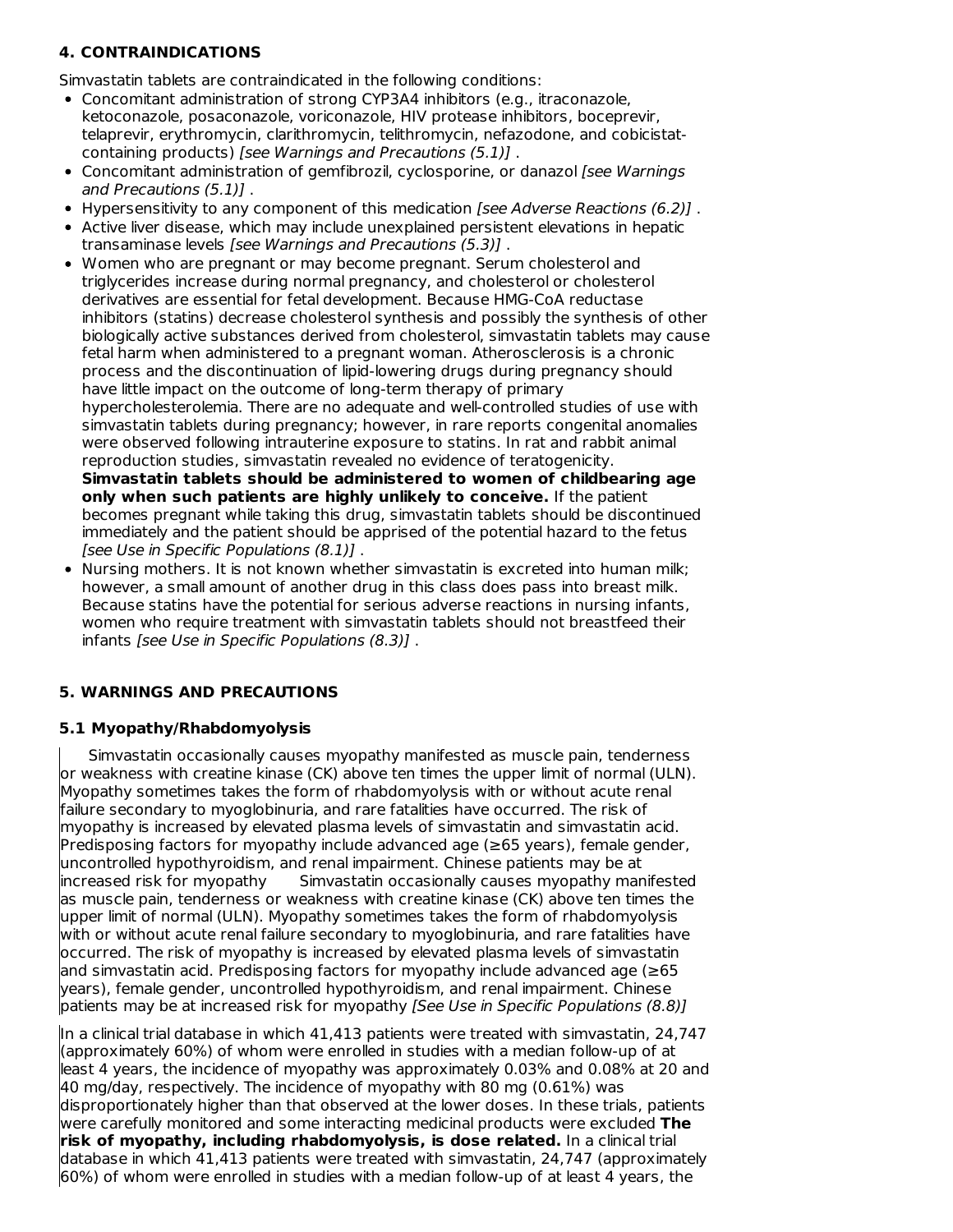incidence of myopathy was approximately 0.03% and 0.08% at 20 and 40 mg/day, respectively. The incidence of myopathy with 80 mg (0.61%) was disproportionately higher than that observed at the lower doses. In these trials, patients were carefully monitored and some interacting medicinal products were excluded

In a clinical trial in which 12,064 patients with a history of myocardial infarction were treated with simvastatin (mean follow-up 6.7 years), the incidence of myopathy (defined as unexplained muscle weakness or pain with a serum creatine kinase [CK] >10 times upper limit of normal [ULN]) in patients on 80 mg/day was approximately 0.9% compared with 0.02% for patients on 20 mg/day. The incidence of rhabdomyolysis (defined as myopathy with a CK >40 times ULN) in patients on 80 mg/day was approximately 0.4% compared with 0% for patients on 20 mg/day. The incidence of myopathy, including rhabdomyolysis, was highest during the first year and then notably decreased during the subsequent years of treatment. In this trial, patients were carefully monitored and some interacting medicinal products were excluded.In a clinical trial in which 12,064 patients with a history of myocardial infarction were treated with simvastatin (mean follow-up 6.7 years), the incidence of myopathy (defined as unexplained muscle weakness or pain with a serum creatine kinase [CK] >10 times upper limit of normal [ULN]) in patients on 80 mg/day was approximately 0.9% compared with 0.02% for patients on 20 mg/day. The incidence of rhabdomyolysis (defined as myopathy with a CK >40 times ULN) in patients on 80 mg/day was approximately 0.4% compared with 0% for patients on 20 mg/day. The incidence of myopathy, including rhabdomyolysis, was highest during the first year and then notably decreased during the subsequent years of treatment. In this trial, patients were carefully monitored and some interacting medicinal products were excluded. In a clinical trial in which 12,064 patients with a history of myocardial infarction were treated with simvastatin (mean follow-up 6.7 years), the incidence of myopathy (defined as unexplained muscle weakness or pain with a serum creatine kinase [CK] >10 times upper limit of normal [ULN]) in patients on 80 mg/day was approximately 0.9% compared with 0.02% for patients on 20 mg/day. The incidence of rhabdomyolysis (defined as myopathy with a CK >40 times ULN) in patients on 80 mg/day was approximately 0.4% compared with 0% for patients on 20 mg/day. The incidence of myopathy, including rhabdomyolysis, was highest during the first year and then notably decreased during the subsequent years of treatment. In this trial, patients were carefully monitored and some interacting medicinal products were excluded.In a clinical trial in which 12,064 patients with a history of myocardial infarction were treated with simvastatin (mean follow-up 6.7 years), the incidence of myopathy (defined as unexplained muscle weakness or pain with a serum creatine kinase [CK] >10 times upper limit of normal [ULN]) in patients on 80 mg/day was approximately 0.9% compared with 0.02% for patients on 20 mg/day. The incidence of rhabdomyolysis (defined as myopathy with a CK >40 times ULN) in patients on 80 mg/day was approximately 0.4% compared with 0% for patients on 20 mg/day. The incidence of myopathy, including rhabdomyolysis, was highest during the first year and then notably decreased during the subsequent years of treatment. In this trial, patients were carefully monitored and some interacting medicinal products were excluded.

The risk of myopathy, including rhabdomyolysis, is greater in patients on simvastatin 80 mg compared with other statin therapies with similar or greater LDL-C-lowering efficacy and compared with lower doses of simvastatin. Therefore, the 80-mg dose of simvastatin should be used only in patients who have been taking simvastatin 80 mg chronically (e.g., for 12 months or more) without evidence of muscle toxicity. If, however, a patient who is currently tolerating the 80-mg dose of simvastatin needs to be initiated on an interacting drug that is contraindicated or is associated with a dose cap for simvastatin, that patient should be switched to an alternative statin with less potential for the drug-drug interaction. Patients should be advised of the increased risk of myopathy, including rhabdomyolysis, and to report promptly any unexplained muscle pain, tenderness or weakness. If symptoms occur, treatment should be discontinued immediately. The risk of myopathy, including rhabdomyolysis, is greater in patients on simvastatin 80 mg compared with other statin therapies with similar or greater LDL-Clowering efficacy and compared with lower doses of simvastatin. Therefore, the 80-mg dose of simvastatin should be used only in patients who have been taking simvastatin 80 mg chronically (e.g., for 12 months or more) without evidence of muscle toxicity . If, however, a patient who is currently tolerating the 80-mg dose of simvastatin needs to be initiated on an interacting drug that is contraindicated or is associated with a dose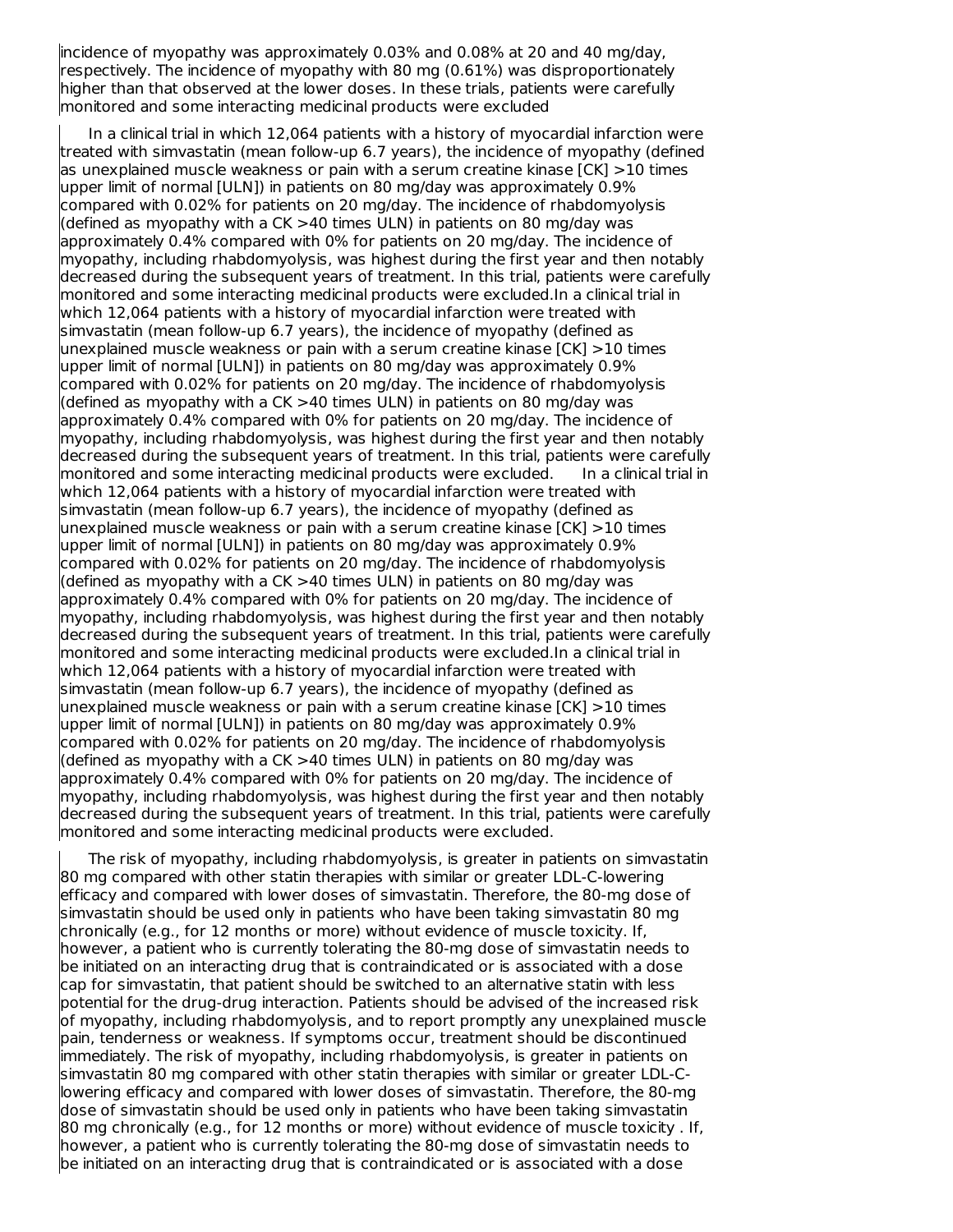cap for simvastatin, that patient should be switched to an alternative statin with less potential for the drug-drug interaction. Patients should be advised of the increased risk of myopathy, including rhabdomyolysis, and to report promptly any unexplained muscle pain, tenderness or weakness. If symptoms occur, treatment should be discontinued immediately . The risk of myopathy, including rhabdomyolysis, is greater in patients on simvastatin 80 mg compared with other statin therapies with similar or greater LDL-C-lowering efficacy and compared with lower doses of simvastatin. Therefore, the 80 mg dose of simvastatin should be used only in patients who have been taking simvastatin 80 mg chronically (e.g., for 12 months or more) without evidence of muscle toxicity. If, however, a patient who is currently tolerating the 80-mg dose of simvastatin needs to be initiated on an interacting drug that is contraindicated or is associated with a dose cap for simvastatin, that patient should be switched to an alternative statin with less potential for the drug-drug interaction. Patients should be advised of the increased risk of myopathy, including rhabdomyolysis, and to report promptly any unexplained muscle pain, tenderness or weakness. If symptoms occur, treatment should be discontinued immediately. The risk of myopathy, including rhabdomyolysis, is greater in patients on simvastatin 80 mg compared with other statin therapies with similar or greater LDL-C-lowering efficacy and compared with lower doses of simvastatin. Therefore, the 80-mg dose of simvastatin should be used only in patients who have been taking simvastatin 80 mg chronically (e.g., for 12 months or more) without evidence of muscle toxicity [See Dosage and Administration, Restricted Dosing for 80  $mg(2.2)$ ]. If, however, a patient who is currently tolerating the 80-mg dose of simvastatin needs to be initiated on an interacting drug that is contraindicated or is associated with a dose cap for simvastatin, that patient should be switched to an alternative statin with less potential for the drug-drug interaction. Patients should be advised of the increased risk of myopathy, including rhabdomyolysis, and to report promptly any unexplained muscle pain, tenderness or weakness. If symptoms occur, treatment should be discontinued immediately [See Warnings and Precautions (5.2)].

There have been rare reports of immune-mediated necrotizing myopathy (IMNM), an autoimmune myopathy, associated with statin use. IMNM is characterized by: proximal muscle weakness and elevated serum creatine kinase, which persist despite discontinuation of statin treatment; muscle biopsy showing necrotizing myopathy without significant inflammation; improvement with immunosuppressive agents.There have been rare reports of immune-mediated necrotizing myopathy (IMNM), an autoimmune myopathy, associated with statin use. IMNM is characterized by: proximal muscle weakness and elevated serum creatine kinase, which persist despite discontinuation of statin treatment; muscle biopsy showing necrotizing myopathy without significant inflammation; improvement with immunosuppressive agents. There have been rare reports of immune-mediated necrotizing myopathy (IMNM), an autoimmune myopathy, associated with statin use. IMNM is characterized by: proximal muscle weakness and elevated serum creatine kinase, which persist despite discontinuation of statin treatment; muscle biopsy showing necrotizing myopathy without significant inflammation; improvement with immunosuppressive agents.There have been rare reports of immune-mediated necrotizing myopathy (IMNM), an autoimmune myopathy, associated with statin use. IMNM is characterized by: proximal muscle weakness and elevated serum creatine kinase, which persist despite discontinuation of statin treatment; muscle biopsy showing necrotizing myopathy without significant inflammation; improvement with immunosuppressive agents.

In most cases, muscle symptoms and CK increases resolved when treatment was promptly discontinued. Periodic CK determinations may be considered in patients starting therapy with simvastatin or whose dose is being increased, but there is no assurance that such monitoring will prevent myopathy. In most cases, muscle symptoms and CK increases resolved when treatment was promptly discontinued. Periodic CK determinations may be considered in patients starting therapy with simvastatin or whose dose is being increased, but there is no assurance that such monitoring will prevent myopathy. In most cases, muscle symptoms and CK increases resolved when treatment was promptly discontinued. Periodic CK determinations may be considered in patients starting therapy with simvastatin or whose dose is being increased, but there is no assurance that such monitoring will prevent myopathy. **All patients starting therapy with simvastatin, or whose dose of simvastatin is being increased, should be advised of the risk of myopathy, including rhabdomyolysis, and told to report promptly any**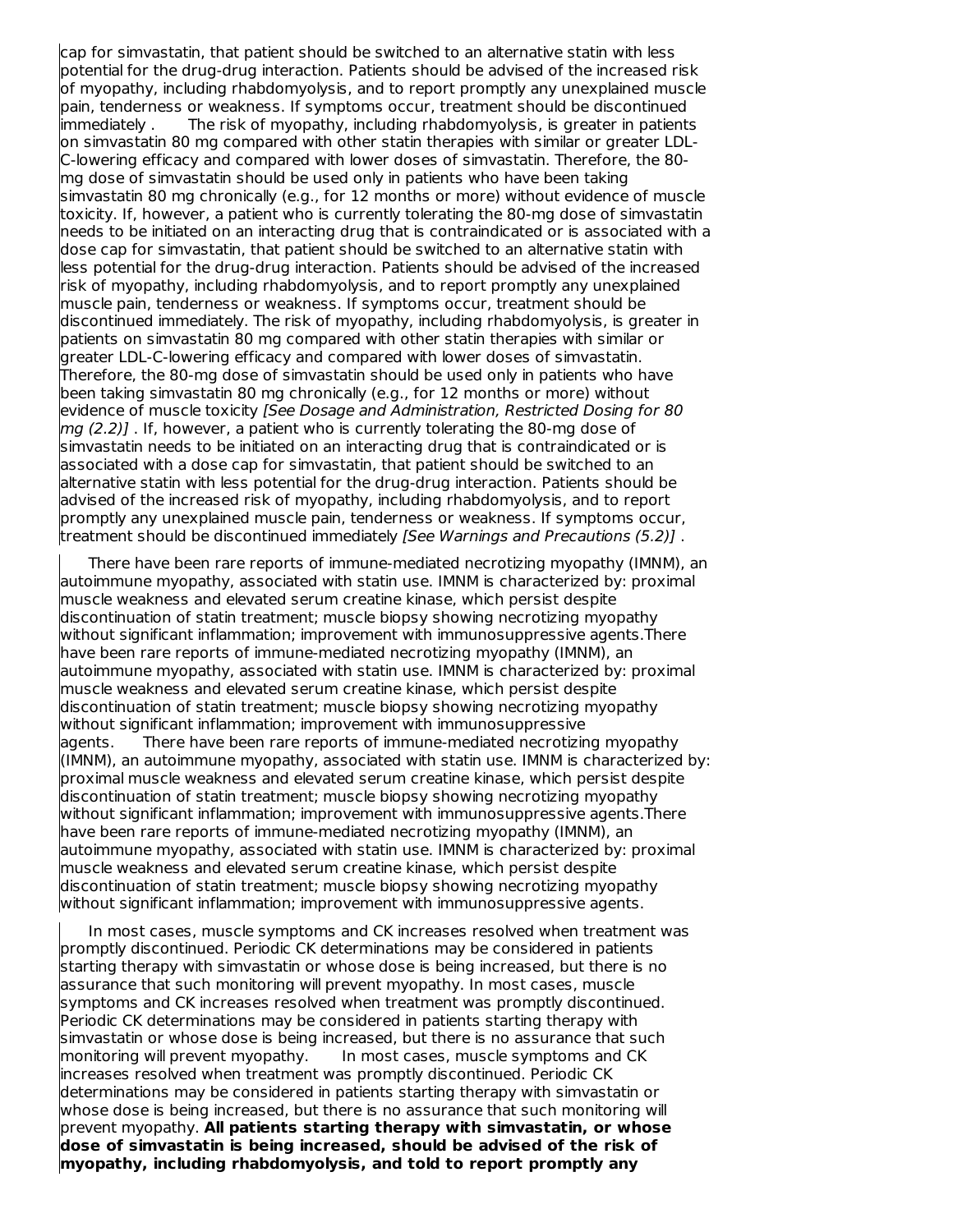**unexplained muscle pain, tenderness or weakness particularly if accompanied by malaise or fever or if muscle signs and symptoms persist after discontinuing simvastatin. Simvastatin therapy should be discontinued immediately if myopathy is diagnosed or suspected.** In most cases, muscle symptoms and CK increases resolved when treatment was promptly discontinued. Periodic CK determinations may be considered in patients starting therapy with simvastatin or whose dose is being increased, but there is no assurance that such monitoring will prevent myopathy.

Many of the patients who have developed rhabdomyolysis on therapy with simvastatin have had complicated medical histories, including renal insufficiency usually as a consequence of long-standing diabetes mellitus. Such patients merit closer monitoring. Simvastatin therapy should be discontinued if markedly elevated CPK levels occur or myopathy is diagnosed or suspected. Simvastatin therapy should also be temporarily withheld in any patient experiencing an acute or serious condition predisposing to the development of renal failure secondary to rhabdomyolysis, e.g., sepsis; hypotension; major surgery; trauma; severe metabolic, endocrine, or electrolyte disorders; or uncontrolled epilepsy.Many of the patients who have developed rhabdomyolysis on therapy with simvastatin have had complicated medical histories, including renal insufficiency usually as a consequence of long-standing diabetes mellitus. Such patients merit closer monitoring. Simvastatin therapy should be discontinued if markedly elevated CPK levels occur or myopathy is diagnosed or suspected. Simvastatin therapy should also be temporarily withheld in any patient experiencing an acute or serious condition predisposing to the development of renal failure secondary to rhabdomyolysis, e.g., sepsis; hypotension; major surgery; trauma; severe metabolic, endocrine, or electrolyte disorders; or uncontrolled epilepsy. Many of the patients who have developed rhabdomyolysis on therapy with simvastatin have had complicated medical histories, including renal insufficiency usually as a consequence of long-standing diabetes mellitus. Such patients merit closer monitoring. Simvastatin therapy should be discontinued if markedly elevated CPK levels occur or myopathy is diagnosed or suspected. Simvastatin therapy should also be temporarily withheld in any patient experiencing an acute or serious condition predisposing to the development of renal failure secondary to rhabdomyolysis, e.g., sepsis; hypotension; major surgery; trauma; severe metabolic, endocrine, or electrolyte disorders; or uncontrolled epilepsy.Many of the patients who have developed rhabdomyolysis on therapy with simvastatin have had complicated medical histories, including renal insufficiency usually as a consequence of long-standing diabetes mellitus. Such patients merit closer monitoring. Simvastatin therapy should be discontinued if markedly elevated CPK levels occur or myopathy is diagnosed or suspected. Simvastatin therapy should also be temporarily withheld in any patient experiencing an acute or serious condition predisposing to the development of renal failure secondary to rhabdomyolysis, e.g., sepsis; hypotension; major surgery; trauma; severe metabolic, endocrine, or electrolyte disorders; or uncontrolled epilepsy.

#### Drug Interactions

The risk of myopathy and rhabdomyolysis is increased by elevated plasma levels of simvastatin and simvastatin acid. Simvastatin is metabolized by the cytochrome P450 isoform 3A4. Certain drugs which inhibit this metabolic pathway can raise the plasma levels of simvastatin and may increase the risk of myopathy. These include itraconazole, ketoconazole, posaconazole, voriconazole, the macrolide antibiotics erythromycin and clarithromycin, and the ketolide antibiotic telithromycin, HIV protease inhibitors, boceprevir, telaprevir, the antidepressant nefazodone, cobicistat-containing products, or grapefruit juice. Combination of these drugs with simvastatin is contraindicated. If short-term treatment with strong CYP3A4 inhibitors is unavoidable, therapy with simvastatin must be suspended during the course of treatment. The risk of myopathy and rhabdomyolysis is increased by elevated plasma levels of simvastatin and simvastatin acid. Simvastatin is metabolized by the cytochrome P450 isoform 3A4. Certain drugs which inhibit this metabolic pathway can raise the plasma levels of simvastatin and may increase the risk of myopathy. These include itraconazole, ketoconazole, posaconazole, voriconazole, the macrolide antibiotics erythromycin and clarithromycin, and the ketolide antibiotic telithromycin, HIV protease inhibitors, boceprevir, telaprevir, the antidepressant nefazodone, cobicistat-containing products, or grapefruit juice Combination of these drugs with simvastatin is contraindicated. If short-term treatment with strong CYP3A4 inhibitors is unavoidable, therapy with simvastatin must be suspended during the course of treatment . The risk of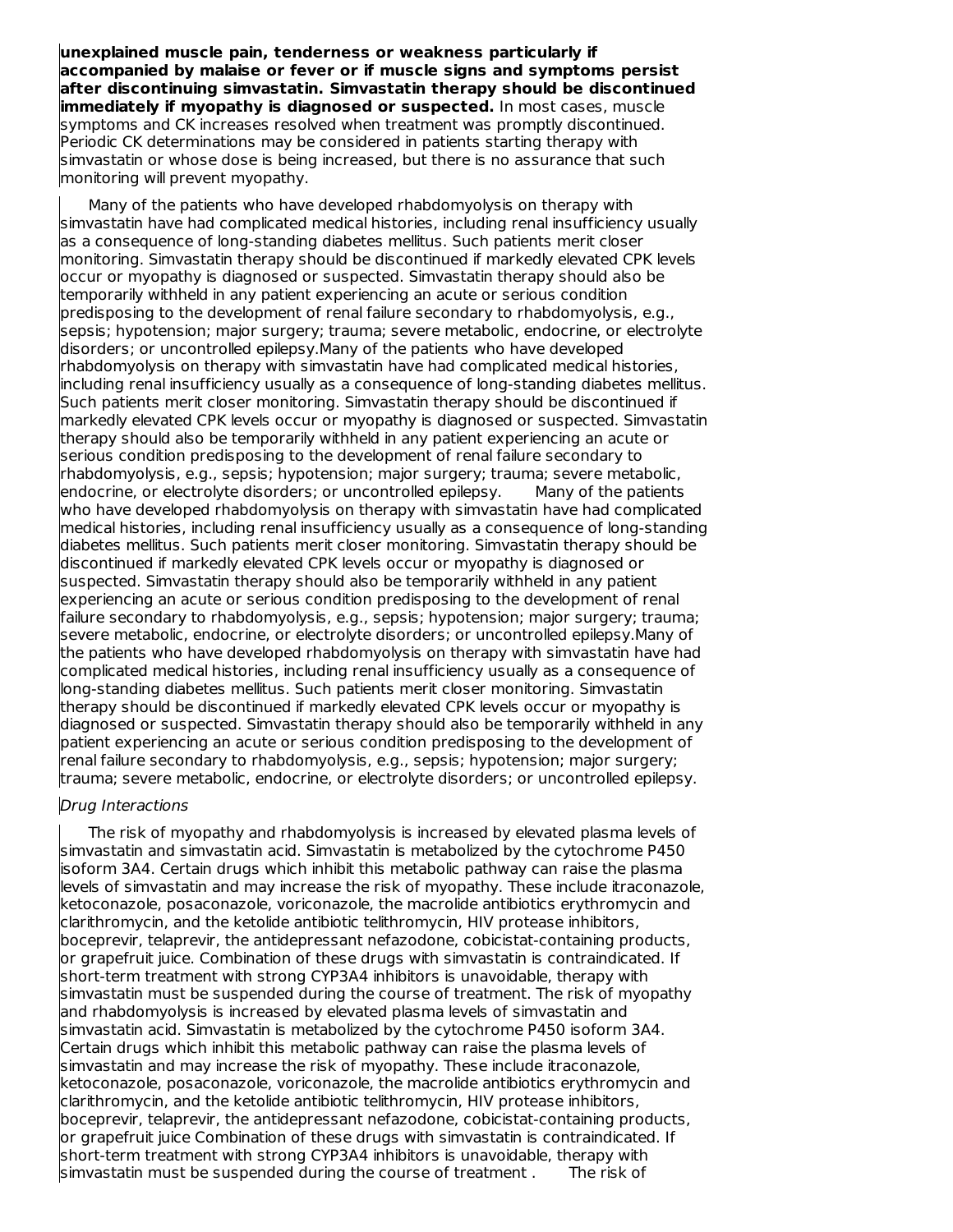myopathy and rhabdomyolysis is increased by elevated plasma levels of simvastatin and simvastatin acid. Simvastatin is metabolized by the cytochrome P450 isoform 3A4. Certain drugs which inhibit this metabolic pathway can raise the plasma levels of simvastatin and may increase the risk of myopathy. These include itraconazole, ketoconazole, posaconazole, voriconazole, the macrolide antibiotics erythromycin and clarithromycin, and the ketolide antibiotic telithromycin, HIV protease inhibitors, boceprevir, telaprevir, the antidepressant nefazodone, cobicistat-containing products, or grapefruit juice. Combination of these drugs with simvastatin is contraindicated. If short-term treatment with strong CYP3A4 inhibitors is unavoidable, therapy with simvastatin must be suspended during the course of treatment. The risk of myopathy and rhabdomyolysis is increased by elevated plasma levels of simvastatin and simvastatin acid. Simvastatin is metabolized by the cytochrome P450 isoform 3A4. Certain drugs which inhibit this metabolic pathway can raise the plasma levels of simvastatin and may increase the risk of myopathy. These include itraconazole, ketoconazole, posaconazole, voriconazole, the macrolide antibiotics erythromycin and clarithromycin, and the ketolide antibiotic telithromycin, HIV protease inhibitors, boceprevir, telaprevir, the antidepressant nefazodone, cobicistat-containing products, or grapefruit juice *[See Clinical Pharmacology (12.3).]* Combination of these drugs with simvastatin is contraindicated. If short-term treatment with strong CYP3A4 inhibitors is unavoidable, therapy with simvastatin must be suspended during the course of treatment [See Contraindications (4) and Drug Interactions (7.1)] .

The combined use of simvastatin with gemfibrozil, cyclosporine, or danazol is contraindicated. The combined use of simvastatin with gemfibrozil, cyclosporine, or danazol is contraindicated . The combined use of simvastatin with gemfibrozil, cyclosporine, or danazol is contraindicated. The combined use of simvastatin with gemfibrozil, cyclosporine, or danazol is contraindicated [See Contraindications (4) and Drug Interactions (7.1 and 7.2)] .

Caution should be used when prescribing other fibrates with simvastatin, as these agents can cause myopathy when given alone and the risk is increased when they are coadministered. Caution should be used when prescribing other fibrates with simvastatin, as these agents can cause myopathy when given alone and the risk is increased when they are coadministered . Caution should be used when prescribing other fibrates with simvastatin, as these agents can cause myopathy when given alone and the risk is increased when they are coadministered. Caution should be used when prescribing other fibrates with simvastatin, as these agents can cause myopathy when given alone and the risk is increased when they are coadministered [see Drug Interactions (7.2)] .

Cases of myopathy, including rhabdomyolysis, have been reported with simvastatin coadministered with colchicine, and caution should be exercised when prescribing simvastatin with colchicine. Cases of myopathy, including rhabdomyolysis, have been reported with simvastatin coadministered with colchicine, and caution should be exercised when prescribing simvastatin with colchicine . Cases of myopathy, including rhabdomyolysis, have been reported with simvastatin coadministered with colchicine, and caution should be exercised when prescribing simvastatin with colchicine. Cases of myopathy, including rhabdomyolysis, have been reported with simvastatin coadministered with colchicine, and caution should be exercised when prescribing simvastatin with colchicine [see Drug Interactions (7.7)].

The benefits of the combined use of simvastatin with the following drugs should be carefully weighed against the potential risks of combinations: other lipid-lowering drugs (fibrates or, for patients with HoFH, lomitapide), amiodarone, dronedarone, verapamil, diltiazem, amlodipine, or ranolazine. The benefits of the combined use of simvastatin with the following drugs should be carefully weighed against the potential risks of combinations: other lipid-lowering drugs (fibrates or, for patients with HoFH, lomitapide), amiodarone, dronedarone, verapamil, diltiazem, amlodipine, or ranolazine The benefits of the combined use of simvastatin with the following drugs should be carefully weighed against the potential risks of combinations: other lipid-lowering drugs (fibrates or, for patients with HoFH, lomitapide), amiodarone, dronedarone, verapamil, diltiazem, amlodipine, or ranolazine. The benefits of the combined use of simvastatin with the following drugs should be carefully weighed against the potential risks of combinations: other lipid-lowering drugs (fibrates or, for patients with HoFH, lomitapide), amiodarone, dronedarone, verapamil, diltiazem, amlodipine, or ranolazine [see Dosage and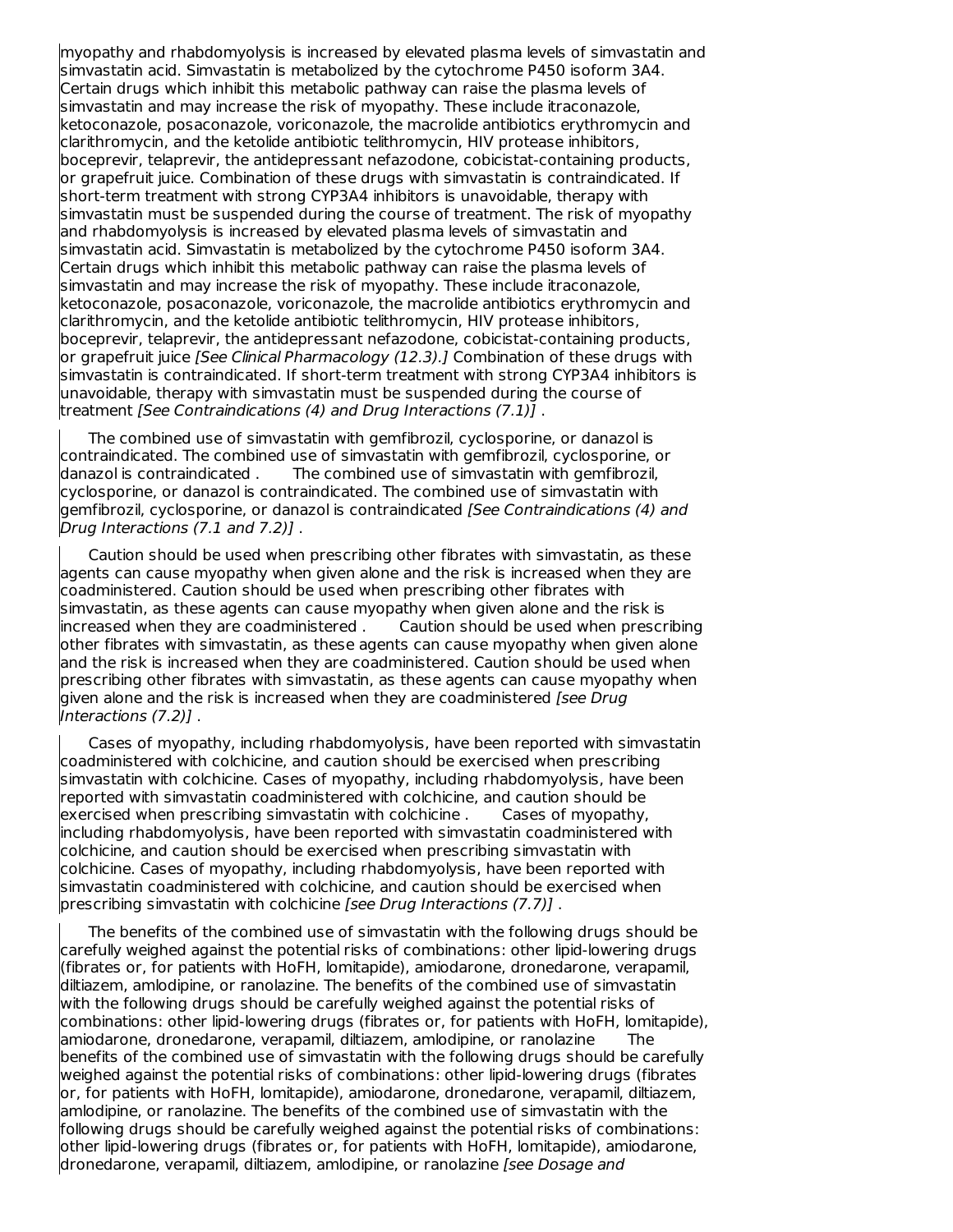Administration (2.4) and Drug Interactions (7.3)].

Cases of myopathy, including rhabdomyolysis, have been observed with simvastatin coadministered with lipid-modifying doses (≥1 g/day niacin) of niacin-containing<br>products. . Cases of myopathy, including rhabdomyolysis, have been obser Cases of myopathy, including rhabdomyolysis, have been observed with simvastatin coadministered with lipid-modifying doses (≥1 g/day niacin) of niacincontaining products. [see Drug Interactions (7.4)] .

Cases of rhabdomyolysis have been reported with simvastatin administered with daptomycin. Temporarily suspend simvastatin in patients taking daptomycin [see Drug Interactions (7.8)].

Prescribing recommendations for interacting agents are summarized in Table 1. Prescribing recommendations for interacting agents are summarized in Table 1 . Prescribing recommendations for interacting agents are summarized in Table 1. Prescribing recommendations for interacting agents are summarized in Table 1 [see also Dosage and Administration (2.3, 2.4), Drug Interactions (7), Clinical Pharmacology  $(12.3)$ ].

| <b>Table 1: Drug Interactions Associated</b> |
|----------------------------------------------|
| with Increased Risk of                       |
| Myopathy/Rhabdomyolysis                      |

| <b>Interacting</b>     | <b>Prescribing</b>             |  |
|------------------------|--------------------------------|--|
| <b>Agents</b>          | <b>Recommendations</b>         |  |
| Strong                 | CYP3A4 Contraindicated<br>with |  |
| Inhibitors,            | simvastatin                    |  |
| e.g.:Strong            |                                |  |
| CYP3A4                 |                                |  |
| Inhibitors, e.g.:      |                                |  |
| Itraconazole           |                                |  |
| Itraconazole           |                                |  |
| Ketoconazole           |                                |  |
| Ketoconazole           |                                |  |
| Posaconazole           |                                |  |
| Posaconazole           |                                |  |
| Voriconazole           |                                |  |
| Voriconazole           |                                |  |
| Erythromycin           |                                |  |
| Erythromycin           |                                |  |
| Clarithromycin         |                                |  |
| Clarithromycin         |                                |  |
| Telithromycin          |                                |  |
| Telithromycin          |                                |  |
| HIV<br>protease        |                                |  |
| in h i b i t o r s HIV |                                |  |
| protease               |                                |  |
| inhibitors             |                                |  |
| <b>Boceprevir</b>      |                                |  |
| <b>Boceprevir</b>      |                                |  |
| Telaprevir             |                                |  |
| <b>Telaprevir</b>      |                                |  |
| Nefazodone             |                                |  |
| Nefazodone             |                                |  |
| Cobicistat-            |                                |  |
| containing             |                                |  |
| products               |                                |  |
| Cobicistat-            |                                |  |
| containing             |                                |  |
| products               |                                |  |
| Gemfibrozil            |                                |  |
| Gemfibrozil            |                                |  |
| Cyclosporine           |                                |  |
| Cyclosporine           |                                |  |
| Danazol Danazol        |                                |  |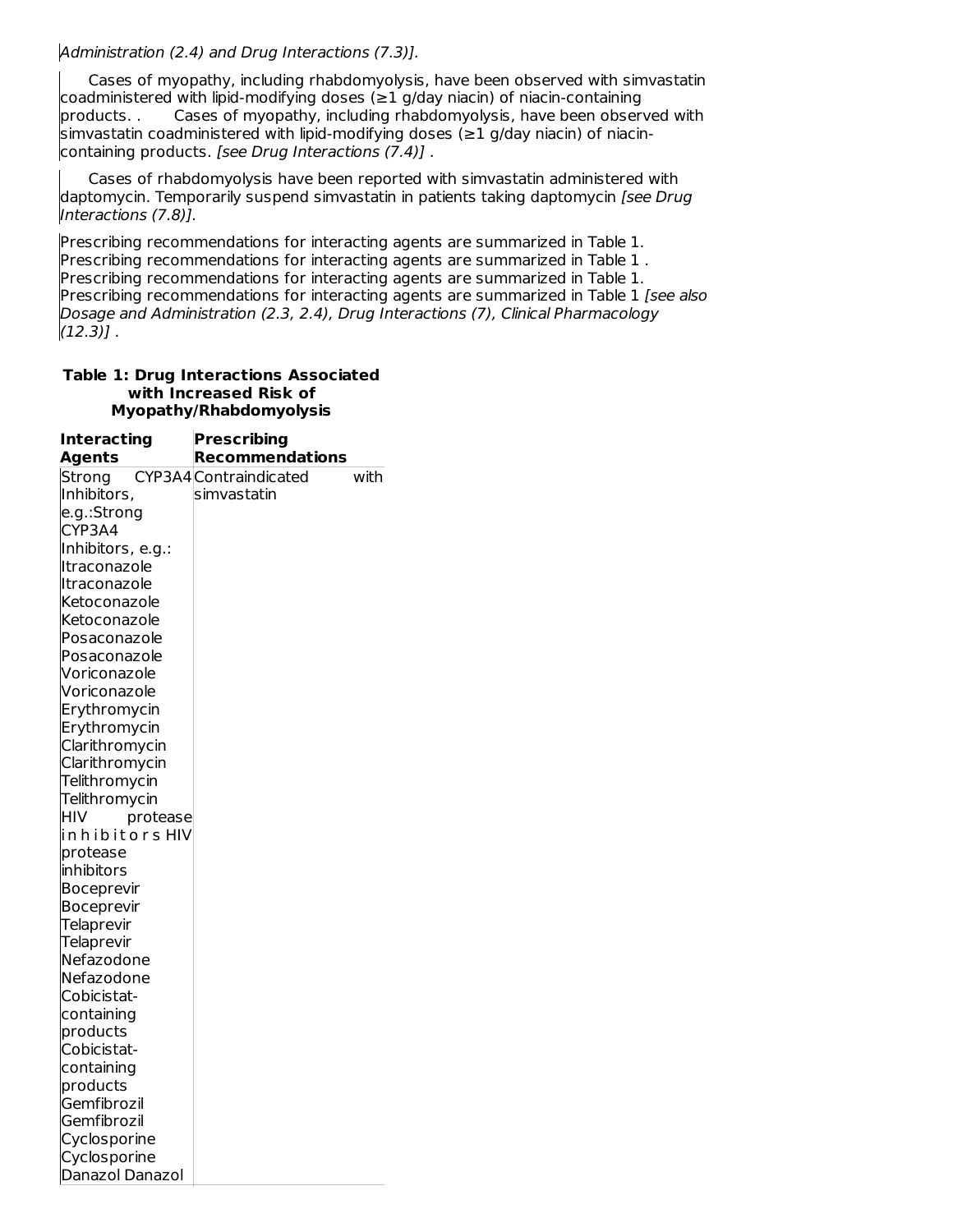| Niacin<br>g/day)Niacin<br>g/day)                                                      |    | simvastatin                | $\leq$ 1 For Chinese patients, not<br>$\leq$ 1 recommended    |         | with |
|---------------------------------------------------------------------------------------|----|----------------------------|---------------------------------------------------------------|---------|------|
| Verapamil<br>Verapamil<br><b>Diltiazem</b><br>Diltiazem<br>Dronedarone<br>Dronedarone |    |                            | Do not exceed<br>simvastatin daily                            | -10     | ma   |
| Amiodarone<br>Amiodarone<br>Amlodipine<br>Amlodipine<br>Ranolazine<br>Ranolazine      |    |                            | Do not exceed 20<br>simvastatin daily                         |         | ma   |
| Lomitapide<br>Lomitapide                                                              | do |                            | For patients with HoFH,<br>not exceed 20<br>simvastatin daily |         | mq   |
| Daptomycin<br>Daptomycin                                                              |    | Temporarily<br>simvastatin |                                                               | suspend |      |
| Grapefruit<br>Grapefruit juice                                                        |    |                            | juice Avoid grapefruit juice                                  |         |      |

\* For patients with HoFH who have been taking 80 mg simvastatin chronically (e.g., for 12 months or more) without evidence of muscle toxicity, do not exceed 40 mg simvastatin when taking lomitapide.

# **5.2 Immune-Mediated Necrotizing Myopathy**

There have been rare reports of immune-mediated necrotizing myopathy (IMNM), an autoimmune myopathy, associated with statin use. IMNM is characterized by: proximal muscle weakness and elevated serum creatine kinase, which persist despite discontinuation of statin treatment; positive anti-HMG CoA reductase antibody; muscle biopsy showing necrotizing myopathy; and improvement with immunosuppressive agents. Additional neuromuscular and serologic testing may be necessary. Treatment with immunosuppressive agents may be required. Consider risk of IMNM carefully prior to initiation of a different statin. If therapy is initiated with a different statin, monitor for signs and symptoms of IMNM.

# **5.3 Liver Dysfunction**

**Persistent increases (to more than 3X the ULN) in serum transaminases have occurred in approximately 1% of patients who received simvastatin in clinical studies**. When drug treatment was interrupted or discontinued in these patients, the transaminase levels usually fell slowly to pretreatment levels. The increases were not associated with jaundice or other clinical signs or symptoms. There was no evidence of hypersensitivity.

In the Scandinavian Simvastatin Survival Study (4S) [see Clinical Studies (14.1)] , the number of patients with more than one transaminase elevation to  $> 3X$  ULN, over the course of the study, was not significantly different between the simvastatin and placebo groups (14 [0.7%] vs. 12 [0.6%]). Elevated transaminases resulted in the discontinuation of 8 patients from therapy in the simvastatin group ( $n=2,221$ ) and 5 in the placebo group (n=2,223). Of the 1,986 simvastatin treated patients in 4S with normal liver function tests (LFTs) at baseline, 8 (0.4%) developed consecutive LFT elevations to > 3X ULN and/or were discontinued due to transaminase elevations during the 5.4 years (median follow-up) of the study. Among these 8 patients, 5 initially developed these abnormalities within the first year. All of the patients in this study received a starting dose of 20 mg of simvastatin; 37% were titrated to 40 mg.

In 2 controlled clinical studies in 1,105 patients, the 12-month incidence of persistent hepatic transaminase elevation without regard to drug relationship was 0.9% and 2.1% at the 40- and 80-mg dose, respectively. No patients developed persistent liver function abnormalities following the initial 6 months of treatment at a given dose.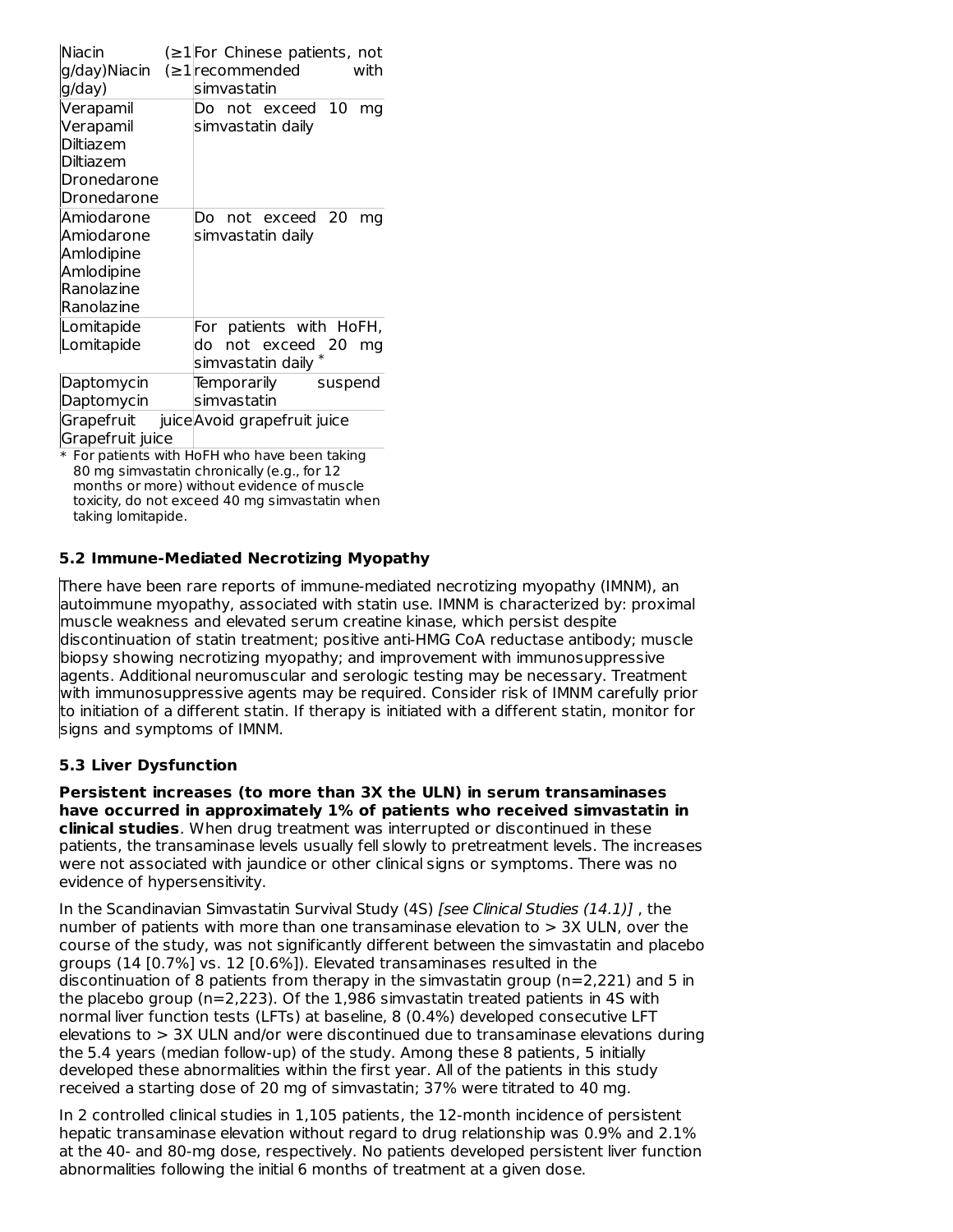**It is recommended that liver function tests be performed before the initiation of treatment, and thereafter when clinically indicated.**There have been rare postmarketing reports of fatal and non-fatal hepatic failure in patients taking statins, including simvastatin. If serious liver injury with clinical symptoms and/or hyperbilirubinemia or jaundice occurs during treatment with simvastatin, promptly interrupt therapy. If an alternate etiology is not found do not restart simvastatin. Note that ALT may emanate from muscle, therefore ALT rising with CK may indicate myopathy [see Warnings and Precautions (5.1)] .

The drug should be used with caution in patients who consume substantial quantities of alcohol and/or have a past history of liver disease. Active liver diseases or unexplained transaminase elevations are contraindications to the use of simvastatin.

Moderate (less than 3X ULN) elevations of serum transaminases have been reported following therapy with simvastatin. These changes appeared soon after initiation of therapy with simvastatin, were often transient, were not accompanied by any symptoms and did not require interruption of treatment.

### **5.4 Endocrine Function**

Increases in HbA1c and fasting serum glucose levels have been reported with HMG-CoA reductase inhibitors, including simvastatin.

# **6. ADVERSE REACTIONS**

# **6.1 Clinical Trials Experience**

Because clinical trials are conducted under widely varying conditions, adverse reaction rates observed in the clinical trials of a drug cannot be directly compared to rates in the clinical trials of another drug and may not reflect the rates observed in practice.

In the pre-marketing controlled clinical studies and their open extensions (2,423 patients with median duration of follow-up of approximately 18 months), 1.4% of patients were discontinued due to adverse reactions. The most common adverse reactions that led to treatment discontinuation were: gastrointestinal disorders (0.5%), myalgia (0.1%), and arthralgia (0.1%). The most commonly reported adverse reactions (incidence  $\geq 5\%$ ) in simvastatin controlled clinical trials were: upper respiratory infections (9.0%), headache (7.4%), abdominal pain (7.3%), constipation (6.6%), and nausea (5.4%).

#### Scandinavian Simvastatin Survival Study

In 4S involving 4,444 (age range 35 to 71 years, 19% women, 100% Caucasians) treated with 20 to 40 mg/day of simvastatin  $(n=2,221)$  or placebo  $(n=2,223)$  over a median of 5.4 years, adverse reactions reported in ≥2% of patients and at a rate greater than placebo are shown in Table 2.

#### **Table 2: Adverse Reactions Reported Regardless of Causality by ≥2% of Patients Treated with Simvastatin Tablets and Greater than Placebo in 4S**

|                                                        | Simvastatin<br><b>Tablets</b><br>$(N = 2,221)$<br>℅ | <b>Placebo</b><br>$(N = 2,223)$<br>% |
|--------------------------------------------------------|-----------------------------------------------------|--------------------------------------|
| Body as a Whole                                        |                                                     |                                      |
| Edema/swelling                                         | 2.7                                                 | 2.3                                  |
| Abdominal pain                                         | 5.9                                                 | 5.8                                  |
| Cardiovascular System Disorders<br>Atrial fibrillation | 5.7                                                 | 5.1                                  |
| Digestive System Disorders                             |                                                     |                                      |
| Constipation                                           | 2.2                                                 | 1.6                                  |
| Gastritis                                              | 4.9                                                 | 3.9                                  |
| Endocrine Disorders                                    |                                                     |                                      |
| Diabetes mellitus                                      | 4.2                                                 | 3.6                                  |
| Musculoskeletal Disorders                              |                                                     |                                      |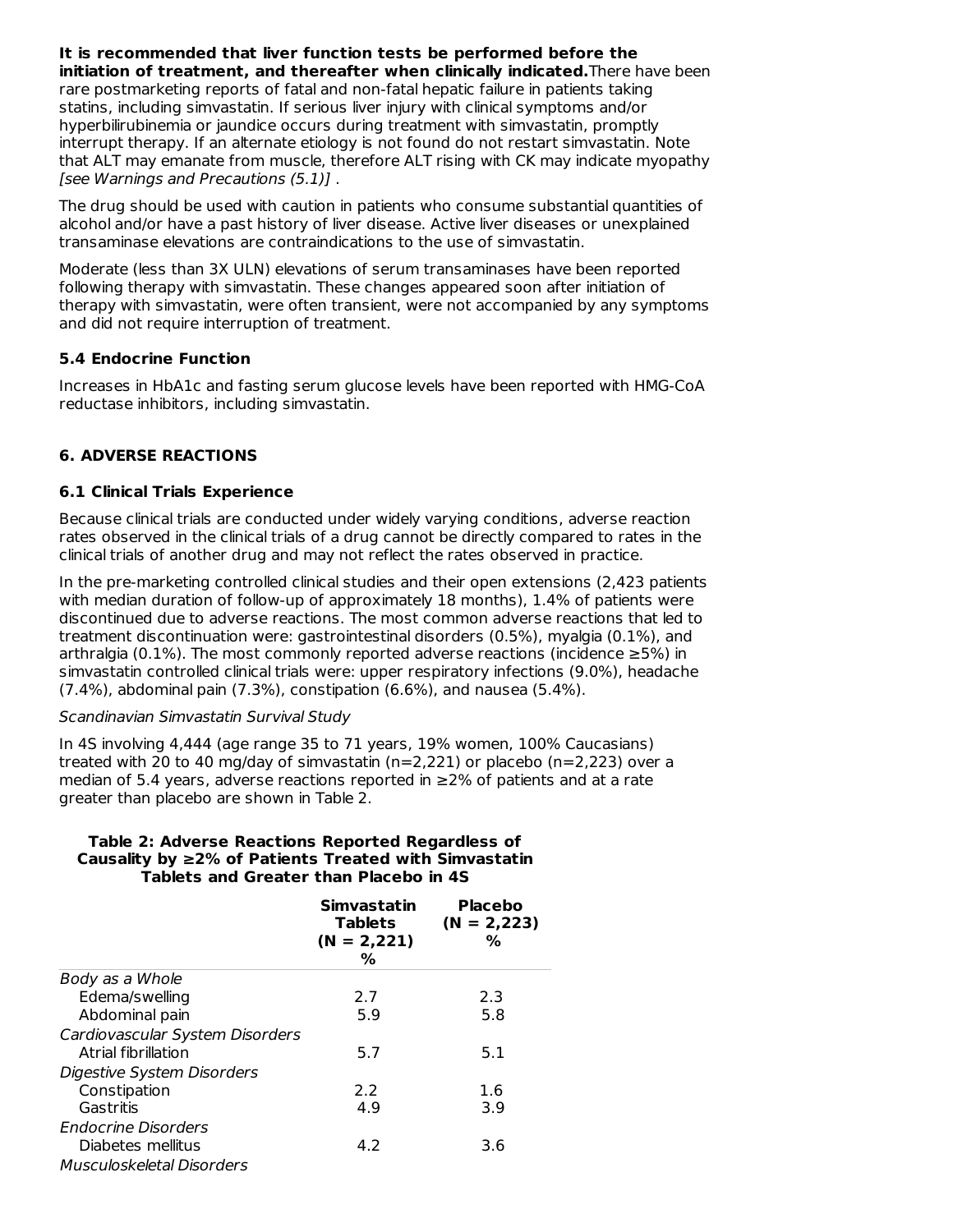| Myalgia                             | 3.7 | 3.2 |
|-------------------------------------|-----|-----|
| Nervous System / Psychiatric        |     |     |
| <b>Disorders</b>                    | 2.5 | 2.1 |
| Headache                            | 4.0 | 3.8 |
| Insomnia                            | 4.5 | 4.2 |
| Vertigo                             |     |     |
| <b>Respiratory System Disorders</b> |     |     |
| <b>Bronchitis</b>                   | 6.6 | 6.3 |
| Sinusitis                           | 2.3 | 1.8 |
| Skin / Skin Appendage Disorders     |     |     |
| Eczema                              | 4.5 | 3.0 |
| <b>Urogenital System Disorders</b>  |     |     |
| Infection, urinary tract            | 3.2 | 3.1 |

# Heart Protection Study

In the Heart Protection Study (HPS), involving 20,536 patients (age range 40 to 80 years, 25% women, 97% Caucasians, 3% other races) treated with simvastatin tablets 40 mg/day (n=10,269) or placebo (n=10,267) over a mean of 5 years, only serious adverse reactions and discontinuations due to any adverse reactions were recorded. Discontinuation rates due to adverse reactions were 4.8% in patients treated with simvastatin tablets compared with 5.1% in patients treated with placebo. The incidence of myopathy/rhabdomyolysis was <0.1% in patients treated with simvastatin tablets.

### Other Clinical Studies

In a clinical trial in which 12,064 patients with a history of myocardial infarction were treated with simvastatin (mean follow-up 6.7 years), the incidence of myopathy (defined as unexplained muscle weakness or pain with a serum creatine kinase [CK] >10 times upper limit of normal [ULN]) in patients on 80 mg/day was approximately 0.9% compared with 0.02% for patients on 20 mg/day. The incidence of rhabdomyolysis (defined as myopathy with a CK >40 times ULN) in patients on 80 mg/day was approximately 0.4% compared with 0% for patients on 20 mg/day. The incidence of myopathy, including rhabdomyolysis, was highest during the first year and then notably decreased during the subsequent years of treatment. In this trial, patients were carefully monitored and some interacting medicinal products were excluded.

Other adverse reactions reported in clinical trials were: diarrhea, rash, dyspepsia, flatulence, and asthenia.

# Laboratory Tests

Marked persistent increases of hepatic transaminases have been noted [see Warnings] and Precautions (5.3)]. Elevated alkaline phosphatase and γ-glutamyl transpeptidase have also been reported. About 5% of patients had elevations of CK levels of 3 or more times the normal value on one or more occasions. This was attributable to the noncardiac fraction of CK. [See Warnings and Precautions (5.1).]

#### Adolescent Patients (ages 10 to 17 years)

In a 48-week, controlled study in adolescent boys and girls who were at least 1 year post-menarche, 10 to 17 years of age (43.4% female, 97.7% Caucasians, 1.7% Hispanics,  $0.6\%$  Multiracial) with heterozygous familial hypercholesterolemia (n=175), treated with placebo or simvastatin tablets (10 to 40 mg daily), the most common adverse reactions observed in both groups were upper respiratory infection, headache, abdominal pain, and nausea [see Use in Specific Populations (8.4) and Clinical Studies  $(14.2)$ ].

# **6.2 Postmarketing Experience**

Because the below reactions are reported voluntarily from a population of uncertain size, it is generally not possible to reliably estimate their frequency or establish a causal relationship to drug exposure. The following additional adverse reactions have been identified during postapproval use of simvastatin: pruritus, alopecia, a variety of skin changes (e.g., nodules, discoloration, dryness of skin/mucous membranes, changes to hair/nails), dizziness, muscle cramps, myalgia, pancreatitis, paresthesia, peripheral neuropathy, vomiting, anemia, erectile dysfunction, interstitial lung disease,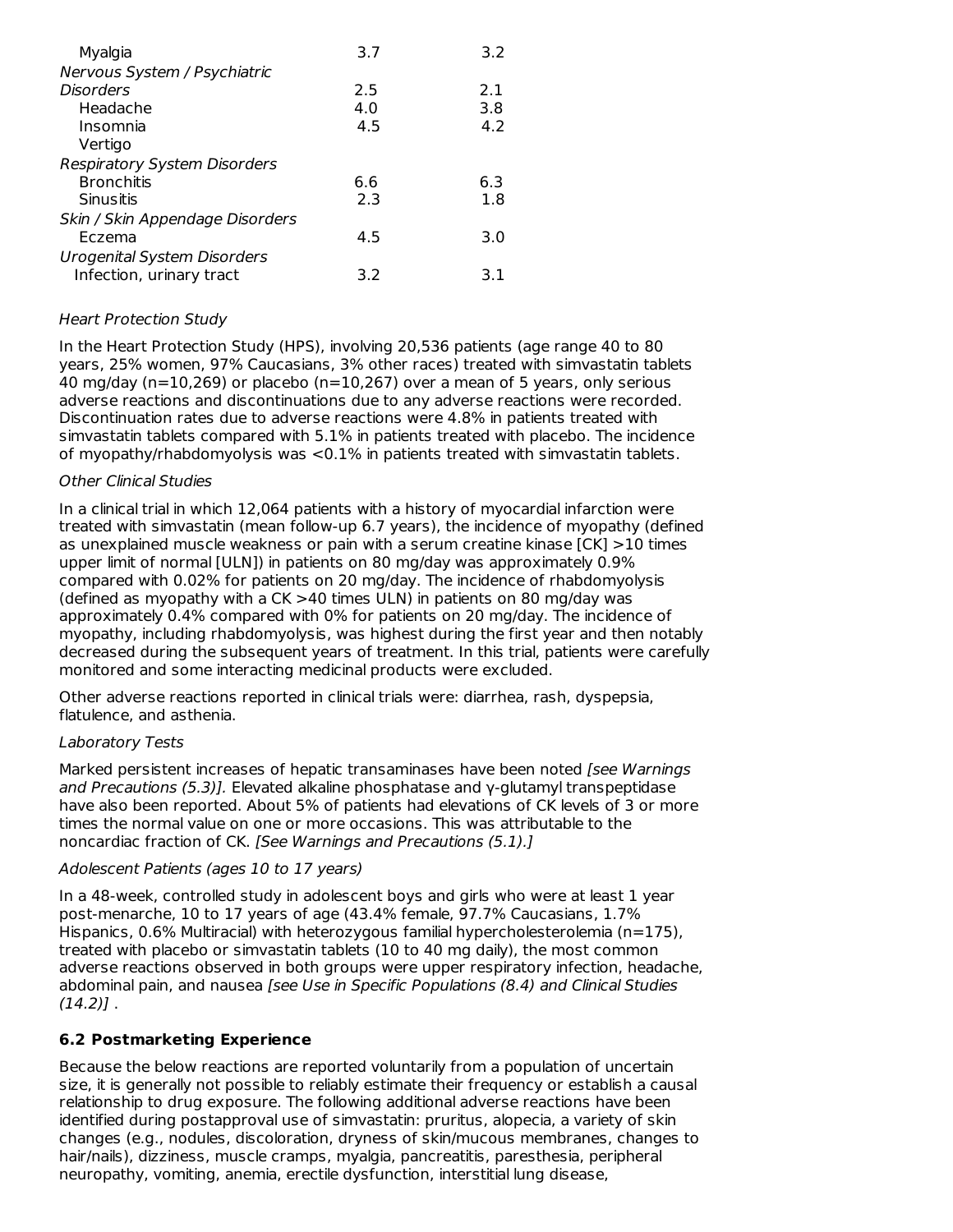rhabdomyolysis, hepatitis/jaundice, fatal and non-fatal hepatic failure, and depression.

There have been rare reports of immune-mediated necrotizing myopathy associated with statin use [See Warnings and Precautions (5.1)]

An apparent hypersensitivity syndrome has been reported rarely which has included some of the following features: anaphylaxis, angioedema, lupus erythematous-like syndrome, polymyalgia rheumatica, dermatomyositis, vasculitis, purpura, thrombocytopenia, leukopenia, hemolytic anemia, positive ANA, ESR increase, eosinophilia, arthritis, arthralgia, urticaria, asthenia, photosensitivity, fever, chills, flushing, malaise, dyspnea, toxic epidermal necrolysis, erythema multiforme, including Stevens-Johnson syndrome.

There have been rare postmarketing reports of cognitive impairment (e.g., memory loss, forgetfulness, amnesia, memory impairment, confusion) associated with statin use. These cognitive issues have been reported for all statins. The reports are generally nonserious, and reversible upon statin discontinuation, with variable times to symptom onset (1 day to years) and symptom resolution (median of 3 weeks).

# **7. DRUG INTERACTIONS**

# **7.1 Strong CYP3A4 Inhibitors, Cyclosporine, or Danazol**

Strong CYP3A4 inhibitors: Simvastatin, like several other inhibitors of HMG-CoA reductase, is a substrate of CYP3A4. Simvastatin is metabolized by CYP3A4 but has no CYP3A4 inhibitory activity; therefore it is not expected to affect the plasma concentrations of other drugs metabolized by CYP3A4.

Elevated plasma levels of HMG-CoA reductase inhibitory activity increases the risk of myopathy and rhabdomyolysis, particularly with higher doses of simvastatin. [See Warnings and Precautions (5.1) and Clinical Pharmacology (12.3).]

Concomitant use of drugs labeled as having a strong inhibitory effect on CYP3A4 is contraindicated [see Contraindications (4)] . If treatment with itraconazole, ketoconazole, posaconazole, voriconazole, erythromycin, clarithromycin or telithromycin is unavoidable, therapy with simvastatin must be suspended during the course of treatment.

Cyclosporine or Danazol: The risk of myopathy, including rhabdomyolysis is increased by concomitant administration of cyclosporine or danazol. Therefore, concomitant use of these drugs is contraindicated. [see Contraindications (4), Warnings and Precautions (5.1) and Clinical Pharmacology (12.3)] .

# **7.2 Lipid-Lowering Drugs That Can Cause Myopathy When Given Alone**

Gemfibrozil: Contraindicated with simvastatin [see Contraindications (4) and Warnings and Precautions (5.1)] .

Other fibrates: Caution should be used when prescribing with simvastatin [ see Warnings and Precautions (5.1)] .

# **7.3 Amiodarone, Dronedarone, Ranolazine, or Calcium Channel Blockers**

The risk of myopathy, including rhabdomyolysis, is increased by concomitant administration of amiodarone, dronedarone, ranolazine, or calcium channel blockers such as verapamil, diltiazem, or amlodipine [see Dosage and Administration (2.3) and Warnings and Precautions (5.1) and Table 3 in Clinical Pharmacology (12.3)].

# **7.4 Niacin**

Cases of myopathy/rhabdomyolysis have been observed with simvastatin coadministered with lipid-modifying doses ( $\geq 1$  g/day niacin) of niacin-containing products. The risk of myopathy is greater in Chinese patients. In a clinical trial (median follow-up 3.9 years) involving patients at high risk of cardiovascular disease and with well-controlled LDL-C levels on simvastatin 40 mg/day with or without ezetimibe 10 mg/day, there was no incremental benefit on cardiovascular outcomes with the addition of lipid-modifying doses (≥1 g/day) of niacin. Coadministration of simvastatin with lipid modifying doses (≥1 g/day) of niacin is not recommended in Chinese patients. It is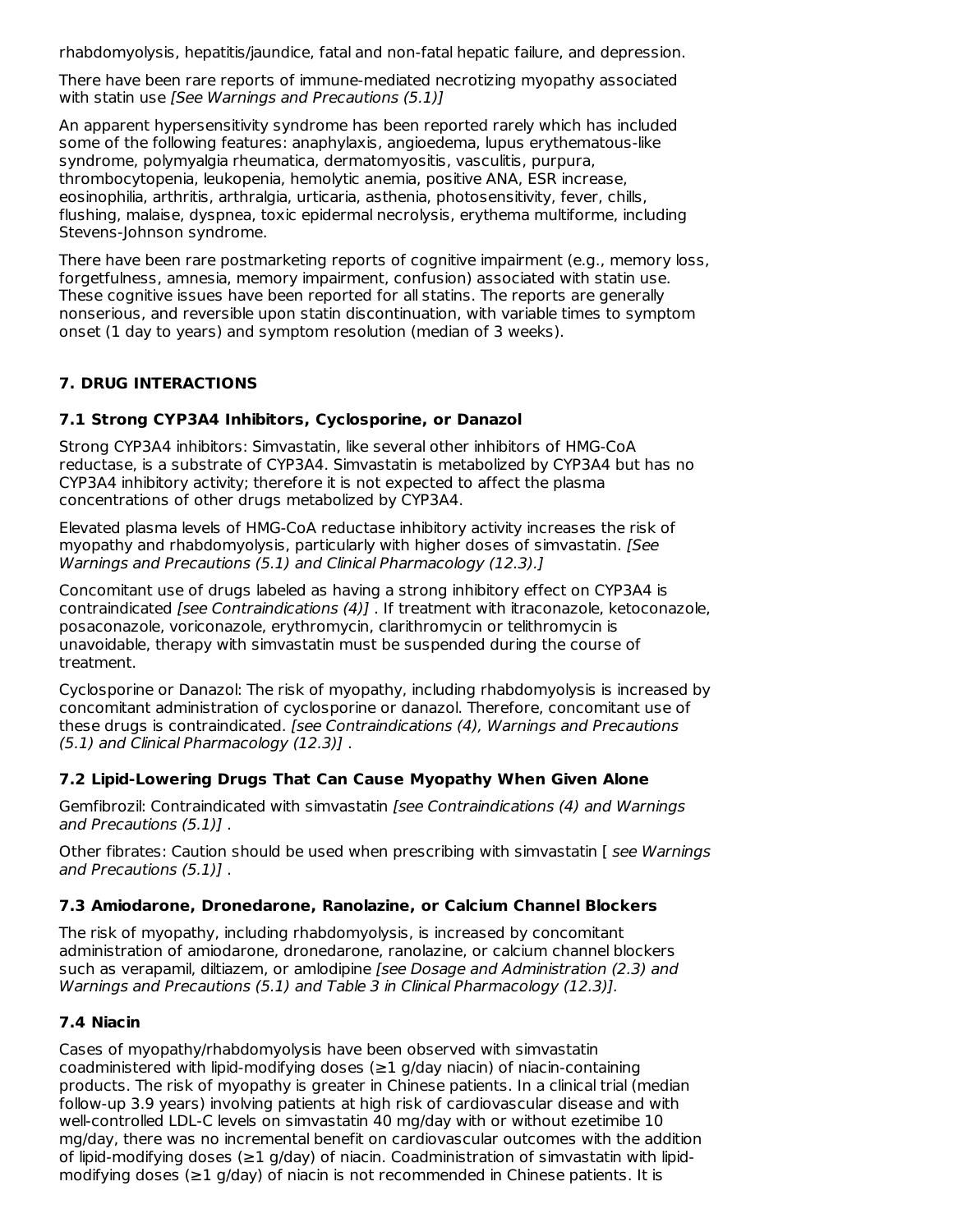unknown if this risk applies to other Asian patients [see Warnings and Precautions (5.1) and Use in Specific Populations (8.8)] .

# **7.5 Digoxin**

In one study, concomitant administration of digoxin with simvastatin resulted in a slight elevation in digoxin concentrations in plasma. Patients taking digoxin should be monitored appropriately when simvastatin is initiated [see Clinical Pharmacology (12.3)].

# **7.6 Coumarin Anticoagulants**

In two clinical studies, one in normal volunteers and the other in hypercholesterolemic patients, simvastatin 20 to 40 mg/day modestly potentiated the effect of coumarin anticoagulants: the prothrombin time, reported as International Normalized Ratio (INR), increased from a baseline of 1.7 to 1.8 and from 2.6 to 3.4 in the volunteer and patient studies, respectively. With other statins, clinically evident bleeding and/or increased prothrombin time has been reported in a few patients taking coumarin anticoagulants concomitantly. In such patients, prothrombin time should be determined before starting simvastatin and frequently enough during early therapy to ensure that no significant alteration of prothrombin time occurs. Once a stable prothrombin time has been documented, prothrombin times can be monitored at the intervals usually recommended for patients on coumarin anticoagulants. If the dose of simvastatin is changed or discontinued, the same procedure should be repeated. Simvastatin therapy has not been associated with bleeding or with changes in prothrombin time in patients not taking anticoagulants.

# **7.7 Colchicine**

Cases of myopathy, including rhabdomyolysis, have been reported with simvastatin coadministered with colchicine, and caution should be exercised when prescribing simvastatin with colchicine.

# **7.8 Daptomycin**

Cases of rhabdomyolysis have been reported with simvastatin administered with daptomycin. Both simvastatin and daptomycin can cause myopathy and rhabdomyolysis when given alone and the risk of myopathy and rhabdomyolysis may be increased by coadministration. Temporarily suspend simvastatin in patients taking daptomycin [see Warnings and Precautions (5.1)] .

# **8. USE IN SPECIFIC POPULATIONS**

# **8.1 Pregnancy**

# Pregnancy Category X [See Contraindications (4).]

Simvastatin tablets are contraindicated in women who are or may become pregnant. Lipid lowering drugs offer no benefit during pregnancy, because cholesterol and cholesterol derivatives are needed for normal fetal development. Atherosclerosis is a chronic process, and discontinuation of lipid-lowering drugs during pregnancy should have little impact on long-term outcomes of primary hypercholesterolemia therapy. There are no adequate and well-controlled studies of use with simvastatin tablets during pregnancy; however, there are rare reports of congenital anomalies in infants exposed to statins in utero. Animal reproduction studies of simvastatin in rats and rabbits showed no evidence of teratogenicity. Serum cholesterol and triglycerides increase during normal pregnancy, and cholesterol or cholesterol derivatives are essential for fetal development. Because statins decrease cholesterol synthesis and possibly the synthesis of other biologically active substances derived from cholesterol, simvastatin tablets may cause fetal harm when administered to a pregnant woman. If simvastatin tablets are used during pregnancy or if the patient becomes pregnant while taking this drug, the patient should be apprised of the potential hazard to the fetus.

There are rare reports of congenital anomalies following intrauterine exposure to statins. In a review  $2$  of approximately 100 prospectively followed pregnancies in women exposed to simvastatin or another structurally related statin, the incidences of congenital anomalies, spontaneous abortions, and fetal deaths/stillbirths did not exceed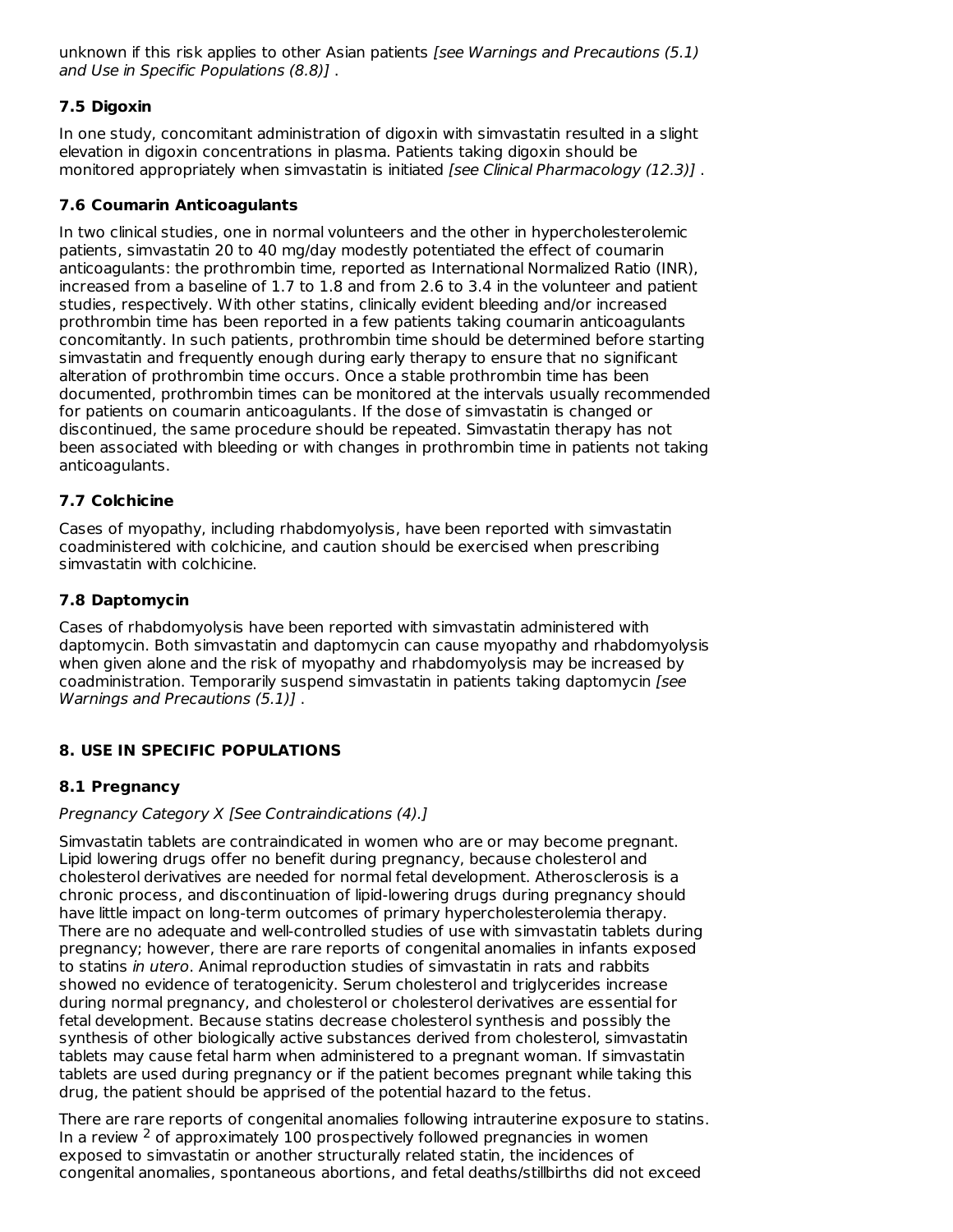those expected in the general population. However, the study was only able to exclude a 3- to 4-fold increased risk of congenital anomalies over the background rate. In 89% of these cases, drug treatment was initiated prior to pregnancy and was discontinued during the first trimester when pregnancy was identified.

Simvastatin was not teratogenic in rats or rabbits at doses (25, 10 mg/kg/day, respectively) that resulted in 3 times the human exposure based on mg/m  $^2$  surface area. However, in studies with another structurally-related statin, skeletal malformations were observed in rats and mice.

Women of childbearing potential, who require treatment with simvastatin tablets for a lipid disorder, should be advised to use effective contraception. For women trying to conceive, discontinuation of simvastatin tablets should be considered. If pregnancy occurs, simvastatin tablets should be immediately discontinued.

2 Manson, J.M., Freyssinges, C., Ducrocq, M.B., Stephenson, W.P., Postmarketing Surveillance of Lovastatin and Simvastatin Exposure During Pregnancy, Reproductive Toxicology,, 10(6):439-446, 1996.

# **8.3 Nursing Mothers**

It is not known whether simvastatin is excreted in human milk. Because a small amount of another drug in this class is excreted in human milk and because of the potential for serious adverse reactions in nursing infants, women taking simvastatin should not nurse their infants. A decision should be made whether to discontinue nursing or discontinue drug, taking into account the importance of the drug to the mother [see Contraindications (4)] .

# **8.4 Pediatric Use**

Safety and effectiveness of simvastatin in patients 10 to 17 years of age with heterozygous familial hypercholesterolemia have been evaluated in a controlled clinical trial in adolescent boys and in girls who were at least 1 year post-menarche. Patients treated with simvastatin had an adverse reaction profile similar to that of patients treated with placebo. **Doses greater than 40 mg have not been studied in this population**. In this limited controlled study, there was no significant effect on growth or sexual maturation in the adolescent boys or girls, or on menstrual cycle length in girls. [See Dosage and Administration (2.5), Adverse Reactions (6.1), Clinical Studies (14.2).] Adolescent females should be counseled on appropriate contraceptive methods while on simvastatin therapy [see Contraindications (4) and Use in Specific Populations (8.1)]. Simvastatin has not been studied in patients younger than 10 years of age, nor in pre menarchal girls.

# **8.5 Geriatric Use**

Of the 2,423 patients who received simvastatin tablets in Phase III clinical studies and the 10,269 patients in the Heart Protection Study who received simvastatin tablets, 363 (15%) and 5,366 (52%), respectively were ≥65 years old. In HPS, 615 (6%) were ≥75 years old. No overall differences in safety or effectiveness were observed between these subjects and younger subjects, and other reported clinical experience has not identified differences in responses between the elderly and younger patients, but greater sensitivity of some older individuals cannot be ruled out. Since advanced age (≥65 years) is a predisposing factor for myopathy, simvastatin tablets should be prescribed with caution in the elderly. [See Clinical Pharmacology (12.3).]

A pharmacokinetic study with simvastatin showed the mean plasma level of statin activity to be approximately 45% higher in elderly patients between 70 to 78 years of age compared with patients between 18 to 30 years of age. In 4S, 1,021 (23%) of 4,444 patients were 65 or older. Lipid-lowering efficacy was at least as great in elderly patients compared with younger patients, and simvastatin tablets significantly reduced total mortality and CHD mortality in elderly patients with a history of CHD. In HPS, 52% of patients were elderly (4,891 patients 65 to 69 years and 5,806 patients 70 years or older). The relative risk reductions of CHD death, non-fatal MI, coronary and noncoronary revascularization procedures, and stroke were similar in older and younger patients [see Clinical Studies (14.1)]. In HPS, among 32,145 patients entering the active run-in period, there were 2 cases of myopathy/rhabdomyolysis; these patients were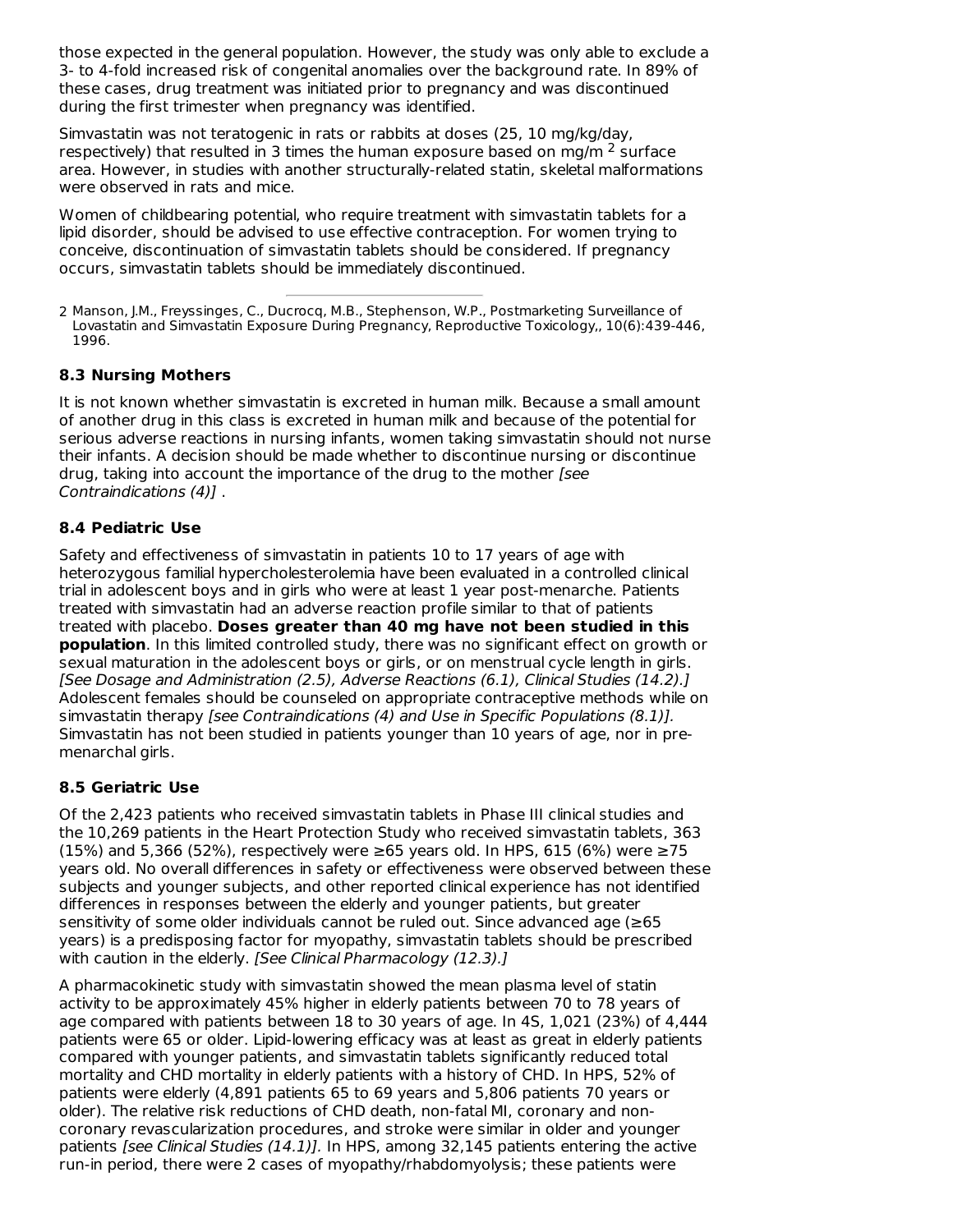aged 67 and 73. Of the 7 cases of myopathy/rhabdomyolysis among 10,269 patients allocated to simvastatin, 4 were aged 65 or more (at baseline), of whom one was over 75. There were no overall differences in safety between older and younger patients in either 4S or HPS.

Because advanced age (≥65 years) is a predisposing factor for myopathy, including rhabdomyolysis, simvastatin tablets should be prescribed with caution in the elderly. In a clinical trial of patients treated with simvastatin 80 mg/day, patients ≥65 years of age had an increased risk of myopathy, including rhabdomyolysis, compared to patients <65 years of age. [see Warnings and Precautions (5.1) and Clinical Pharmacology (12.3)] .

# **8.6 Renal Impairment**

Caution should be exercised when simvastatin tablets are administered to patients with severe renal impairment. [See Dosage and Administration (2.6).]

# **8.7 Hepatic Impairment**

Simvastatin tablets are contraindicated in patients with active liver disease which may include unexplained persistent elevations in hepatic transaminase levels [see Contraindications (4) and Warnings and Precautions (5.3)] .

# **8.8 Chinese Patients**

In a clinical trial in which patients at high risk of cardiovascular disease were treated with simvastatin 40 mg/day (median follow-up 3.9 years), the incidence of myopathy was approximately 0.05% for non-Chinese patients (n=7367) compared with 0.24% for Chinese patients (n=5468). The incidence of myopathy for Chinese patients on simvastatin 40 mg/day or ezetimibe/simvastatin 10/40 mg/day coadministered with extended-release niacin 2 g/day was 1.24%.

Chinese patients may be at higher risk for myopathy, monitor patients appropriately. Coadministration of simvastatin with lipid-modifying doses ( $\geq$ 1 g/day niacin) of niacincontaining products is not recommended in Chinese patients [see Warnings and Precautions (5.1), Drug Interactions (7.4)] .

# **10. OVERDOSAGE**

Significant lethality was observed in mice after a single oral dose of 9 g/m  $2$ . No evidence of lethality was observed in rats or dogs treated with doses of 30 and 100 g/m  $^2$ , respectively. No specific diagnostic signs were observed in rodents. At these doses the only signs seen in dogs were emesis and mucoid stools.

A few cases of overdosage with simvastatin tablets have been reported; the maximum dose taken was 3.6 g. All patients recovered without sequelae. Supportive measures should be taken in the event of an overdose. The dialyzability of simvastatin and its metabolites in man is not known at present.

# **11. DESCRIPTION**

Simvastatin is a lipid-lowering agent that is derived synthetically from a fermentation product of Aspergillus terreus. After oral ingestion, simvastatin, which is an inactive lactone, is hydrolyzed to the corresponding β-hydroxyacid form. This is an inhibitor of 3 hydroxy-3-methylglutaryl-coenzyme A (HMG-CoA) reductase. This enzyme catalyzes the conversion of HMG-CoA to mevalonate, which is an early and rate-limiting step in the biosynthesis of cholesterol.

Simvastatin is butanoic acid, 2,2-dimethyl-,1,2,3,7,8,8a-hexahydro-3,7-dimethyl-8-[2- (tetrahydro-4-hydroxy-6-oxo-2 H-pyran-2-yl)-ethyl]-1-naphthalenyl ester, [1 S- [1α,3α,7β,8β(2 S\*,4 S\*),-8aβ]]. The empirical formula of simvastatin is C <sub>25</sub>H <sub>38</sub>O <sub>5</sub> and its molecular weight is 418.57. Its structural formula is: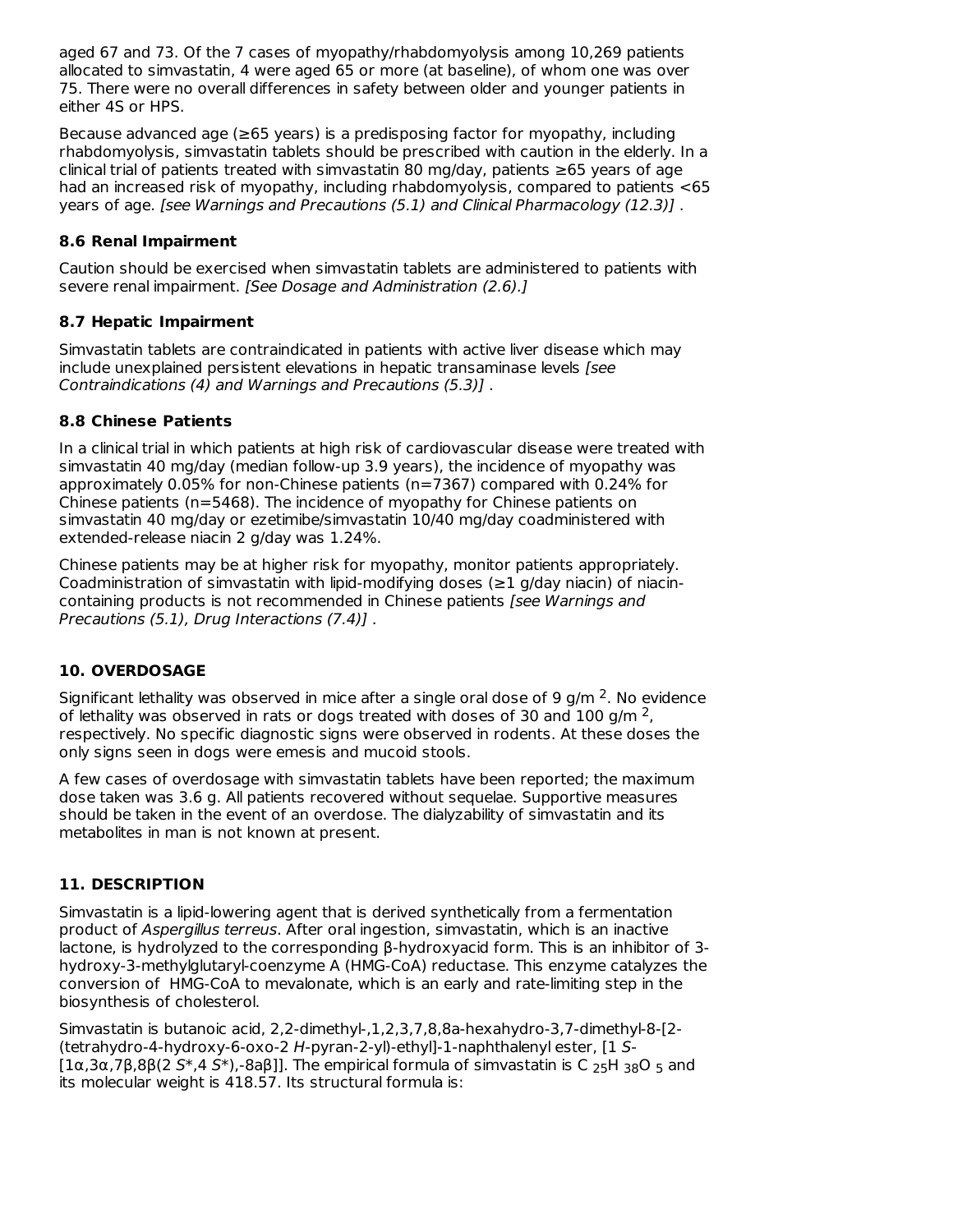

Simvastatin is a white to off-white, nonhygroscopic, crystalline powder that is practically insoluble in water, and freely soluble in chloroform, methanol and ethanol.

Simvastatin tablets USP for oral administration contain either 5 mg, 10 mg, 20 mg, 40 mg or 80 mg of simvastatin and the following inactive ingredients: microcrystalline cellulose, hydroxypropyl cellulose, hypromellose E5, croscarmellose sodium, ferric oxide red, lactose monohydrate, magnesium stearate, maize starch, talc, titanium dioxide, butylated hydroxyanisole , ascorbic acid, citric acid monohydrate, and triethyl citrate.

# **12. CLINICAL PHARMACOLOGY**

# **12.1 Mechanism of Action**

Simvastatin is a prodrug and is hydrolyzed to its active β-hydroxyacid form, simvastatin acid, after administration. Simvastatin is a specific inhibitor of 3-hydroxy-3 methylglutaryl-coenzyme A (HMG-CoA) reductase, the enzyme that catalyzes the conversion of HMG-CoA to mevalonate, an early and rate limiting step in the biosynthetic pathway for cholesterol. In addition, simvastatin reduces VLDL and TG and increases HDL-C.

# **12.2 Pharmacodynamics**

Epidemiological studies have demonstrated that elevated levels of total-C, LDL-C, as well as decreased levels of HDL-C are associated with the development of atherosclerosis and increased cardiovascular risk. Lowering LDL-C decreases this risk. However, the independent effect of raising HDL-C or lowering TG on the risk of coronary and cardiovascular morbidity and mortality has not been determined.

#### **12.3 Pharmacokinetics**

Simvastatin is a lactone that is readily hydrolyzed in vivo to the corresponding βhydroxyacid, a potent inhibitor of HMG-CoA reductase. Inhibition of HMG-CoA reductase is the basis for an assay in pharmacokinetic studies of the β-hydroxyacid metabolites (active inhibitors) and, following base hydrolysis, active plus latent inhibitors (total inhibitors) in plasma following administration of simvastatin.

Following an oral dose of  $^{14}$ C-labeled simvastatin in man, 13% of the dose was excreted in urine and 60% in feces. Plasma concentrations of total radioactivity (simvastatin plus  $14$ C-metabolites) peaked at 4 hours and declined rapidly to about 10% of peak by 12 hours postdose. Since simvastatin undergoes extensive first-pass extraction in the liver, the availability of the drug to the general circulation is low (<5%).

Both simvastatin and its β-hydroxyacid metabolite are highly bound (approximately 95%) to human plasma proteins. Rat studies indicate that when radiolabeled simvastatin was administered, simvastatin-derived radioactivity crossed the blood-brain barrier.

The major active metabolites of simvastatin present in human plasma are the βhydroxyacid of simvastatin and its 6′-hydroxy, 6′-hydroxymethyl, and 6′-exomethylene derivatives. Peak plasma concentrations of both active and total inhibitors were attained within 1.3 to 2.4 hours postdose. While the recommended therapeutic dose range is 5 to 40 mg/day, there was no substantial deviation from linearity of AUC of inhibitors in the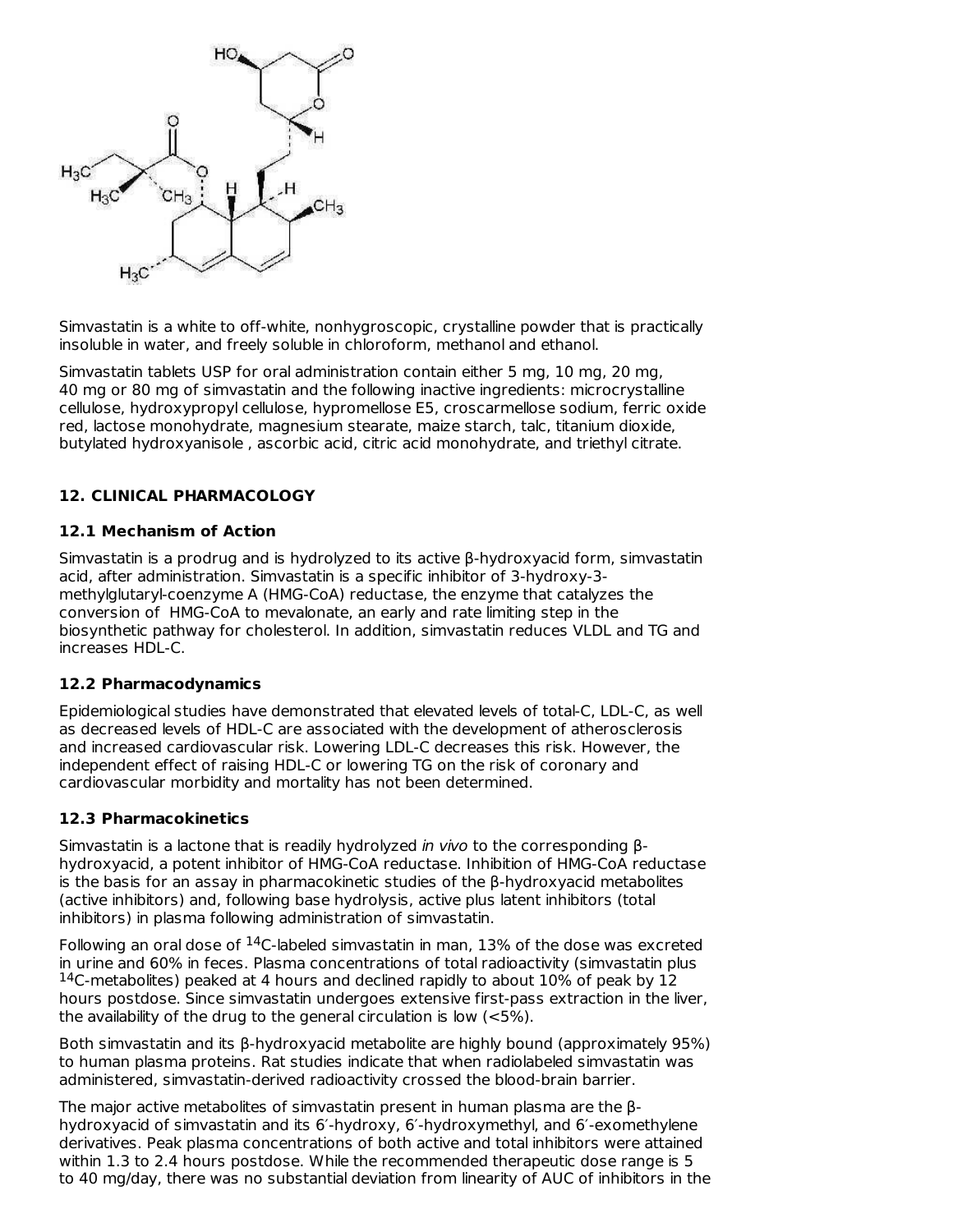general circulation with an increase in dose to as high as 120 mg. Relative to the fasting state, the plasma profile of inhibitors was not affected when simvastatin was administered immediately before an American Heart Association recommended low-fat meal.

In a study including 16 elderly patients between 70 and 78 years of age who received simvastatin tablets 40 mg/day, the mean plasma level of HMG-CoA reductase inhibitory activity was increased approximately 45% compared with 18 patients between 18 to 30 years of age. Clinical study experience in the elderly (n=1522), suggests that there were no overall differences in safety between elderly and younger patients [see Use in Specific Populations (8.5)].

Kinetic studies with another statin, having a similar principal route of elimination, have suggested that for a given dose level higher systemic exposure may be achieved in patients with severe renal insufficiency (as measured by creatinine clearance).

Simvastatin acid is a substrate of the transport protein OATP1B1. Concomitant administration of medicinal products that are inhibitors of the transport protein OATP1B1 may lead to increased plasma concentrations of simvastatin acid and an increased risk of myopathy. For example, cyclosporine has been shown to increase the AUC of statins; although the mechanism is not fully understood, the increase in AUC for simvastatin acid is presumably due, in part, to inhibition of CYP3A4 and/or OATP1B1.

The risk of myopathy is increased by high levels of HMG-CoA reductase inhibitory activity in plasma. Inhibitors of CYP3A4 can raise the plasma levels of HMG-CoA reductase inhibitory activity and increase the risk of myopathy *[see Warnings and Precautions (5.1)* and Drug Interactions (7.1)] .

**Table 3: Effect of Coadministered Drugs or Grapefruit Juice on Simvastatin Systemic Exposure**

| Coadministered Coadministered<br><b>Drug or</b><br>Grapefruit<br>Juice | Dosing of<br>Drug or       | Dosing of<br><b>Simvastatin</b> | <b>Geometric Mean Ratio</b><br>$(Ratio * with / without)$<br>co-administered drug)<br>No Effect $= 1.00$ |                     |           |  |
|------------------------------------------------------------------------|----------------------------|---------------------------------|----------------------------------------------------------------------------------------------------------|---------------------|-----------|--|
|                                                                        | <b>Grapefruit</b><br>Juice |                                 |                                                                                                          | <b>AUC</b><br>$max$ | $C_{max}$ |  |

**Contraindicated with simvastatin**[see Contraindications (4) and Warnings and Precautions (5.1)]

| Telithromycin $\pm$ 200 mg QD for 4                                   |                  | 80 mg                   | simvastatin 12                          |      | 15   |
|-----------------------------------------------------------------------|------------------|-------------------------|-----------------------------------------|------|------|
|                                                                       | days             |                         | $acid$ $\overline{\ }$<br>simvastatinl  | 8.9  | 5.3  |
| Nelfinavir <sup>t</sup>                                               | 1250 mg BID for  | 20 mg QD                | Isimvastatinl                           |      |      |
|                                                                       | 14 days          | for 28 days             | acid                                    | 6    | 6.2  |
|                                                                       |                  |                         | simvastatin                             |      |      |
| Itraconazole <sup>†</sup>                                             | 200 mg QD for 4  | 80 mg                   | simvastatin                             |      | 13.1 |
|                                                                       | days             |                         | $acid$ <sup><math>\ddagger</math></sup> |      | 13.1 |
|                                                                       |                  |                         | simvastatin                             |      |      |
| Posaconazole                                                          | 100 mg (oral     | 40 mg                   | simvastatin  7.3                        |      | 9.2  |
|                                                                       | suspension) QD   |                         | acid                                    |      | 9.4  |
|                                                                       | for 13 days      |                         | simvastatin 10.3                        |      | 9.5  |
|                                                                       |                  | 40 mg                   |                                         | 8.5  | 11.4 |
|                                                                       | 200 mg (oral     |                         | simvastatin 10.6                        |      |      |
|                                                                       | suspension) QD   |                         | acid                                    |      |      |
|                                                                       | for 13 days      |                         | simvastatinl                            |      |      |
| Gemfibrozil                                                           | 600 mg BID for 3 | 40 mg                   | simvastatin <sup>2.85</sup>             |      | 2.18 |
|                                                                       | days             |                         | $acid$ <sup><math>\ddagger</math></sup> | 1.35 | 0.91 |
|                                                                       |                  |                         | simvastatin                             |      |      |
| Avoid grapefruit juice with simvastatin [see Warnings and Precautions |                  |                         |                                         |      |      |
| (5.1)                                                                 |                  |                         |                                         |      |      |
| Grapefruit Juice $\frac{5}{2}$ 200 mL of                              |                  | 60 mg singlesimvastatin |                                         | 7    |      |
| (high dose)                                                           | double-strength  | dose                    | acid                                    | 16   |      |

simvastatin

TID ¶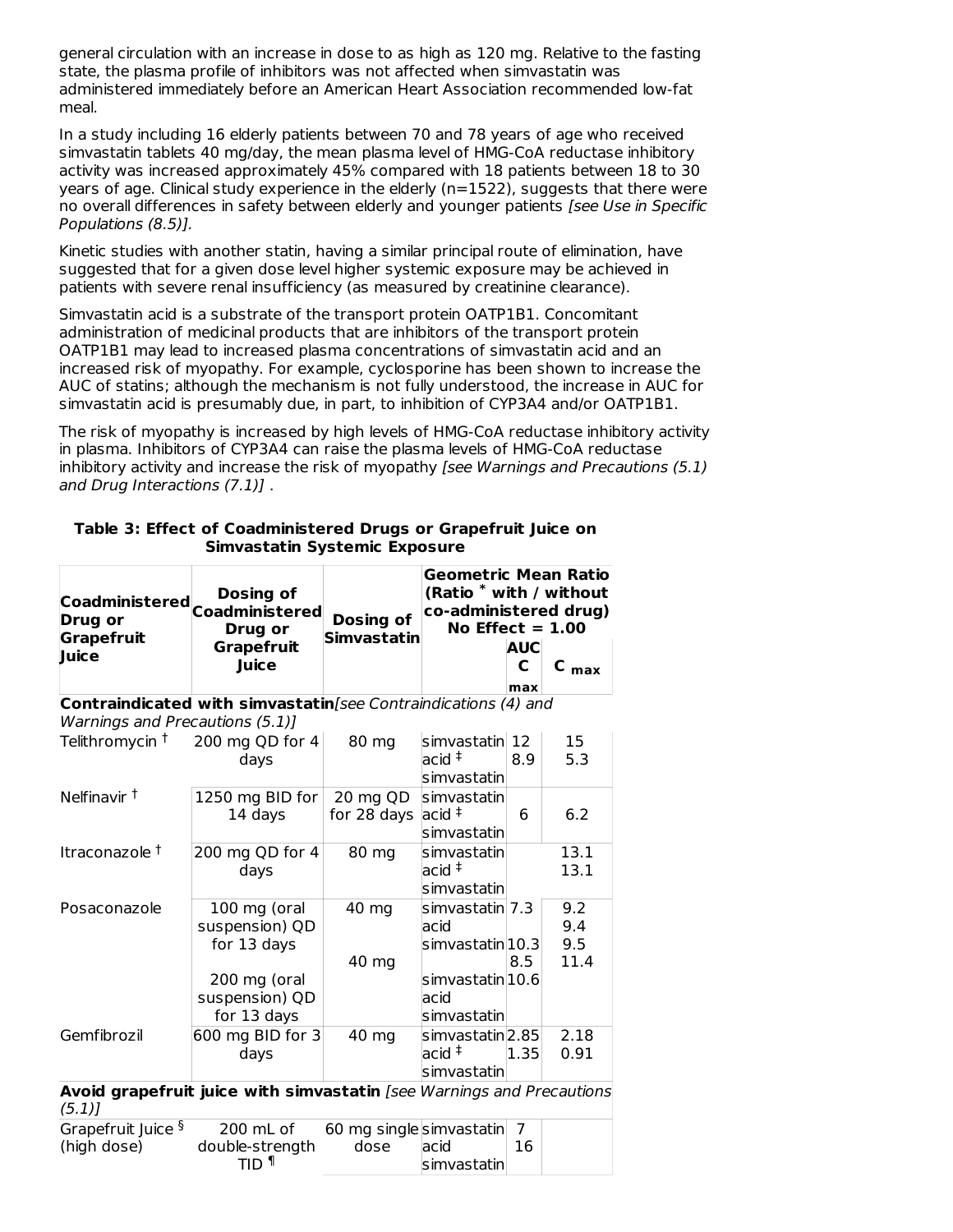| Grapefruit Juice $\frac{6}{5}$ 8 oz (about |                                                                | 20 mg singlesimvastatin 1.3   |                                                                                   |           |           |
|--------------------------------------------|----------------------------------------------------------------|-------------------------------|-----------------------------------------------------------------------------------|-----------|-----------|
| (low dose)                                 | 237mL) of single- dose                                         |                               | lacid                                                                             | 1.9       |           |
|                                            | strength #                                                     |                               | simvastatin                                                                       |           |           |
|                                            | Avoid taking with >10 mg simvastatin, based on clinical and/or |                               |                                                                                   |           |           |
|                                            | postmarketing experience [see Warnings and Precautions (5.1)]  |                               |                                                                                   |           |           |
| Verapamil SR                               | 240 mg QD Days                                                 | 80 mg on                      | $\sin\theta$ simvastatin 2.3                                                      |           | 2.4       |
|                                            | 1 to 7 then                                                    | Day $10$                      | lacid                                                                             | 2.5       | 2.1       |
|                                            | 240 mg BID on                                                  |                               | simvastatin                                                                       |           |           |
|                                            | Days 8 to 10                                                   |                               |                                                                                   |           |           |
| Diltiazem                                  | 120 mg BID for<br>10 days                                      | $ 80 \text{ mg}$ on<br>Day 10 | $\overline{ simv}$ astatin $ 2.69 2.69$<br>acid                                   |           | 3.10 2.88 |
|                                            |                                                                |                               | simvastatin                                                                       |           |           |
| Diltiazem                                  | 120 mg BID for<br>14 days                                      | 20 mg on<br>Day 14            | lsimvastatin 4.6                                                                  |           | 3.6       |
| Dronedarone                                | 400 mg BID for<br>14 days                                      | 40 mg QD<br>for 14 days       | $\overline{\left \textrm{simvastatin}\right _{1.96}}$ 2.14<br>acid<br>simvastatin | 3.90 3.75 |           |

**Avoid taking with >20 mg simvastatin**, based on clinical and/or postmarketing experience [see Warnings and Precautions (5.1)]

| Amiodarone    | 400 mg QD for $3 \vert 40$ mg on<br>days | Day 3                                                                                  | $\left \text{simvastatin}\right _{1.75}\right _{1.72}$<br>$\frac{1}{\text{simvastatin}}$ 1.76 1.79                                                                                                                     |  |
|---------------|------------------------------------------|----------------------------------------------------------------------------------------|------------------------------------------------------------------------------------------------------------------------------------------------------------------------------------------------------------------------|--|
| Amlodipine    | 10 mg QD x 10<br>days                    | 80 mg on<br>Day 10                                                                     | $\overline{\left \textrm{simvastatin}\right }\text{1.58}\left  \text{1.56}\right.$<br>$\begin{array}{c}\n\sqrt{3} \\ \hline\n\text{simvast} \\ \text{atim}\n\end{array}\n\begin{bmatrix}\n1.77 \\ 1.47\n\end{bmatrix}$ |  |
| Ranolazine SR | 1000 mg BID for<br>7 days                | 80 mg on<br>Day 1 and<br>Days 6 to 9 $\sin \theta$ Days 6 to 9 $\sin \theta$ 2.86 1.75 | $\overline{\text{s}$ imvastatin $\vert$ 2.26 $\vert$ 2.28<br>acid                                                                                                                                                      |  |

**Avoid taking with >20 mg simvastatin (or 40 mg for patients who have previously taken 80 mg simvastatin chronically, e.g., for 12 months or more, without evidence of muscle toxicity), based on clinical experience**

| Lomitapide | 60 mg QD for 7 40 mg singlesimvastatin 1.7 |      |             |     | 1.6 |
|------------|--------------------------------------------|------|-------------|-----|-----|
|            | davs                                       | dose | lacid       |     |     |
|            |                                            |      | simvastatin |     |     |
| Lomitapide | 10 mg QD for 7 20 mg singlesimvastatin 1.4 |      |             |     | 1.4 |
|            | days                                       | dose | lacid       | 1.6 | 1.7 |
|            |                                            |      | simvastatin |     |     |

# **No dosing adjustments required for the following:**

| Fenofibrate      | 160 mg QD X 14 80 mg QD simvastatin 0.64 |                             |               |      | 0.89              |
|------------------|------------------------------------------|-----------------------------|---------------|------|-------------------|
|                  | days                                     | on Days 8 to acid           |               | 0.89 | 0.83              |
|                  |                                          | 14                          | Isimvastatinl |      |                   |
| Niacin           | 2 g single dose                          | 20 mg singlesimvastatin 1.6 |               |      | 1.84              |
| extended-release |                                          | dose                        | lacid         | 1.4  | 1.08              |
|                  |                                          |                             | simvastatin   |      |                   |
| Propranolol      | 80 mg single                             | 80 mg single total          |               | 0.79 | from              |
|                  | dose                                     | dose                        | inhibitor     |      | 33.6 to           |
|                  |                                          |                             |               | 0.79 | 21.1              |
|                  |                                          |                             | active        |      | ng·eg/mL          |
|                  |                                          |                             | linhibitor    |      | $\downarrow$ from |
|                  |                                          |                             |               |      | 7.0 <sub>to</sub> |
|                  |                                          |                             |               |      | 4.7               |
|                  |                                          |                             |               |      | ng·eq/mL          |

\* Results based on a chemical assay except results with propranolol as indicated.

† Results could be representative of the following CYP3A4 inhibitors: ketoconazole, erythromycin, clarithromycin, HIV protease inhibitors, and nefazodone.

‡ Simvastatin acid refers to the β-hydroxyacid of simvastatin.

§ The effect of amounts of grapefruit juice between those used in these two studies on simvastatin pharmacokinetics has not been studied.

¶ Double-strength: one can of frozen concentrate diluted with one can of water. Grapefruit juice was administered TID for 2 days, and 200 mL together with single dose simvastatin and 30 and 90 minutes following single dose simvastatin on Day 3.

# Single-strength: one can of frozen concentrate diluted with 3 cans of water.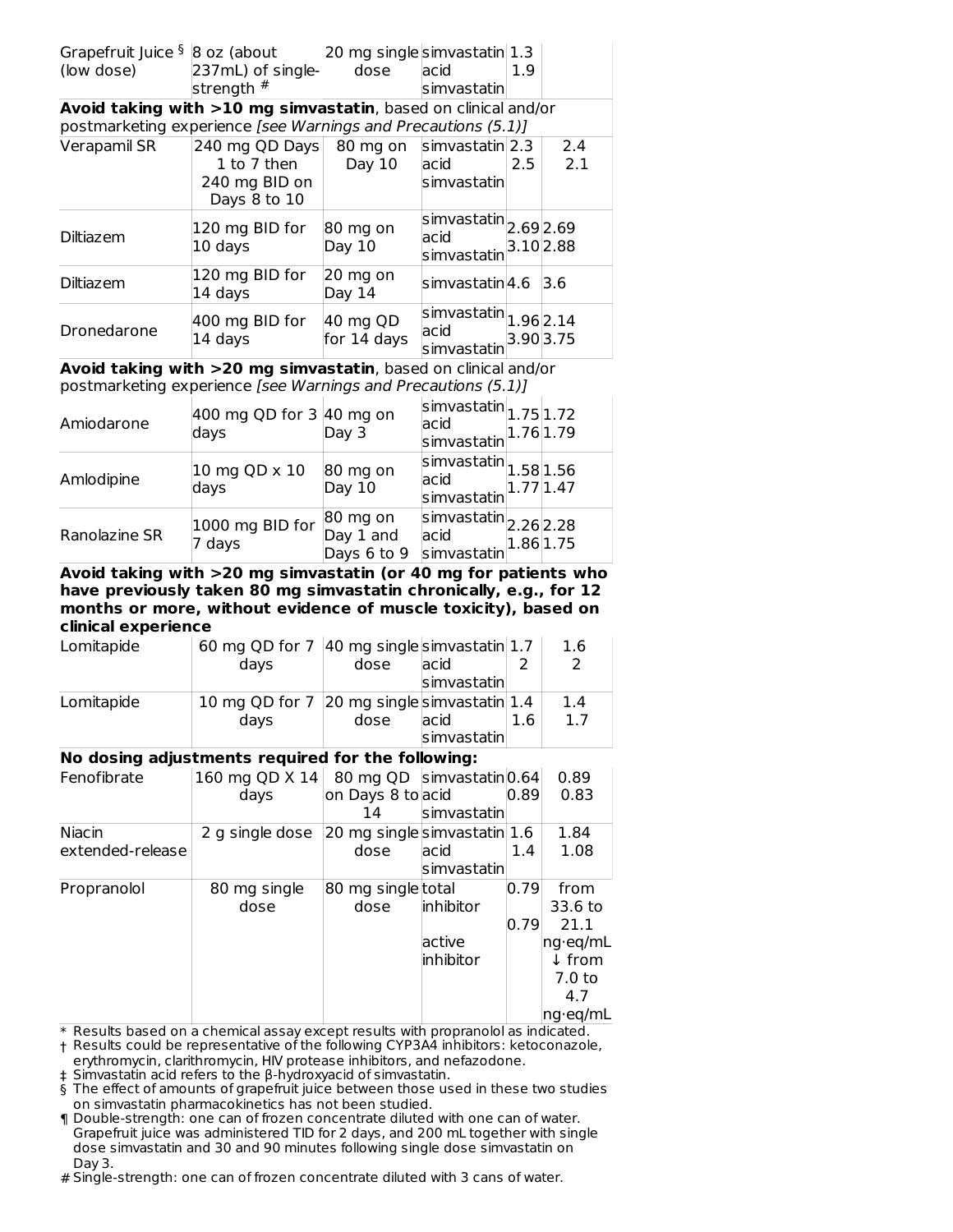Grapefruit juice was administered with breakfast for 3 days, and simvastatin was administered in the evening on Day 3.

In a study of 12 healthy volunteers, simvastatin at the 80-mg dose had no effect on the metabolism of the probe cytochrome P450 isoform 3A4 (CYP3A4) substrates midazolam and erythromycin. This indicates that simvastatin is not an inhibitor of CYP3A4, and, therefore, is not expected to affect the plasma levels of other drugs metabolized by CYP3A4.

Coadministration of simvastatin(40 mg QD for 10 days) resulted in an increase in the maximum mean levels of cardioactive digoxin (given as a single 0.4 mg dose on day 10) by approximately 0.3 ng/mL.

# **13. NONCLINICAL TOXICOLOGY**

### **13.1 Carcinogenesis, Mutagenesis, Impairment of Fertility**

In a 72-week carcinogenicity study, mice were administered daily doses of simvastatin of 25, 100, and 400 mg/kg body weight, which resulted in mean plasma drug levels approximately 1, 4, and 8 times higher than the mean human plasma drug level, respectively (as total inhibitory activity based on AUC) after an 80-mg oral dose. Liver carcinomas were significantly increased in high-dose females and mid- and high-dose males with a maximum incidence of 90% in males. The incidence of adenomas of the liver was significantly increased in mid- and high-dose females. Drug treatment also significantly increased the incidence of lung adenomas in mid- and high-dose males and females. Adenomas of the Harderian gland (a gland of the eye of rodents) were significantly higher in high-dose mice than in controls. No evidence of a tumorigenic effect was observed at 25 mg/kg/day.

In a separate 92-week carcinogenicity study in mice at doses up to 25 mg/kg/day, no evidence of a tumorigenic effect was observed (mean plasma drug levels were 1 times higher than humans given 80 mg simvastatin as measured by AUC).

In a two-year study in rats at 25 mg/kg/day, there was a statistically significant increase in the incidence of thyroid follicular adenomas in female rats exposed to approximately 11 times higher levels of simvastatin than in humans given 80 mg simvastatin (as measured by AUC).

A second two-year rat carcinogenicity study with doses of 50 and 100 mg/kg/day produced hepatocellular adenomas and carcinomas (in female rats at both doses and in males at 100 mg/kg/day). Thyroid follicular cell adenomas were increased in males and females at both doses; thyroid follicular cell carcinomas were increased in females at 100 mg/kg/day. The increased incidence of thyroid neoplasms appears to be consistent with findings from other statins. These treatment levels represented plasma drug levels (AUC) of approximately 7 and 15 times (males) and 22 and 25 times (females) the mean human plasma drug exposure after an 80 milligram daily dose.

No evidence of mutagenicity was observed in a microbial mutagenicity (Ames) test with or without rat or mouse liver metabolic activation. In addition, no evidence of damage to genetic material was noted in an in vitro alkaline elution assay using rat hepatocytes, a V-79 mammalian cell forward mutation study, an in vitro chromosome aberration study in CHO cells, or an in vivo chromosomal aberration assay in mouse bone marrow.

There was decreased fertility in male rats treated with simvastatin for 34 weeks at 25 mg/kg body weight (4 times the maximum human exposure level, based on AUC, in patients receiving 80 mg/day); however, this effect was not observed during a subsequent fertility study in which simvastatin was administered at this same dose level to male rats for 11 weeks (the entire cycle of spermatogenesis including epididymal maturation). No microscopic changes were observed in the testes of rats from either study. At 180 mg/kg/day, (which produces exposure levels 22 times higher than those in humans taking 80 mg/day based on surface area, mg/m  $2$ ), seminiferous tubule degeneration (necrosis and loss of spermatogenic epithelium) was observed. In dogs, there was drug-related testicular atrophy, decreased spermatogenesis, spermatocytic degeneration and giant cell formation at 10 mg/kg/day, (approximately 2 times the human exposure, based on AUC, at 80 mg/day). The clinical significance of these findings is unclear.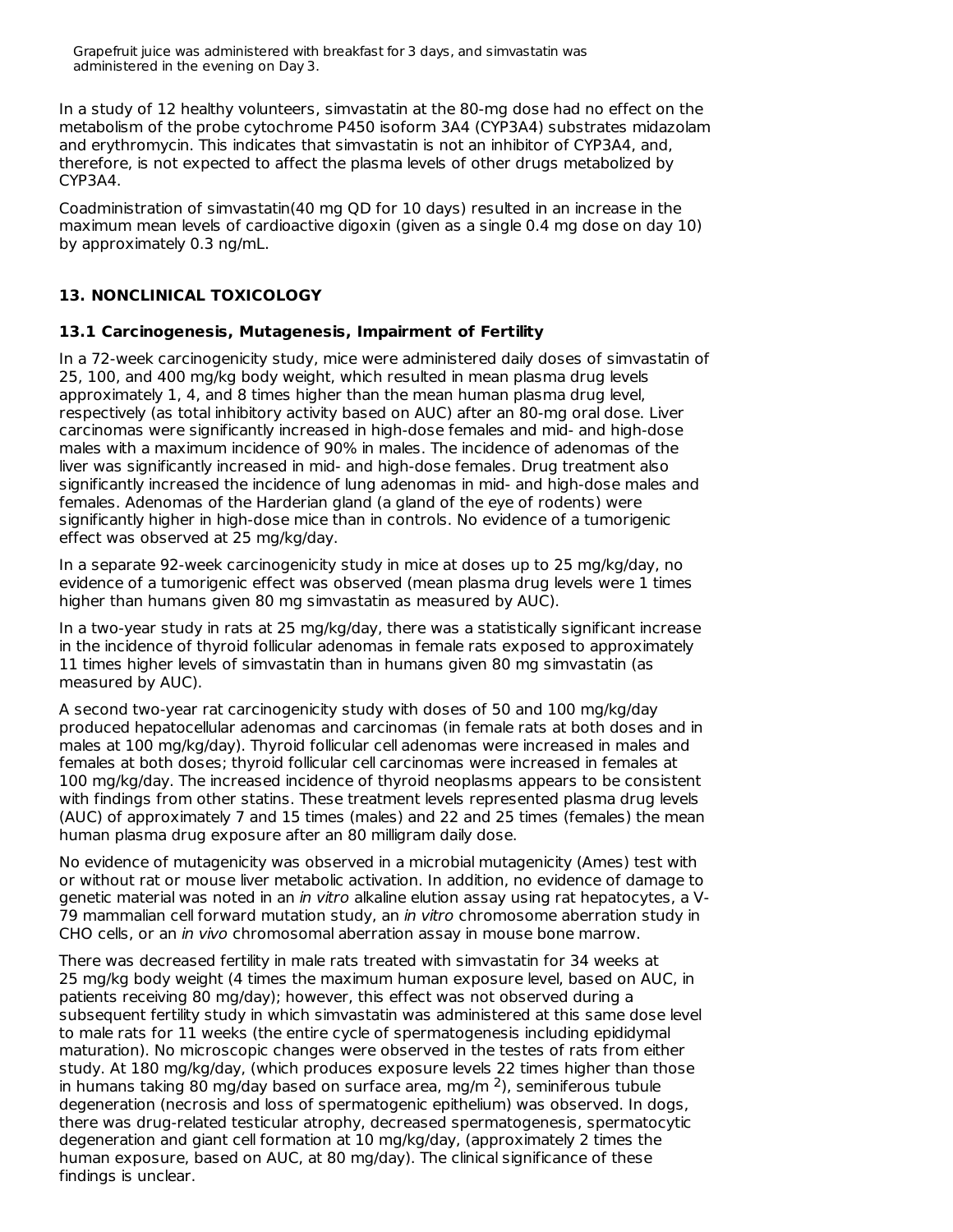# **13.2 Animal Toxicology and/or Pharmacology**

# CNS Toxicity

Optic nerve degeneration was seen in clinically normal dogs treated with simvastatin for 14 weeks at 180 mg/kg/day, a dose that produced mean plasma drug levels about 12 times higher than the mean plasma drug level in humans taking 80 mg/day.

A chemically similar drug in this class also produced optic nerve degeneration (Wallerian degeneration of retinogeniculate fibers) in clinically normal dogs in a dose-dependent fashion starting at 60 mg/kg/day, a dose that produced mean plasma drug levels about 30 times higher than the mean plasma drug level in humans taking the highest recommended dose (as measured by total enzyme inhibitory activity). This same drug also produced vestibulocochlear Wallerian-like degeneration and retinal ganglion cell chromatolysis in dogs treated for 14 weeks at 180 mg/kg/day, a dose that resulted in a mean plasma drug level similar to that seen with the 60 mg/kg/day dose.

CNS vascular lesions, characterized by perivascular hemorrhage and edema, mononuclear cell infiltration of perivascular spaces, perivascular fibrin deposits and necrosis of small vessels were seen in dogs treated with simvastatin at a dose of 360 mg/kg/day, a dose that produced mean plasma drug levels that were about 14 times higher than the mean plasma drug levels in humans taking 80 mg/day. Similar CNS vascular lesions have been observed with several other drugs of this class.

There were cataracts in female rats after two years of treatment with 50 and 100 mg/kg/day (22 and 25 times the human AUC at 80 mg/day, respectively) and in dogs after three months at 90 mg/kg/day (19 times) and at two years at 50 mg/kg/day (5 times).

# **14. CLINICAL STUDIES**

# **14.1 Clinical Studies in Adults**

# Reductions in Risk of CHD Mortality and Cardiovascular Events

In 4S, the effect of therapy with simvastatin tablets on total mortality was assessed in 4,444 patients with CHD and baseline total cholesterol 212 to 309 mg/dL (5.5 to 8.0 mmol/L). In this multicenter, randomized, double-blind, placebo-controlled study, patients were treated with standard care, including diet, and either simvastatin tablets 20 to 40 mg/day ( $n=2,221$ ) or placebo ( $n=2,223$ ) for a median duration of 5.4 years. Over the course of the study, treatment with simvastatin tablets led to mean reductions in total-C, LDL-C and TG of 25%, 35%, and 10%, respectively, and a mean increase in HDL-C of 8%. Simvastatin tablets significantly reduced the risk of mortality by 30% (p=0.0003, 182 deaths in the simvastatin tablets group vs 256 deaths in the placebo group). The risk of CHD mortality was significantly reduced by  $42\%$  (p=0.00001, 111 vs 189 deaths). There was no statistically significant difference between groups in noncardiovascular mortality. Simvastatin tablets significantly decreased the risk of having major coronary events (CHD mortality plus hospital-verified and silent non-fatal myocardial infarction [MI]) by 34% (p<0.00001, 431 vs 622 patients with one or more events). The risk of having a hospital-verified non-fatal MI was reduced by 37%. Simvastatin tablets significantly reduced the risk for undergoing myocardial revascularization procedures (coronary artery bypass grafting or percutaneous transluminal coronary angioplasty) by 37% (p<0.00001, 252 vs 383 patients). Simvastatin tablets significantly reduced the risk of fatal plus non-fatal cerebrovascular events (combined stroke and transient ischemic attacks) by 28% (p=0.033, 75 vs 102 patients). Simvastatin tablets reduced the risk of major coronary events to a similar extent across the range of baseline total and LDL cholesterol levels. Because there were only 53 female deaths, the effect of simvastatin tablets on mortality in women could not be adequately assessed. However, simvastatin tablets significantly lessened the risk of having major coronary events by 34% (60 vs 91 women with one or more event). The randomization was stratified by angina alone (21% of each treatment group) or a previous MI. Because there were only 57 deaths among the patients with angina alone at baseline, the effect of simvastatin tablets on mortality in this subgroup could not be adequately assessed. However, trends in reduced coronary mortality, major coronary events and revascularization procedures were consistent between this group and the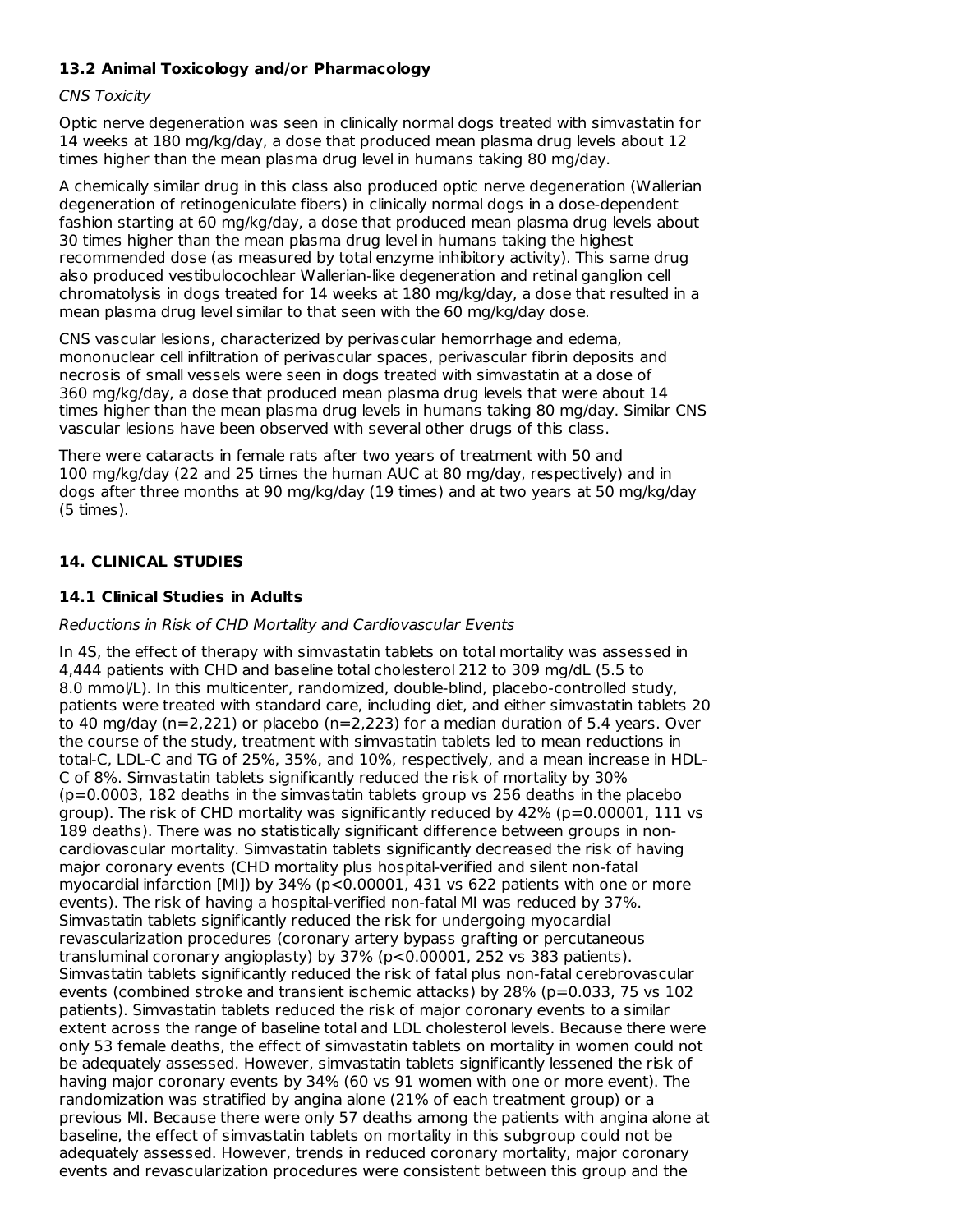total study cohort. Additionally, simvastatin tablets resulted in similar decreases in relative risk for total mortality, CHD mortality, and major coronary events in elderly patients (≥65 years) , compared with younger patients.

The Heart Protection Study (HPS) was a large, multi-center, placebo-controlled, doubleblind study with a mean duration of 5 years conducted in 20,536 patients (10,269 on simvastatin tablets 40 mg and 10,267 on placebo). Patients were allocated to treatment using a covariate adaptive method  $3$  which took into account the distribution of 10 important baseline characteristics of patients already enrolled and minimized the imbalance of those characteristics across the groups. Patients had a mean age of 64 years (range 40 to 80 years), were 97% Caucasian and were at high risk of developing a major coronary event because of existing CHD (65%), diabetes (Type 2, 26%; Type 1, 3%), history of stroke or other cerebrovascular disease (16%), peripheral vessel disease (33%), or hypertension in males  $\geq 65$  years (6%). At baseline, 3,421 patients (17%) had LDL-C levels below 100 mg/dL, of whom 953 (5%) had LDL-C levels below 80 mg/dL; 7,068 patients (34%) had levels between 100 and 130 mg/dL; and 10,047 patients (49%) had levels greater than 130 mg/dL.

The HPS results showed that simvastatin tablets 40 mg/day significantly reduced: total and CHD mortality; non-fatal MI, stroke, and revascularization procedures (coronary and non-coronary) (see Table 4).

| p-Value    |
|------------|
|            |
| $p=0.0003$ |
| $p=0.0005$ |
|            |
| p<0.0001   |
| p<0.0001   |
|            |
| p<0.0001   |
| $p=0.006$  |
|            |

#### **Table 4: Summary of Heart Protection Study Results**

 $*$   $\,$  n  $=$  number of patients with indicated event

Two composite endpoints were defined in order to have sufficient events to assess relative risk reductions across a range of baseline characteristics (see Figure 1). A composite of major coronary events (MCE) was comprised of CHD mortality and nonfatal MI (analyzed by time-to-first event; 898 patients treated with simvastatin tablets had events and 1,212 patients on placebo had events). A composite of major vascular events (MVE) was comprised of MCE, stroke and revascularization procedures including coronary, peripheral and other non-coronary procedures (analyzed by time-to-first event; 2,033 patients treated with simvastatin tablets had events and 2,585 patients on placebo had events). Significant relative risk reductions were observed for both composite endpoints (27% for MCE and 24% for MVE, p<0.0001). Treatment with simvastatin tablets produced significant relative risk reductions for all components of the composite endpoints. The risk reductions produced by simvastatin tablets in both MCE and MVE were evident and consistent regardless of cardiovascular disease related medical history at study entry (i.e., CHD alone; or peripheral vascular disease, cerebrovascular disease, diabetes or treated hypertension, with or without CHD), gender, age, creatinine levels up to the entry limit of 2.3 mg/dL, baseline levels of LDL-C, HDL-C, apolipoprotein B and A-1, baseline concomitant cardiovascular medications (i.e., aspirin, beta blockers, or calcium channel blockers), smoking status, alcohol intake, or obesity. Diabetics showed risk reductions for MCE and MVE due to simvastatin tablets treatment regardless of baseline HbA1c levels or obesity with the greatest effects seen for diabetics without CHD.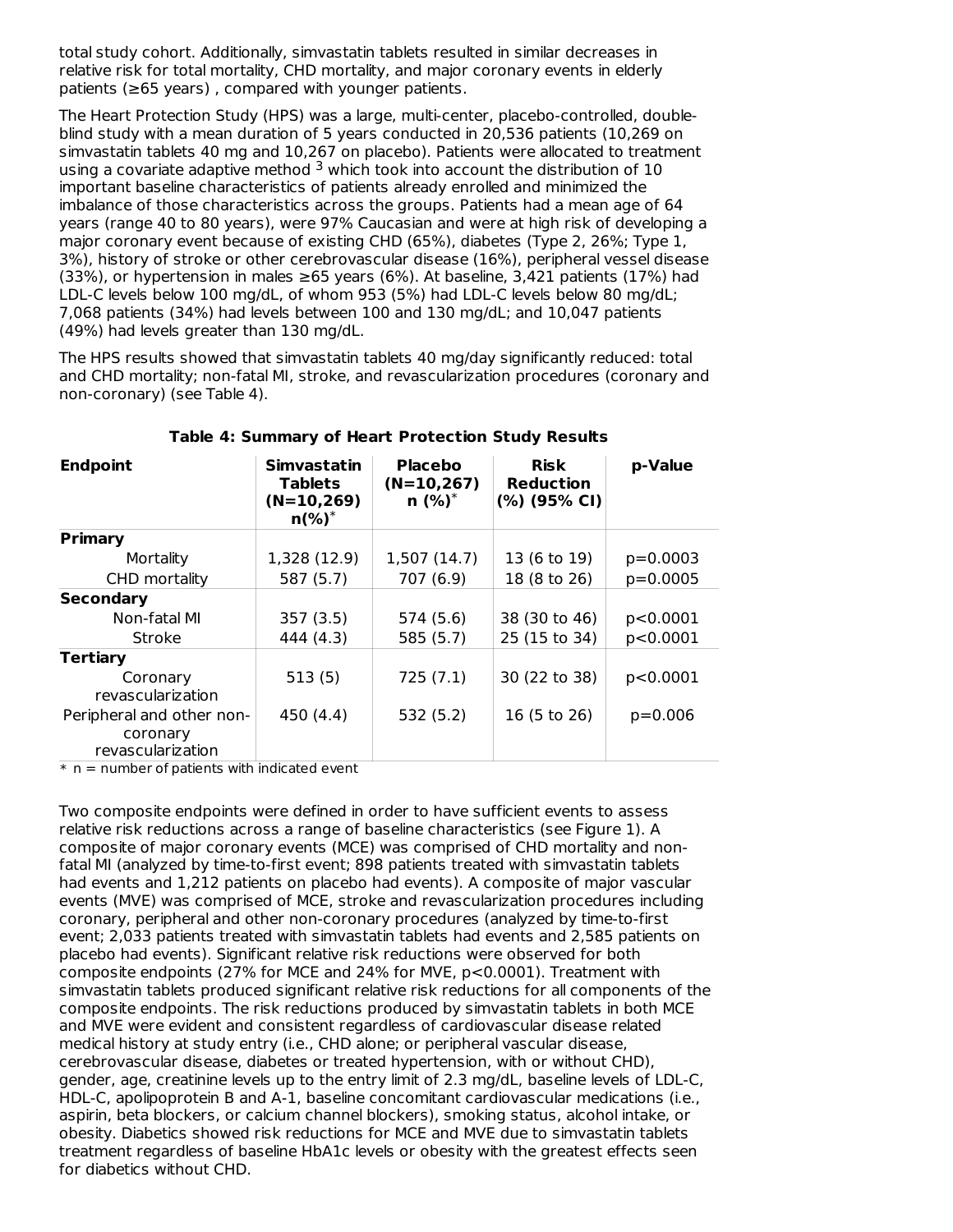3 D.R. Taves, Minimization: a new method of assigning patients to treatment and control groups. Clin. Pharmacol. Ther. 15 (1974), pp. 443-453

|                                                                     |                              | <b>Major Vascular Events</b> |                             |                     |                             | <b>Major Coronary Events</b> |                     |         |
|---------------------------------------------------------------------|------------------------------|------------------------------|-----------------------------|---------------------|-----------------------------|------------------------------|---------------------|---------|
| <b>Baseline</b>                                                     |                              |                              | Incidence (%)               | Favors<br>Favors    |                             | Incidence $(\% )$            | Favors              | Favors  |
| Characteristics                                                     | N                            | Sim Tab# Placebo             |                             | Sim Tab#            | Placebo<br>Sim Tab# Placebo |                              | Sim Tab#            | Placebo |
| All patients                                                        | 20,536                       | 19.8                         | 25.2                        |                     | 8.7                         | 11.8                         |                     |         |
| Without CHD<br>With CHD                                             | 7,150<br>13,386              | 16.1<br>21.8                 | 20.8<br>27.5                |                     | 5.1<br>10.7                 | 8.0<br>13.9                  |                     |         |
| Diabetes mellitus<br>Without CHD<br>With CHD                        | 5,963<br>3,982<br>1,981      | 20.2<br>13.8<br>33.4         | 25.1<br>18.6<br>37.8        |                     | 9.4<br>5.5<br>17.4          | 12.6<br>8.4<br>21.0          |                     |         |
| Without diabetes mellitus                                           | 14,573                       | 19.6                         | 25.2                        |                     | 8.5                         | 11.5                         |                     |         |
| Peripheral vascular disease<br>Without CHD<br>With CHD              | 6,748<br>2,701<br>4,047      | 26.4<br>24.7<br>27.6         | 32.7<br>30.5<br>34.3        |                     | 10.9<br>7.0<br>13.4         | 13.8<br>10.1<br>16.4         |                     |         |
| Cerebrovascular disease<br>Without CHD<br>With CHD                  | 3.280<br>1,820<br>1,460      | 24.7<br>18.7<br>32.4         | 29.8<br>23.6<br>37.4        |                     | 10.4<br>5.9<br>16.2         | 13.3<br>8.7<br>19.0          |                     |         |
| Gender<br>Female<br>Male                                            | 5,082<br>15,454              | 14.4<br>21.6                 | 17.7<br>27.6                |                     | 5.2<br>9.9                  | 7.8<br>13.1                  |                     |         |
| Age (years)<br>$\geq 40$ to < 65<br>$\geq 65$ to < 70               | 9,839<br>$\frac{4}{5}$ , 891 | 16.9<br>$20.9$<br>$23.6$     | 22.1<br>$\frac{27.2}{28.7}$ |                     | 6.2<br>$3.5$<br>12.4        | 9.2<br>13.1<br>15.2          |                     |         |
| LDL-cholesterol (mg/dL)<br>< 100<br>$\geq 100$ to < 130<br>≥<br>130 | 3.421<br>7,068<br>10,047     | 16.4<br>18.9<br>21.6         | 21.0<br>24.7<br>26.9        |                     | 7.5<br>7.9<br>9.7           | 9.8<br>11.9<br>12.4          |                     |         |
| HDL-cholesterol (mg/dL)<br>< 35<br>$\geq$ 35 to < 43<br>≥ 43        | 7.176<br>5,666<br>7,694      | 22.6<br>20.0<br>17.0         | 29.9<br>25.1<br>20.9        |                     | 10.2<br>8.9<br>7.3          | 14.4<br>11.7<br>9.4          |                     |         |
|                                                                     |                              |                              |                             | 0.4 0.6 0.8 1.0 1.2 |                             |                              | 0.4 0.6 0.8 1.0 1.2 |         |
|                                                                     |                              |                              |                             | Risk Ratio (95% CL) |                             |                              | Risk Ratio (95% CI) |         |

N = number of patients in each subgroup. The inverted triangles are point estimates of the relative risk, with their 95% confidence intervals<br>represented as a line. The area of a triangle is proportional to the number of p MVE or MCE, respectively, in the entire study population. The vertical solid line represents a relative risk of one. The vertical dashed line represents the point estimate of relative risk in the entire study population.

#Sim Tab=Simvastatin Tablets

#### Angiographic Studies

In the Multicenter Anti-Atheroma Study, the effect of simvastatin on atherosclerosis was assessed by quantitative coronary angiography in hypercholesterolemic patients with CHD. In this randomized, double-blind, controlled study, patients were treated with simvastatin 20 mg/day or placebo. Angiograms were evaluated at baseline, two and four years. The co-primary study endpoints were mean change per-patient in minimum and mean lumen diameters, indicating focal and diffuse disease, respectively. Simvastatin tablets significantly slowed the progression of lesions as measured in the Year 4 angiogram by both parameters, as well as by change in percent diameter stenosis. In addition, simvastatin significantly decreased the proportion of patients with new lesions and with new total occlusions.

#### Modifications of Lipid Profiles

#### Primary Hyperlipidemia (Fredrickson type lla and llb)

Simvastatin tablets have been shown to be effective in reducing total-C and LDL-C in heterozygous familial and non-familial forms of hyperlipidemia and in mixed hyperlipidemia. Maximal to near maximal response is generally achieved within 4 to 6 weeks and maintained during chronic therapy. Simvastatin tablets significantly decreased total-C, LDL-C, total-C/HDL-C ratio, and LDL-C/HDL-C ratio; simvastatin tablets also decreased TG and increased HDL-C ( see Table 5).

#### **Table 5: Mean Response in Patients with Primary Hyperlipidemia and Combined (mixed) Hyperlipidemia (Mean Percent Change from Baseline After 6 to 24 Weeks)**

| <b>TREATMENT</b>                          | TOTAL-C LDL-C HDL-C |  |  |
|-------------------------------------------|---------------------|--|--|
| Lower Dose Comparative Study <sup>T</sup> |                     |  |  |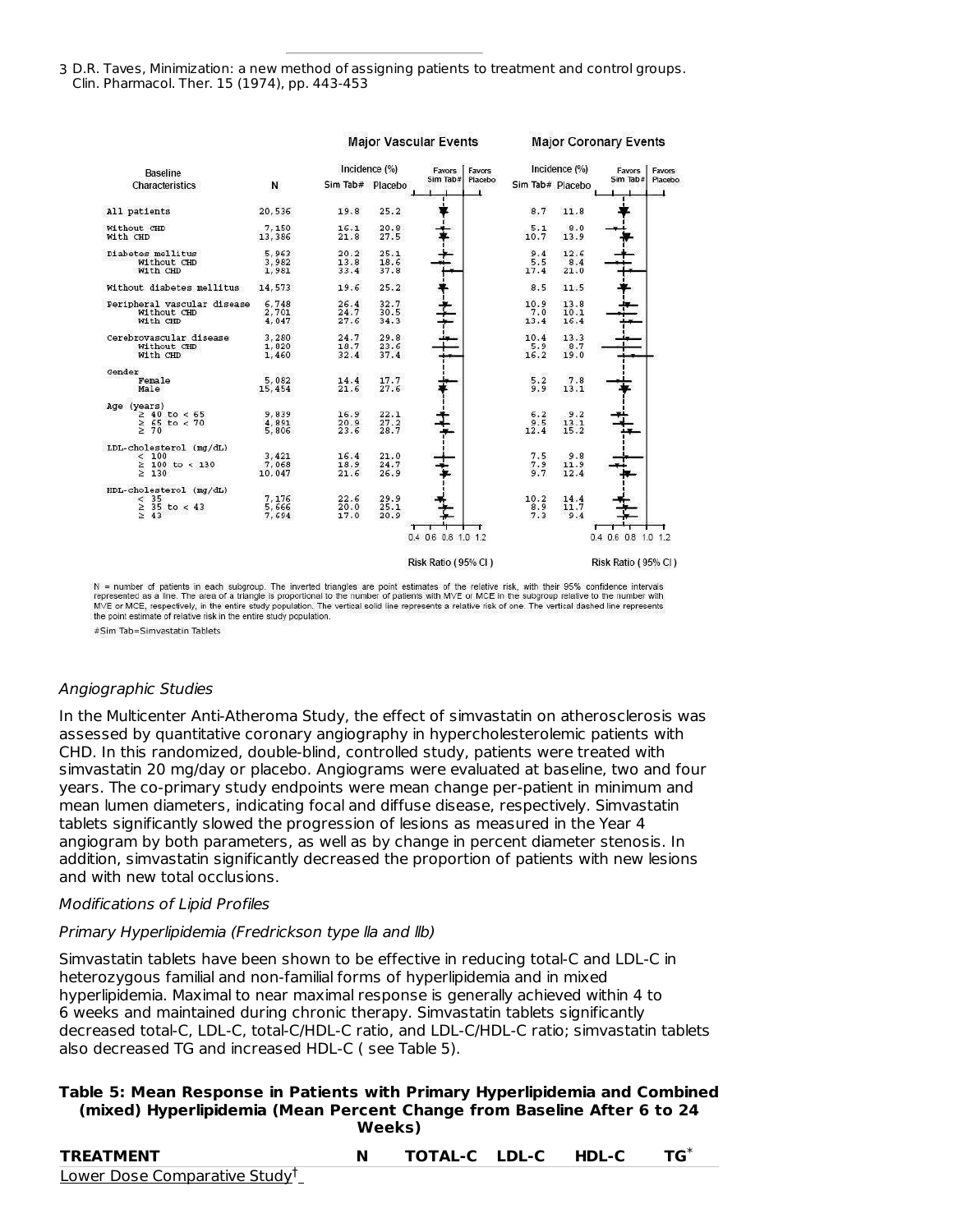| <u>(Mean % Change at Week 6)</u>                           |      |              |                |    |       |
|------------------------------------------------------------|------|--------------|----------------|----|-------|
| <b>Simvastatin Tablets</b> 5 mg q.p.m.                     | 109  | -19          | $-26$          | 10 | $-12$ |
| <b>Simvastatin Tablets 10 mg</b>                           | 110  | $-23$        | $-30$          | 12 | -15   |
| q.p.m.                                                     |      |              |                |    |       |
| <u>Scandinavian Simvastatin Survival Study<sup>‡</sup></u> |      |              |                |    |       |
| <u>(Mean % Change at Week 6)</u>                           |      |              |                |    |       |
| Placebo                                                    | 2223 | $-1$         | $-1$           | 0  | $-2$  |
| <b>Simvastatin Tablets 20</b>                              | 2221 | -28          | $-38$          | 8  | $-19$ |
| mg q.p.m.                                                  |      |              |                |    |       |
| Upper Dose Comparative Study <sup>§</sup>                  |      |              |                |    |       |
| (Mean % Change Averaged at Weeks 18 and 24)                |      |              |                |    |       |
| <b>Simvastatin Tablets 40 mg</b>                           | 433  | -31          | -41            | q  | -18   |
| q.p.m.                                                     |      |              |                |    |       |
| <b>Simvastatin Tablets 80 mg</b>                           | 664  | -36          | -47            | 8  | $-24$ |
| q.p.m. $\P$                                                |      |              |                |    |       |
| <u>Multi-Center Combined Hyperlipidemia Study#</u>         |      |              |                |    |       |
| <u>(Mean % Change at Week 6)</u>                           |      |              |                |    |       |
| Placebo                                                    | 125  | $\mathbf{1}$ | $\overline{2}$ | 3  | -4    |
| <b>Simvastatin Tablets 40 mg</b>                           | 123  | -25          | -29            | 13 | $-28$ |
| q.p.m.                                                     |      |              |                |    |       |
| <b>Simvastatin Tablets 80 mg</b>                           | 124  | -31          | -36            | 16 | -33   |
| q.p.m.                                                     |      |              |                |    |       |

\* median percent change

† mean baseline LDL-C 244 mg/dL and median baseline TG 168 mg/dL

‡ mean baseline LDL-C 188 mg/dL and median baseline TG 128 mg/dL

§ mean baseline LDL-C 226 mg/dL and median baseline TG 156 mg/dL

 $\eta$  21% and 36% median reduction in TG in patients with TG  $\leq$  200 mg/dL and TG  $>$  200 mg/dL,

respectively. Patients with TG > 350 mg/dL were excluded

# mean baseline LDL-C 156 mg/dL and median baseline TG 391 mg/dL.

#### Hypertriglyceridemia (Fredrickson type IV)

The results of a subgroup analysis in 74 patients with type IV hyperlipidemia from a 130patient, double-blind, placebo-controlled, 3-period crossover study are presented in Table 6.

#### **Table 6: Six-week, Lipid-lowering Effects of Simvastatin in Type lV Hyperlipidemia Median Percent Change (25 and 75 percentile) from Baseline th th \***

| <b>TREATMENT</b>    | N                                                                                                                           | Total-C      | LDL-C        | HDL-C       | TG.          | <b>VLDL-C</b> | Non-HDL-C    |  |  |
|---------------------|-----------------------------------------------------------------------------------------------------------------------------|--------------|--------------|-------------|--------------|---------------|--------------|--|--|
| Placebo             | 74                                                                                                                          | $+2$         | $+1$         | $+3$        | -9           | $-7$          | $+1$         |  |  |
|                     |                                                                                                                             | $(-7, +7)$   | $(-8, +14)$  | $(-3, +10)$ | $(-25, +13)$ | $(-25, +11)$  | $(-9, +8)$   |  |  |
| Simvastatin Tablets | 74                                                                                                                          | $-25$        | -28          | $+11$       | $-29$        | -37           | $-32$        |  |  |
| 40 mg/day           |                                                                                                                             | $(-34, -19)$ | $(-40, -17)$ | $(+5, +23)$ | $(-43, -16)$ | $(-54, -23)$  | $(-42, -23)$ |  |  |
| Simvastatin Tablets | 74                                                                                                                          | $-32$        | -37          | $+15$       | -34          | -41           | -38          |  |  |
| 80 mg/day           |                                                                                                                             | (-38. -24)   | $(-46, -26)$ | $(+5, +23)$ | (-45, -18)   | $(-57, -28)$  | $(-49, -32)$ |  |  |
|                     | * The median baseline values (mg/dL) for the patients in this study were: total-C = 254, LDL-C = 135, HDL-C = 36, TG = 404, |              |              |             |              |               |              |  |  |

 $VLDL-C = 83$ , and non-HDL- $C = 215$ 

#### Dysbetalipoproteinemia (Fredrickson type lll)

The results of a subgroup analysis in 7 patients with type lll hyperlipidemia (dysbetalipoproteinemia) (apo E2/2) (VLDL-C/TG>0.25) from a 130-patient, double-blind, placebo-controlled, 3-period crossover study are presented in Table 7.

#### **Table 7: Six-week, Lipid-lowering Effects of Simvastatin in Type lll Hyperlipidemia Median Percent Change (min, max) from Baseline \***

| <b>TREATMENT</b> | N |              | Total-C LDL-C + IDL                    | HDL-C | TG   |                           | VLDL-C+IDL Non-HDL-C |
|------------------|---|--------------|----------------------------------------|-------|------|---------------------------|----------------------|
| Placebo          |   |              |                                        |       | $+4$ |                           | -8                   |
|                  |   | $(-24, +34)$ | $(-27, +23)$ $(-21, +16)$ $(-22, +90)$ |       |      | $(-28, +78)$ $(-26, -39)$ |                      |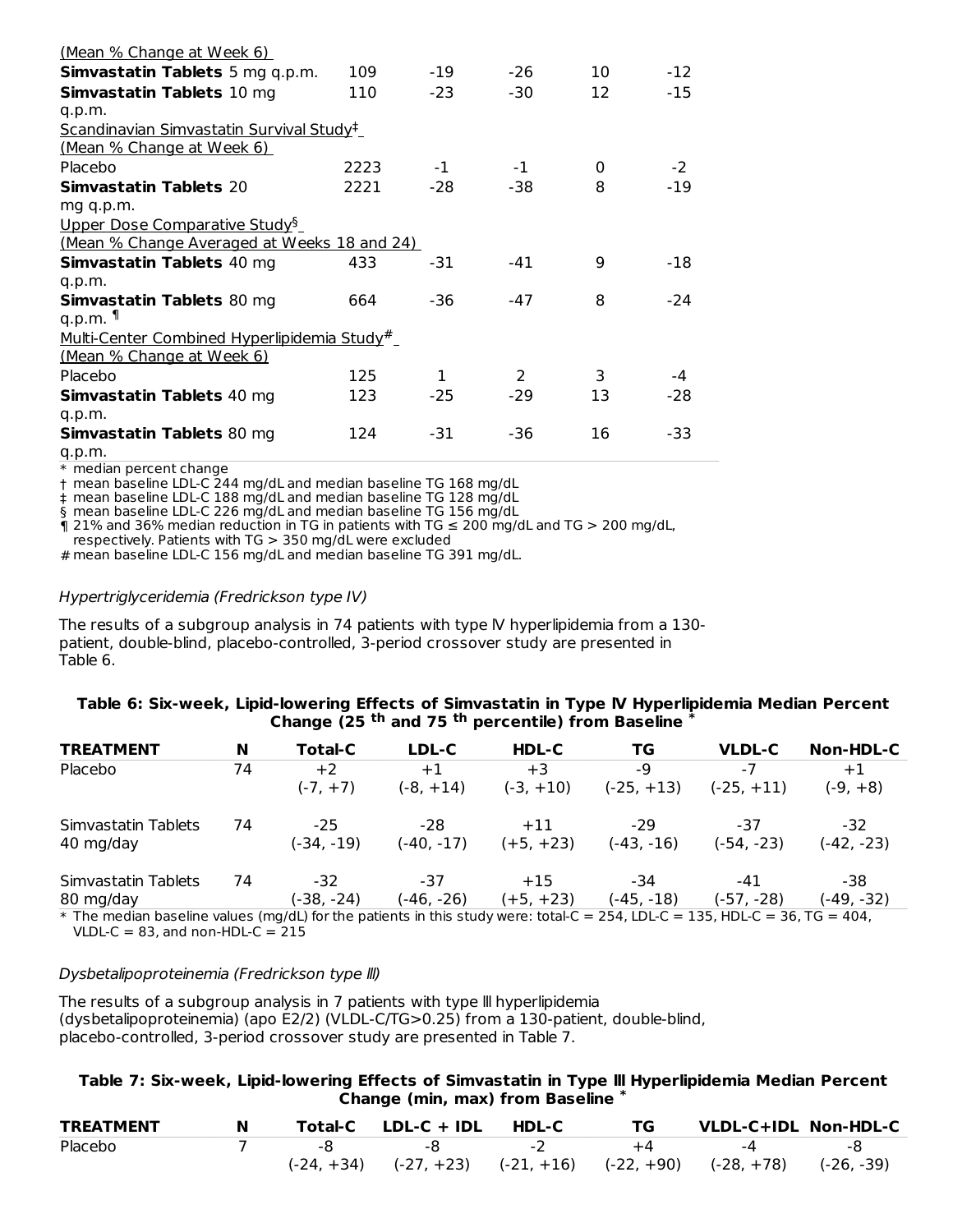| Simvastatin Tablets<br>40 mg/day                                                                                        |  | -50<br>(-66. -39) | -50<br>$(-60, -31)$ | $+7$<br>$(-8, +23)$ | -41<br>$(-74, -16)$ | -58<br>$(-90, -37)$ | -57<br>$(-72, -44)$ |
|-------------------------------------------------------------------------------------------------------------------------|--|-------------------|---------------------|---------------------|---------------------|---------------------|---------------------|
| Simvastatin Tablets                                                                                                     |  | -52               | -51                 | $+7$                | -38                 | -60                 | -59                 |
| 80 mg/day                                                                                                               |  | $(-55, -41)$      | $(-57, -28)$        | $(-5, +29)$         | $(-58, +2)$         | $(-72, -39)$        | $(-61, -46)$        |
| * The median baseline values (mg/dL) were: total-C = 324, LDL-C = 121, HDL-C = 31, TG = 411, VLDL-C = 170, and non-HDL- |  |                   |                     |                     |                     |                     |                     |

 $C = 291.$ 

### Homozygous Familial Hypercholesterolemia

In a controlled clinical study, 12 patients 15 to 39 years of age with homozygous familial hypercholesterolemia received simvastatin 40 mg/day in a single dose or in 3 divided doses, or 80 mg/day in 3 divided doses. In 11 patients with reductions in LDL-C, the mean LDL-C changes for the 40- and 80-mg doses were 14% (range 8% to 23%, median 12%) and 30% (range 14% to 46%, median 29%), respectively. One patient had an increase of 15% in LDL-C. Another patient with absent LDL-C receptor function had an LDL-C reduction of 41% with the 80-mg dose.

### Endocrine Function

In clinical studies, simvastatin did not impair adrenal reserve or significantly reduce basal plasma cortisol concentration. Small reductions from baseline in basal plasma testosterone in men were observed in clinical studies with simvastatin, an effect also observed with other statins and the bile acid sequestrant cholestyramine. There was no effect on plasma gonadotropin levels. In a placebo-controlled, 12-week study there was no significant effect of simvastatin 80 mg on the plasma testosterone response to human chorionic gonadotropin. In another 24-week study, simvastatin 20 to 40 mg had no detectable effect on spermatogenesis. In 4S, in which 4,444 patients were randomized to simvastatin 20 to 40 mg/day or placebo for a median duration of 5.4 years, the incidence of male sexual adverse events in the two treatment groups was not significantly different. Because of these factors, the small changes in plasma testosterone are unlikely to be clinically significant. The effects, if any, on the pituitarygonadal axis in pre-menopausal women are unknown.

# **14.2 Clinical Studies in Adolescents**

In a double-blind, placebo-controlled study, 175 patients (99 adolescent boys and 76 post-menarchal girls) 10 to 17 years of age (mean age 14.1 years) with heterozygous familial hypercholesterolemia (HeFH) were randomized to simvastatin (n=106) or placebo (n=67) for 24 weeks (base study). Inclusion in the study required a baseline LDL-C level between 160 and 400 mg/dL and at least one parent with an LDL-C level >189 mg/dL. The dosage of simvastatin (once daily in the evening) was 10 mg for the first 8 weeks, 20 mg for the second 8 weeks, and 40 mg thereafter. In a 24-week extension, 144 patients elected to continue therapy with simvastatin 40 mg or placebo.

Simvastatin tablets significantly decreased plasma levels of total-C, LDL-C, and Apo B (see Table 8). Results from the extension at 48 weeks were comparable to those observed in the base study.

| <b>Dosage</b>  | Duration N |     |                             | <b>Total-C</b> | LDL-C     | HDL-C  | $TG^*$                                                   | Apo B            |
|----------------|------------|-----|-----------------------------|----------------|-----------|--------|----------------------------------------------------------|------------------|
| Placebo        | 24         | 67  | % Change from               | 1.6            | $1.1\,$   | 3.6    | $-3.2$                                                   | $-0.5$           |
|                | Weeks      |     | <b>Baseline</b><br>(95% CI) |                |           |        | $(-2.2, 5.3)$ $(-3.4, 5.5)$ $(-0.7, 8.0)$ $(-11.8, 5.4)$ | $(-4.7, 3.6)$    |
|                |            |     | Mean baseline, mg/dL        | 278.6          | 211.9     | 46.9   | 90.0                                                     | 186.3            |
|                |            |     | (SD)                        | (51.8)         | (49.0)    | (11.9) | (50.7)                                                   | (38.1)           |
| Simvastatin    | 24         | 106 | % Change from               | $-26.5$        | $-36.8$   | 8.3    | $-7.9$                                                   | $-32.4$          |
| <b>Tablets</b> | Weeks      |     | <b>Baseline</b>             | (-29.6, -      | (-40.5, - | (4.6,  | $(-15.8, 0.0)$                                           | $(-35.9, -29.0)$ |
|                |            |     | (95% CI)                    | 23.3)          | 33.0)     | 11.9)  |                                                          |                  |
|                |            |     | Mean baseline,              | 270.2          | 203.8     | 47.7   | 78.3                                                     | 179.9            |

# **Table 8: Lipid-Lowering Effects of Simvastatin in Adolescent Patients with Heterozygous Familial Hypercholesterolemia (Mean Percent Change from Baseline)**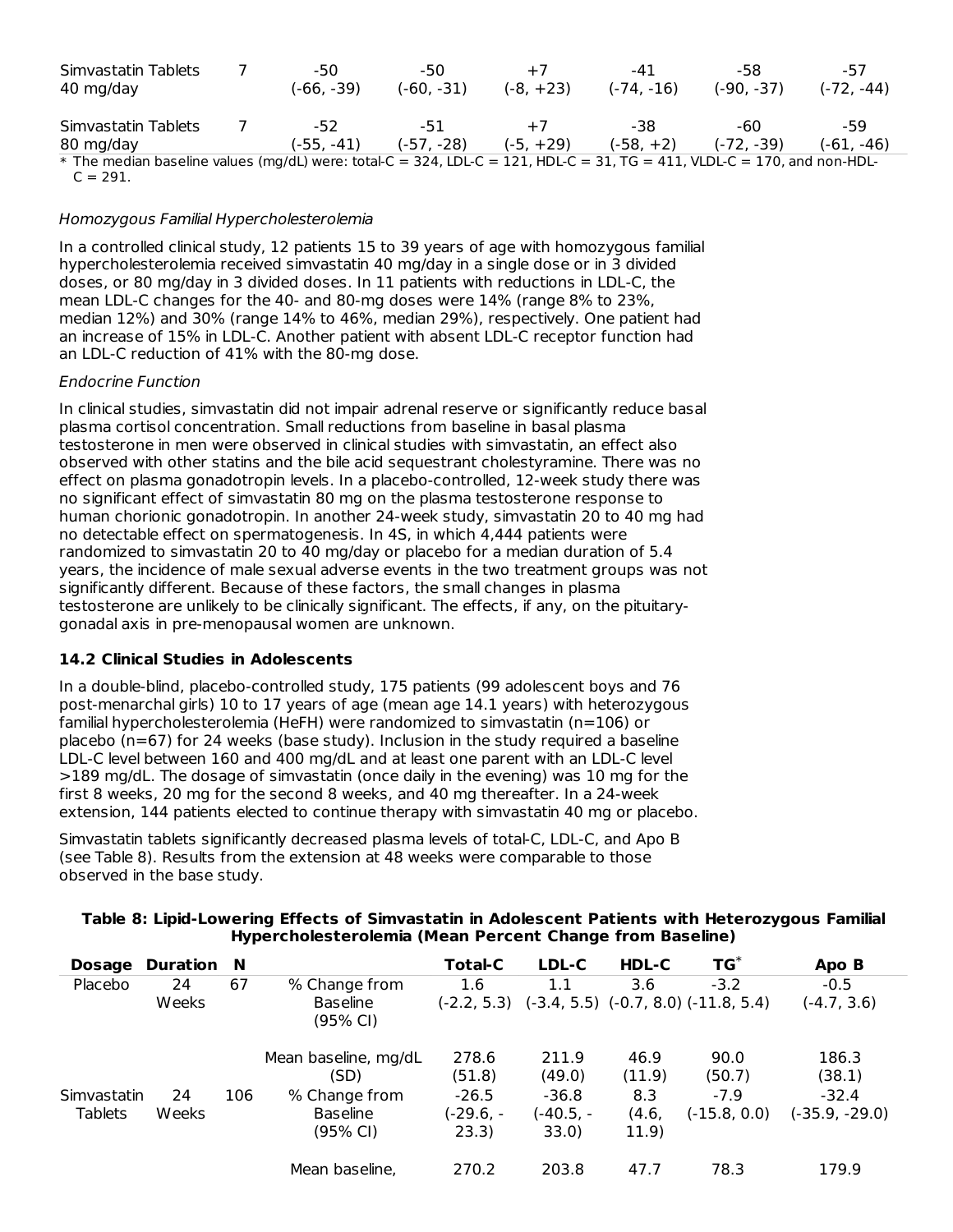|                         | mg/dL<br>שכ | (44.0) | $\mathbf{u}$<br>. .<br>. | 0.′).<br>יש | ،4۴ | . .<br>$\overline{\phantom{a}}$<br>. . |
|-------------------------|-------------|--------|--------------------------|-------------|-----|----------------------------------------|
| * median percent change |             |        |                          |             |     |                                        |

After 24 weeks of treatment, the mean achieved LDL-C value was 124.9 mg/dL (range: 64.0 to 289.0 mg/dL) in the simvastatin tablets 40 mg group compared to 207.8 mg/dL (range: 128.0 to 334.0 mg/dL) in the placebo group.

The safety and efficacy of doses above 40 mg daily have not been studied in children with HeFH. The long-term efficacy of simvastatin therapy in childhood to reduce morbidity and mortality in adulthood has not been established.

# **16. HOW SUPPLIED/STORAGE AND HANDLING**

Product: 50090-4897

NDC: 50090-4897-0 90 TABLET, FILM COATED in a BOTTLE

# **17. PATIENT COUNSELING INFORMATION**

Patients should be advised to adhere to their National Cholesterol Education Program (NCEP)-recommended diet, a regular exercise program, and periodic testing of a fasting lipid panel.

**Patients should be advised about substances they should not take concomitantly with simvastatin [see Contraindications (4) and Warnings and Precautions (5.1)]. Patients should also be advised to inform other healthcare professionals prescribing a new medication or increasing the dose of an existing medication that they are taking simvastatin tablets.**

# **17.1 Muscle Pain**

All patients starting therapy with simvastatin tablets should be advised of the risk of myopathy , including rhabdomyolysis, and told to report promptly any unexplained muscle pain, tenderness or weakness particularly if accompanied by malaise or fever or if these muscle signs or symptoms persist after discontinuing simvastatin tablets.

**Patients using the 80-mg dose should be informed that the risk of myopathy, including rhabdomyolysis, is increased with use of the 80-mg dose.** The risk of myopathy, including rhabdomyolysis, occurring with use of simvastatin tablets are increased when taking certain types of medication or consuming grapefruit juice. Patients should discuss all medication, both prescription and over the counter, with their healthcare professional.

# **17.2 Liver Enzymes**

It is recommended that liver function tests be performed before the initiation of simvastatin tablets, and thereafter when clinically indicated. All patients treated with simvastatin tablets should be advised to report promptly any symptoms that may indicate liver injury, including fatigue, anorexia, right upper abdominal discomfort, dark urine or jaundice.

# **17.3 Pregnancy**

Women of childbearing age should be advised to use an effective method of birth control to prevent pregnancy while using simvastatin tablets. Discuss future pregnancy plans with your patients, and discuss when to stop taking simvastatin tablets if they are trying to conceive. Patients should be advised that if they become pregnant they should stop taking simvastatin tablets and call their healthcare professional.

# **17.4 Breastfeeding**

Women who are breastfeeding should not use simvastatin tablets. Patients who have a lipid disorder and are breastfeeding should be advised to discuss the options with their healthcare professional.

Manufactured For: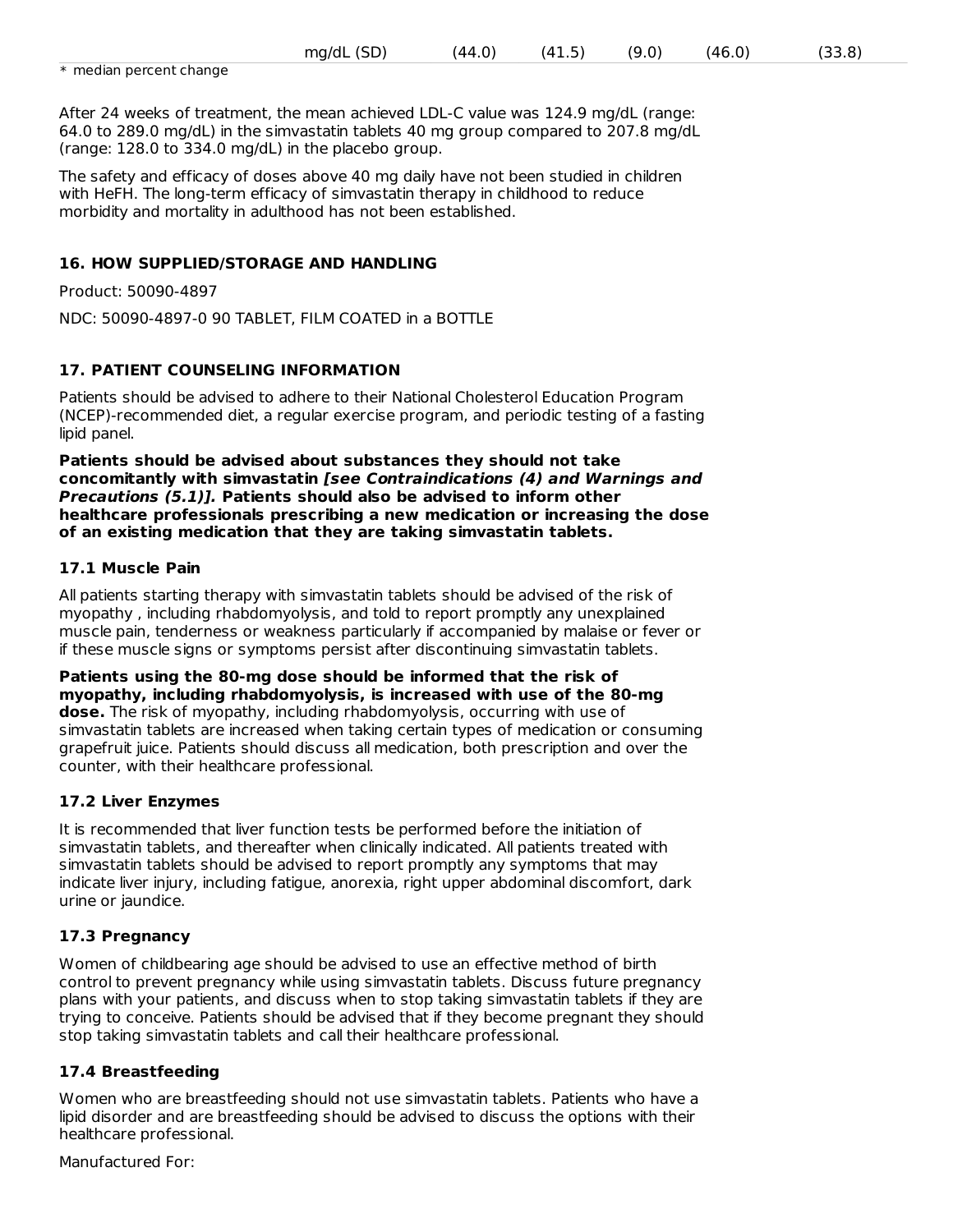Accord Healthcare, Inc., 1009 Slater Road, Suite 210-B, Durham, NC 27703, USA Manufactured By: Intas Pharmaceuticals Limited, Ahmedabad -380 054, India. 10 2959 3 605000 Issued November 2020

# **simvastatin**



| <b>SIMVASTATIN</b>                                                    |                                          |                                      |                    |                          |                           |  |  |  |
|-----------------------------------------------------------------------|------------------------------------------|--------------------------------------|--------------------|--------------------------|---------------------------|--|--|--|
| simvastatin tablet. film coated                                       |                                          |                                      |                    |                          |                           |  |  |  |
|                                                                       |                                          |                                      |                    |                          |                           |  |  |  |
| <b>Product Information</b>                                            |                                          |                                      |                    |                          |                           |  |  |  |
| <b>Product Type</b>                                                   | <b>HUMAN PRESCRIPTION</b><br><b>DRUG</b> | <b>Item Code</b><br>(Source)<br>005) |                    |                          | NDC:50090-4897(NDC:16729- |  |  |  |
| <b>Route of Administration</b>                                        | ORAL                                     |                                      |                    |                          |                           |  |  |  |
|                                                                       |                                          |                                      |                    |                          |                           |  |  |  |
|                                                                       |                                          |                                      |                    |                          |                           |  |  |  |
| <b>Active Ingredient/Active Moiety</b>                                |                                          |                                      |                    |                          |                           |  |  |  |
|                                                                       | <b>Ingredient Name</b>                   |                                      |                    | <b>Basis of Strength</b> | <b>Strength</b>           |  |  |  |
| <b>SIMVASTATIN (UNII: AGG2FN16EV) (SIMVASTATIN - UNII:AGG2FN16EV)</b> |                                          |                                      | <b>SIMVASTATIN</b> |                          | 20 <sub>mg</sub>          |  |  |  |
|                                                                       |                                          |                                      |                    |                          |                           |  |  |  |
|                                                                       |                                          |                                      |                    |                          |                           |  |  |  |
| <b>Inactive Ingredients</b>                                           |                                          |                                      |                    |                          |                           |  |  |  |
|                                                                       | <b>Ingredient Name</b>                   |                                      |                    |                          | <b>Strength</b>           |  |  |  |
| MICROCRYSTALLINE CELLULOSE (UNII: OP1R32D61U)                         |                                          |                                      |                    |                          |                           |  |  |  |
| HYDROXYPROPYL CELLULOSE (110000 WAMW) (UNII: 5Y0974F5PW)              |                                          |                                      |                    |                          |                           |  |  |  |
| <b>HYPROMELLOSE 2910 (5 MPA.S) (UNII: R75537T0T4)</b>                 |                                          |                                      |                    |                          |                           |  |  |  |
| <b>CROSCARMELLOSE SODIUM (UNII: M280L1HH48)</b>                       |                                          |                                      |                    |                          |                           |  |  |  |
| <b>FERRIC OXIDE RED (UNII: 1K09F3G675)</b>                            |                                          |                                      |                    |                          |                           |  |  |  |
| <b>LACTOSE MONOHYDRATE (UNII: EWQ57Q8I5X)</b>                         |                                          |                                      |                    |                          |                           |  |  |  |
|                                                                       | MAGNESIUM STEARATE (UNII: 70097M6I30)    |                                      |                    |                          |                           |  |  |  |
|                                                                       | TALC (UNII: 7SEV7J4R1U)                  |                                      |                    |                          |                           |  |  |  |
|                                                                       | <b>STARCH, CORN (UNII: O8232NY3SI)</b>   |                                      |                    |                          |                           |  |  |  |
| <b>BUTYLATED HYDROXYANISOLE (UNII: REK4960K2U)</b>                    |                                          |                                      |                    |                          |                           |  |  |  |
| TITANIUM DIOXIDE (UNII: 15FIX9V2JP)                                   |                                          |                                      |                    |                          |                           |  |  |  |
| <b>ASCORBIC ACID (UNII: PO6CK8PD0R)</b>                               |                                          |                                      |                    |                          |                           |  |  |  |